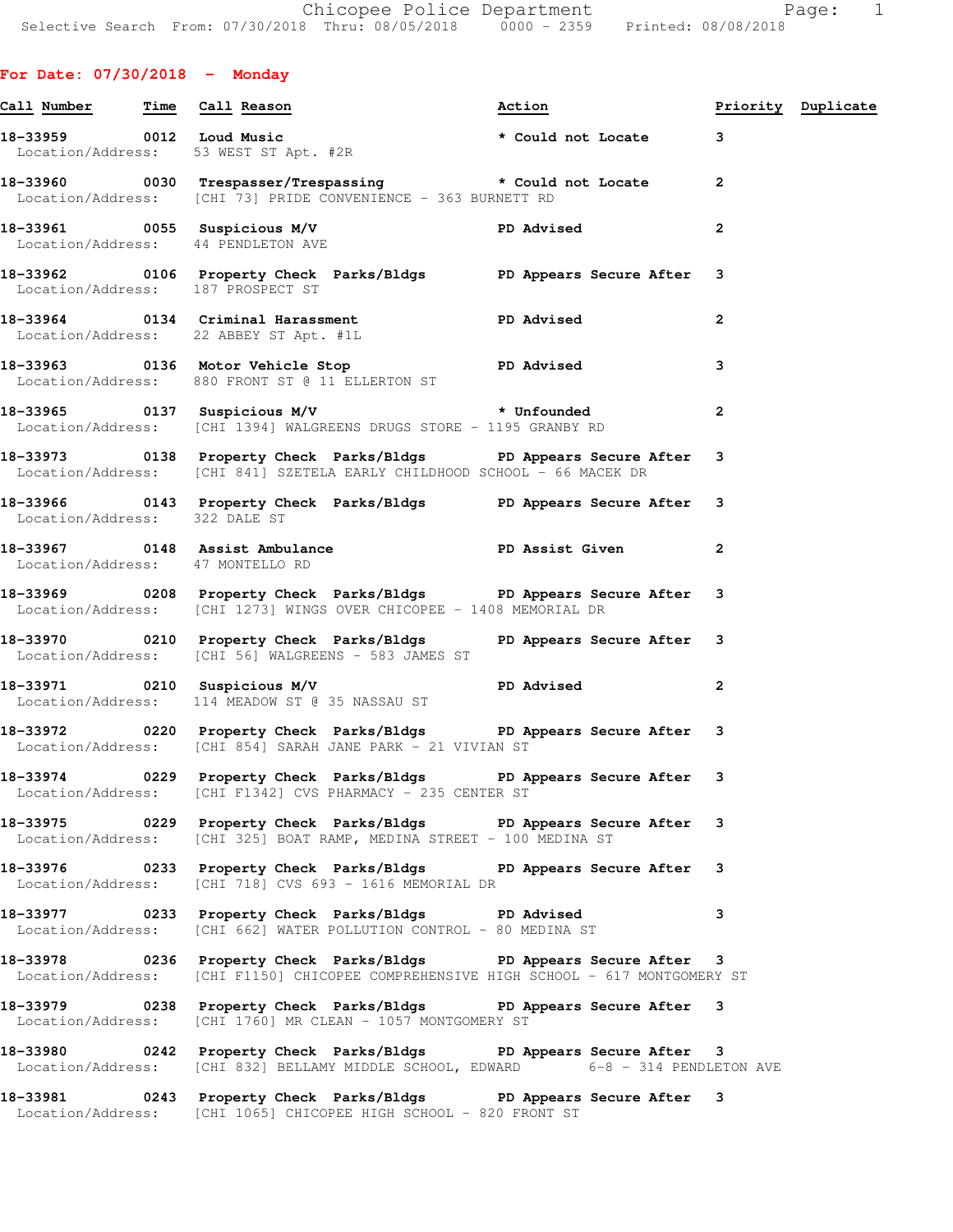|                                  | Chicopee Police Department<br>Selective Search From: 07/30/2018 Thru: 08/05/2018 0000 - 2359 Printed: 08/08/2018                                                                                                                                                                                                                                                                |              |
|----------------------------------|---------------------------------------------------------------------------------------------------------------------------------------------------------------------------------------------------------------------------------------------------------------------------------------------------------------------------------------------------------------------------------|--------------|
|                                  | 18-33983 0250 Property Check Parks/Bldgs PD Appears Secure After 3<br>Location/Address: [CHI F343] CABOTVILLE INDUSTRIAL PARK - 165 FRONT ST                                                                                                                                                                                                                                    |              |
| Location/Address: 47 MITCHELL DR | 18-33984 0251 Property Check Parks/Bldgs PD Appears Secure After 3                                                                                                                                                                                                                                                                                                              |              |
|                                  | 18-33985 0253 Property Check Parks/Bldgs PD Appears Secure After 3<br>Location/Address: [CHI 1498] HONEYLAND FARMS - 206 NEWBURY ST                                                                                                                                                                                                                                             |              |
|                                  | 18-33986 0255 Property Check Parks/Bldgs PD Appears Secure After 3<br>Location/Address: [CHI 857] SZOT PARK - 97 SGT TRACY DR                                                                                                                                                                                                                                                   |              |
|                                  | 18-33987 0301 Property Check Parks/Bldgs PD Appears Secure After 3<br>Location/Address: [CHI 306] RITE AID PHARMACY - 1-5 ST JAMES AVE                                                                                                                                                                                                                                          |              |
|                                  | 18-33989 0308 Suspicious M/V * Canceled/Cancelled enr 2<br>Location/Address: [CHI 652] SCRAPPYS LIQUOR LOCKER INC. - 577 EAST ST                                                                                                                                                                                                                                                |              |
|                                  | 18-33988 0309 Property Check Parks/Bldgs PD Appears Secure After 3<br>Location/Address: [CHI 652] SCRAPPYS LIQUOR LOCKER INC. - 577 EAST ST                                                                                                                                                                                                                                     |              |
| Location/Address: SUNNYMEADE AVE | 18-33990 0311 Suspicious Person/Activity PD Advised                                                                                                                                                                                                                                                                                                                             | $\mathbf{2}$ |
| Age:                             | 18-33991 0312 Suspicious Person/Activity PD Arrest Made 2<br>Location/Address: [CHI F620] ALS DINER - 14 YELLE ST<br>Refer To Arrest: 18CHI-637-AR<br>Arrest: SKIPPER, JORDAN J<br>Address: 2 OLD HOUSE RD MONTGOMERY, MA<br>41<br>Charges: DRUG, POSSESS CLASS A<br>FALSE NAME/SSN, ARRESTEE FURNISH<br>DRUG, POSSESS CLASS B, SUBSQ.OFF.<br>DRUG, POSSESS CLASS B, SUBSQ.OFF. |              |
|                                  | 18-33992 0315 Property Check Parks/Bldgs PD Appears Secure After 3<br>Location/Address: [CHI 541] CHICOPEE LAND FILL - 161 NEW LOMBARD RD                                                                                                                                                                                                                                       |              |
|                                  | 18-33993 0332 Property Check Parks/Bldgs PD Appears Secure After 3<br>Location/Address: [CHI 834] BOWE SCHOOL, PATRICK E. K-5 - 115 HAMPDEN ST                                                                                                                                                                                                                                  |              |
|                                  | 18-33994 0334 Property Check Parks/Bldgs PD Appears Secure After 3<br>Location/Address: [CHI 188] PRIDE SERVICE STATION - 167 CHICOPEE ST                                                                                                                                                                                                                                       |              |
|                                  | 18-33995 0338 Property Check Parks/Bldgs PD Appears Secure After 3<br>Location/Address: [CHI F1328] GALLAGHER OLDE FASHIONED SERVICE - 560 EAST ST                                                                                                                                                                                                                              |              |
| Location/Address: 13 LORIMER ST  | 18-33996 0339 Assist Ambulance New PD Assist Given 2                                                                                                                                                                                                                                                                                                                            |              |
|                                  | 18-33998 0341 Property Check Parks/Bldgs PD Appears Secure After 3<br>Location/Address: [CHI F113] MILANOS PIZZERIA & RESTAURANT - 340 CAREW ST                                                                                                                                                                                                                                 |              |
|                                  | 18-33999 0342 Property Check Parks/Bldgs PD Appears Secure After 3<br>Location/Address: [CHI 305] CUMBERLAND FARMS - 37 MONTCALM ST                                                                                                                                                                                                                                             |              |
|                                  | 18-34000 0349 Property Check Parks/Bldgs PD Appears Secure After 3<br>Location/Address: [CHI 401] CHICOPEE PARKS & RECREATION DEPT - 687 FRONT ST                                                                                                                                                                                                                               |              |
|                                  | 18-34001 0350 Property Check Parks/Bldgs PD Appears Secure After 3<br>Location/Address: [CHI 849] RIVERS PARK - 19 ALDEN ST                                                                                                                                                                                                                                                     |              |
|                                  | 18-34002 0418 Property Check Parks/Bldgs PD Appears Secure After 3<br>Location/Address: [CHI F2500] RIVERMILLS CENTER - 5 WEST MAIN ST                                                                                                                                                                                                                                          |              |
|                                  | 18-34003 0418 Property Check Parks/Bldgs PD Appears Secure After 3<br>Location/Address: [CHI 856] NASH FIELD PARK - 90 CALL ST                                                                                                                                                                                                                                                  |              |
|                                  | 18-34004 0419 Property Check Parks/Bldgs PD Appears Secure After 3<br>Location/Address: [CHI 1658] THE APARTMENTS AT AMES PRIVILEGE - 1 SPRINGFIELD ST                                                                                                                                                                                                                          |              |
|                                  | 18-34005 0521 Property Check Parks/Bldgs PD Appears Secure After 3                                                                                                                                                                                                                                                                                                              |              |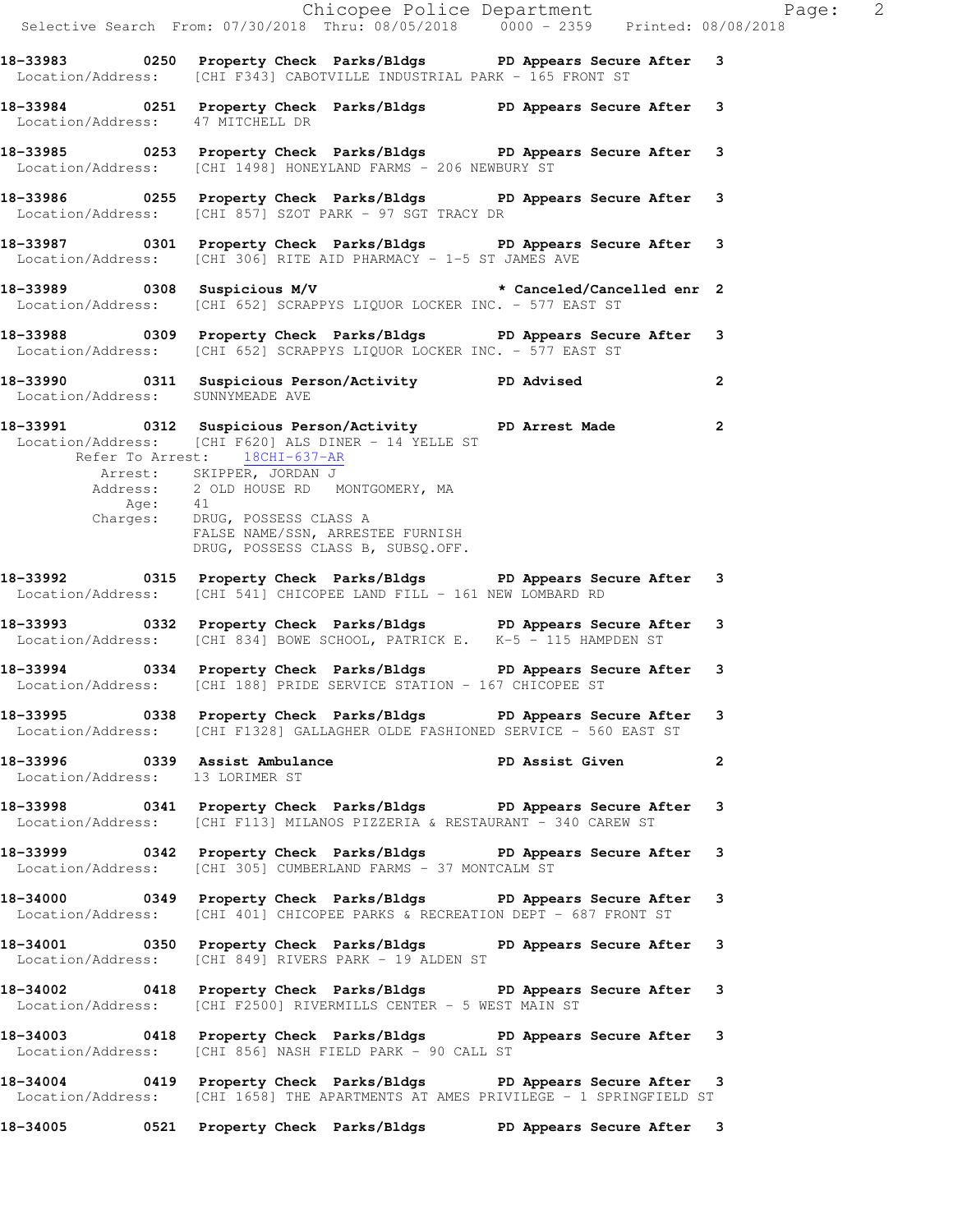|                                   | Chicopee Police Department<br>Selective Search From: 07/30/2018 Thru: 08/05/2018 0000 - 2359 Printed: 08/08/2018                                          |   |  |
|-----------------------------------|-----------------------------------------------------------------------------------------------------------------------------------------------------------|---|--|
|                                   | Location/Address: [CHI F1301] FACE TO NAILS - 600 SPRINGFIELD ST                                                                                          |   |  |
|                                   | 18-34006 0522 Property Check Parks/Bldgs PD Appears Secure After 3<br>Location/Address: [CHI F740] BRADS SERVICE CENTER - 760 FRONT ST                    |   |  |
| Location/Address: 12 FAIRVIEW AVE | 18-34007 0534 Property Check Parks/Bldgs PD Appears Secure After 3                                                                                        |   |  |
|                                   | 18-34008 0541 Suspicious Person/Activity * Unfounded 2<br>Location/Address: CHICOPEE PLAZA - EXCHANGE ST                                                  |   |  |
|                                   | 18-34009 0542 Property Check Parks/Bldgs PD Appears Secure After 3<br>Location/Address: [CHI 429] KNIGHTS OF COLUMBUS - 460 GRANBY RD                     |   |  |
|                                   | 18-34010 0549 Property Check Parks/Bldgs PD Appears Secure After 3<br>Location/Address: [CHI 1604] BELCHER SCHOOL K-2 - 125 MONTGOMERY ST                 |   |  |
|                                   | 18-34011 0556 Property Check Parks/Bldgs PD Appears Secure After 3<br>Location/Address: [CHI 1196] SHELL - 95 WEST ST                                     |   |  |
|                                   | 18-34012 0617 Property Check Parks/Bldgs PD Appears Secure After 3<br>Location/Address: [CHI 904] FAIRVIEW MARKET - 193 FAIRVIEW AVE                      |   |  |
| Location/Address: 17 EDWARD ST    | 18-34013 0623 Traffic/Parking Complaint PD M/V Citation Issued 2                                                                                          |   |  |
|                                   | 18-34014 0644 Property Check Parks/Bldgs PD Appears Secure After 3<br>Location/Address: [CHI 1303] CENTRAL OIL - 206 CENTER ST                            |   |  |
|                                   | 18-34015 0648 Unwanted Party/Undesirable $*$ Could not Locate 2<br>Location/Address: [CHI F1048] HAMPTON INN CHICOPEE - 600 MEMORIAL DR                   |   |  |
|                                   | 18-34016 0650 Public Service <b>18-34016</b> to No Action Required 3<br>  Location/Address: [CHI 560] CHICOPEE CENTRAL MAINTENANCE GARAGE - 677 MEADOW ST |   |  |
|                                   | 18-34017 0651 Motor Vehicle Stop N/V Citation Issued 3<br>Location/Address: [CHI 188] PRIDE SERVICE STATION - 167 CHICOPEE ST                             |   |  |
|                                   | 18-34018 0652 CHECK THE WELL BEING PD Advised 2<br>Location/Address: HOMELESS ENCAMPMENT CT RIVER - LUCRETIA AVE                                          |   |  |
|                                   | 18-34019 0702 Property Check Parks/Bldgs PD Appears Secure After 3<br>Location/Address: [CHI F1227] RED FEZ LOUNGE - 70 EXCHANGE ST                       |   |  |
|                                   | 18-34020 0710 Motor Vehicle Stop N/V Citation Issued<br>Location/Address: [CHI F1350] CHICOPEE PROVISION COMPANY - 19 SITARZ AVE                          | 3 |  |
|                                   | 18-34025 0757 Breaking & Entering-Report PD Report Made 2<br>Location/Address: 115 LAWNDALE ST<br>Refer To Incident: 18CHI-3553-OF                        |   |  |
| Location/Address: 205 EXCHANGE ST | 18-34026 0822 Property Check Parks/Bldgs * No Action Required 3                                                                                           |   |  |
|                                   | 18-34027 0826 Traffic/Parking Complaint * No Action Required 2<br>Location/Address: [CHI 1196] SHELL - 95 WEST ST                                         |   |  |
|                                   | 18-34028 0827 Property Check Parks/Bldgs * No Action Required 3<br>Location/Address: [CHI 853] WISNIOWSKI PARK - 14 SPRUCE ST                             |   |  |
|                                   | 18-34030 0834 Property Check Parks/Bldgs PD Transport Complete 3<br>Location/Address: [CHI 844] CAMP OPIE - 26 MEMORIAL AVE                               |   |  |
|                                   | 18-34031 0836 Property Check Parks/Bldgs PD Appears Secure After 3<br>Location/Address: [CHI 334] CHICOPEE MOOSE FAMILY CENTER - 244 FULLER RD            |   |  |
| Location/Address: 50 FRONT ST     | 18-34032 0836 Property Check Parks/Bldgs * No Action Required 3                                                                                           |   |  |
|                                   | 18-34033 0837 Transport Service New PD Transport Complete 3<br>Location/Address: [CHI F825] MASS TRIAL COURT [CHICOPEE] - 30 CHURCH ST                    |   |  |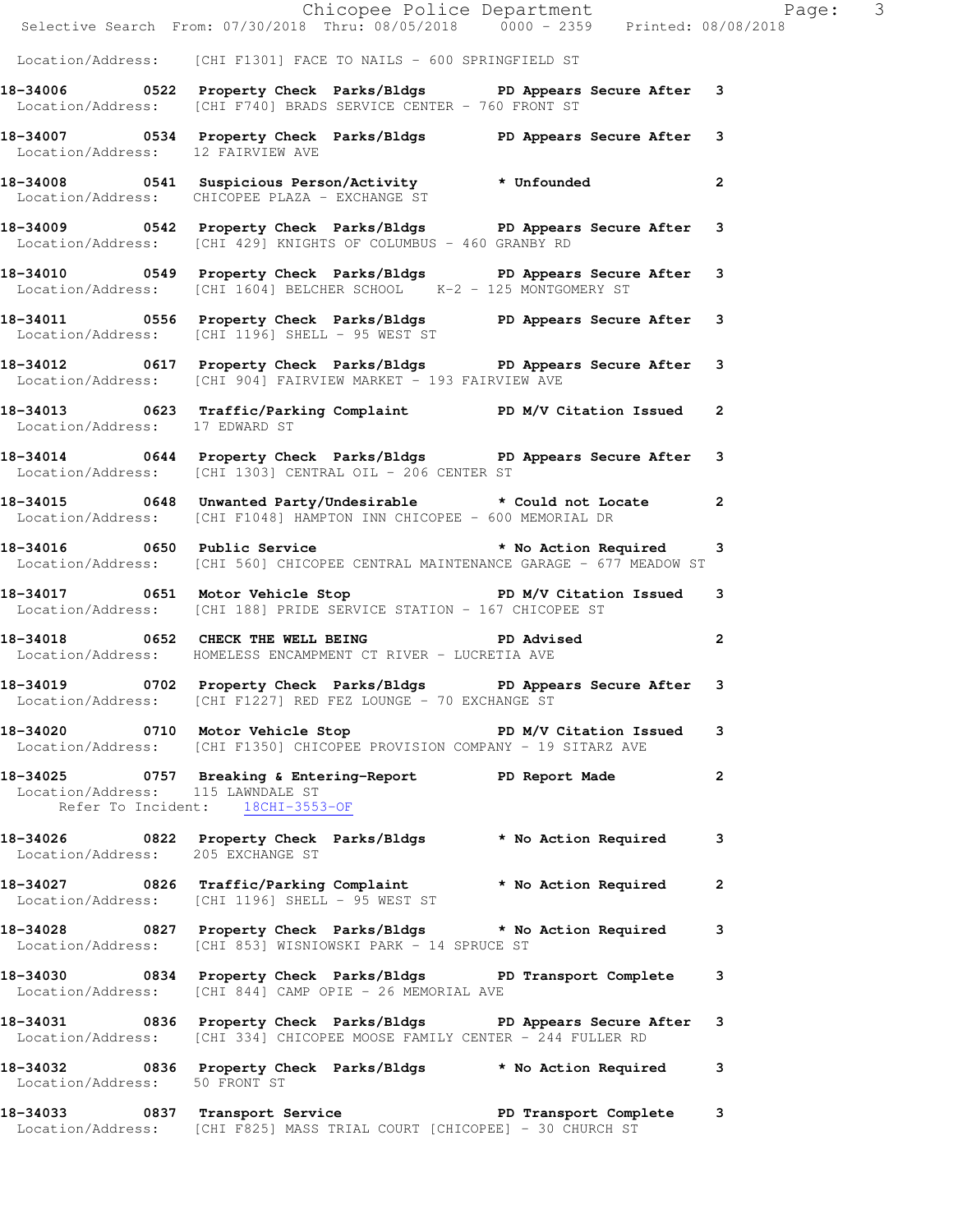|                                  | Chicopee Police Department<br>Selective Search From: 07/30/2018 Thru: 08/05/2018 0000 - 2359 Printed: 08/08/2018                                                 |                                                                                                                                                                                                                                |                |
|----------------------------------|------------------------------------------------------------------------------------------------------------------------------------------------------------------|--------------------------------------------------------------------------------------------------------------------------------------------------------------------------------------------------------------------------------|----------------|
|                                  | 18-34034 0849 Property Check Parks/Bldgs PD Appears Secure After 3<br>Location/Address: [CHI F122] SALTER COLLEGE - 645 SHAWINIGAN DR                            |                                                                                                                                                                                                                                |                |
| Refer To Incident: 18CHI-3555-OF | 18-34038 18-34038 Dreaking & Entering-Report 1990 PD Report Made<br>Location/Address: 19 CHARBONNEAU TER                                                         |                                                                                                                                                                                                                                | $\overline{2}$ |
|                                  | 18-34036 0854 Property Check Parks/Bldgs PD Transport Complete 3<br>Location/Address: [CHI 847] RAY ASH PARK - 52 ARCADE ST                                      |                                                                                                                                                                                                                                |                |
| Refer To Incident: 18CHI-3556-OF | 18-34037 0854 Crash Property Damage New PD Criminal Complaint Re 1<br>Location/Address: 0 PENDLETON AVE @ 0 SIMARD DR<br>Refer To Accident: 18CHI-1107-AC        |                                                                                                                                                                                                                                |                |
|                                  | 18-34040 0906 Property Check Parks/Bldgs PD Appears Secure After 3<br>Location/Address: [CHI 587] OREGON SPORTSMAN CLUB - 610 NEW LOMBARD RD                     |                                                                                                                                                                                                                                |                |
|                                  | 18-34041 18-34041 0914 Property Check Parks/Bldgs 19 PD Appears Secure After 3<br>Location/Address: [CHI 857] SZOT PARK - 97 SGT TRACY DR                        |                                                                                                                                                                                                                                |                |
|                                  | 18-34042 0914 Traffic/Parking Complaint * Unfounded<br>Location/Address: [CHI 670] CUMBERLAND FARMS - 1061 MEMORIAL DR                                           |                                                                                                                                                                                                                                | $\overline{2}$ |
|                                  | 18-34044 0934 Property Check Parks/Bldgs PD Appears Secure After 3<br>Location/Address: STANLEY BERCHULSKI BOAT RAMP - SYREK ST                                  |                                                                                                                                                                                                                                |                |
|                                  | 18-34046 0941 Property Check Parks/Bldgs PD Appears Secure After 3<br>Location/Address: [CHI 844] FAIRVIEW MEMORIAL ELEMENTARY SCHOOL K-5 - 26 MEMORIAL AVE      |                                                                                                                                                                                                                                |                |
|                                  | 18-34047 0947 Property Check Parks/Bldgs PD Appears Secure After 3<br>Location/Address: [CHI 1206] FREEDOM CREDIT UNION - 1976 MEMORIAL DR                       |                                                                                                                                                                                                                                |                |
|                                  | 18-34049 0948 Public Service <b>18-3404</b> Mo Action Required 3<br>Location/Address: [CHI 426] ARBORS (THE) AT CHICOPEE - 929 MEMORIAL DR                       |                                                                                                                                                                                                                                |                |
|                                  | 18-34050 0950 Property Check Parks/Bldgs PD Appears Secure After 3<br>Location/Address: [CHI 706] PEOPLES BANK - 1936 MEMORIAL DR                                |                                                                                                                                                                                                                                |                |
|                                  | 18-34052 0955 Property Check Parks/Bldgs PD Appears Secure After 3<br>Location/Address: [CHI 837] LITWIN SCHOOL, SGT. ROBERT R. <sup>1</sup> K-5 - 135 LITWIN LN |                                                                                                                                                                                                                                |                |
|                                  | 18-34053 0955 Property Check Parks/Bldgs PD Transport Complete 3<br>Location/Address: [CHI 299] PRESTON PARK - 50 ACCESS RD                                      |                                                                                                                                                                                                                                |                |
|                                  | 18-34055 1003 Property Check Parks/Bldgs PD Appears Secure After 3<br>Location/Address: [CHI F1372] CHICOPEE MARKET PLACE [ OWNER] - 601 MEMORIAL DR             |                                                                                                                                                                                                                                |                |
|                                  | 18-34056 1003 Motor Vehicle Stop N/V Citation Issued 3<br>Location/Address: [CHI F860] MASON MANOR LLC - 265 NEW LUDLOW RD                                       |                                                                                                                                                                                                                                |                |
|                                  | 18-34058 1007 Missing Person <b>that is a state</b> to the set of the set of the set of the set of the set of the set o<br>Location/Address: 291 NEW LUDLOW RD   |                                                                                                                                                                                                                                | $\mathbf{2}$   |
|                                  | 18-34059 1015 Assist Fire Department PD Assist Given 1<br>Location/Address: [CHI F1252] 26 BELCHER ST                                                            |                                                                                                                                                                                                                                |                |
|                                  | 18-34060 1021 Traffic/Parking Complaint PD Transport Complete 2<br>Location/Address: [CHI 719] PRICE RITE - 1600 MEMORIAL DR                                     |                                                                                                                                                                                                                                |                |
| Location/Address: 33 WALTON ST   | 18-34061 1022 Traffic/Parking Complaint PD Citation/Warning Issu 2                                                                                               |                                                                                                                                                                                                                                |                |
|                                  | 18-34062 1023 Property Check Parks/Bldgs PD Appears Secure After 3<br>Location/Address: [CHI 838] CHICOPEE ACADEMY @SELSER 6-12 - 12 DARE WAY                    |                                                                                                                                                                                                                                |                |
|                                  | 18-34064 1027 Malicious Damage-Past<br>Location/Address: REAR LOT - 1185 GRATTAN ST                                                                              | * Unfounded the state of the state of the state of the state of the state of the state of the state of the state of the state of the state of the state of the state of the state of the state of the state of the state of th | $\mathbf{2}$   |
| 18-34065                         | 1035 Traffic/Parking Complaint                                                                                                                                   | * Could not Locate                                                                                                                                                                                                             | $\mathbf{2}$   |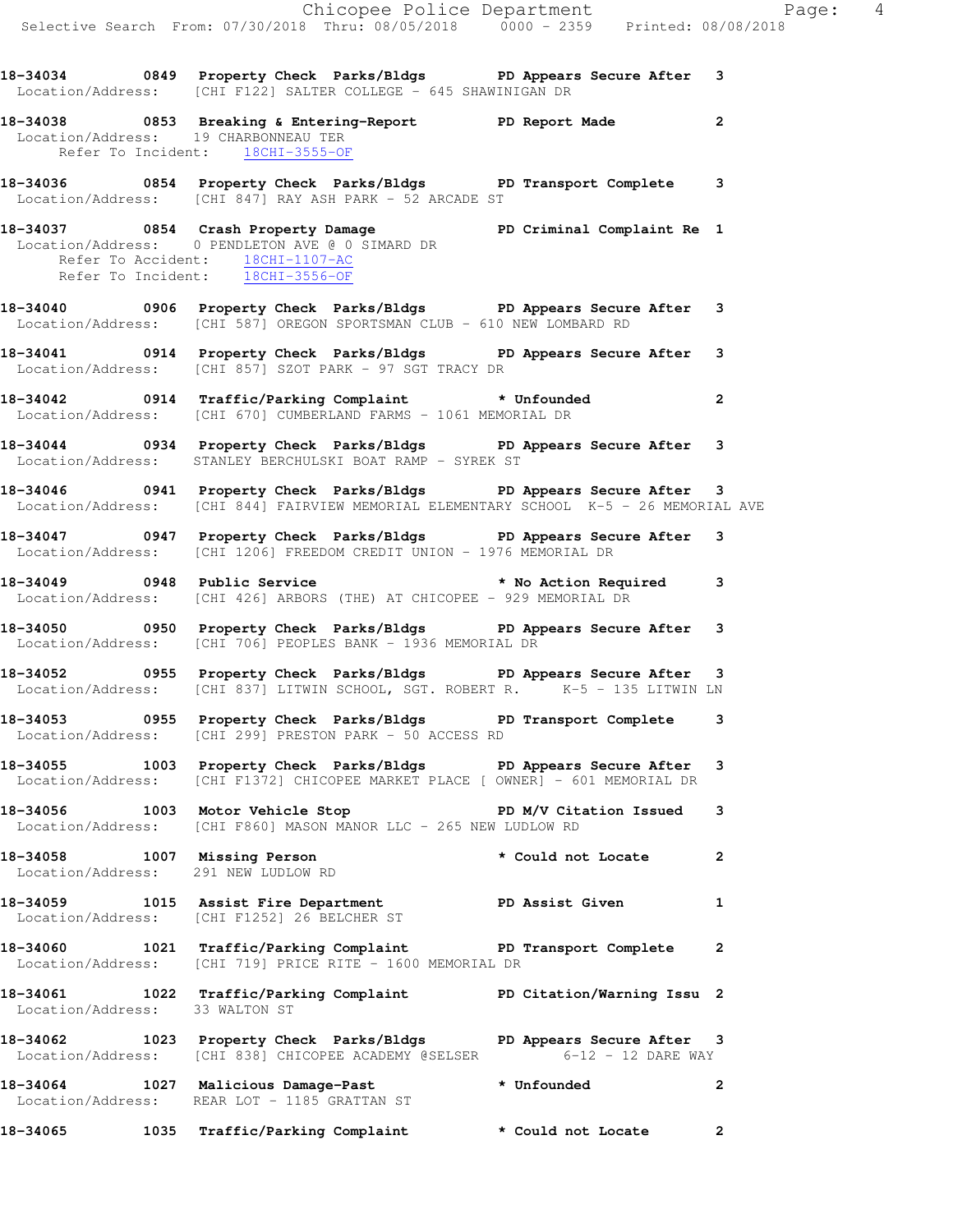|                                                               | Chicopee Police Department<br>Selective Search From: 07/30/2018 Thru: 08/05/2018 0000 - 2359 Printed: 08/08/2018                                                      |  |  |
|---------------------------------------------------------------|-----------------------------------------------------------------------------------------------------------------------------------------------------------------------|--|--|
|                                                               | Location/Address: [CHI 1920] KIN'S AUTO GLASS - 628 CENTER ST                                                                                                         |  |  |
|                                                               | 18-34068 1045 Traffic/Parking Complaint PD Transport Complete 2<br>Location/Address: [CHI 919] BIG Y WORLD CLASS MARKETS - 650 MEMORIAL DR                            |  |  |
| Location/Address: 55 RICHMOND WAY                             | 18-34069 1047 Larceny Complaint Past PD Complaint Taken Care 2                                                                                                        |  |  |
|                                                               | 18-34070 1048 Motor Vehicle Stop N/V Citation Issued 3<br>Location/Address: [CHI F641] WENDYS OLD FASHIONED HAMBURGERS AREA OFFICE - 786 MEMORIAL DR                  |  |  |
|                                                               | 18-34071 1048 Property Check Parks/Bldgs PD Appears Secure After 3<br>Location/Address: [CHI 856] NASH FIELD PARK - 90 CALL ST                                        |  |  |
|                                                               | 18-34072 1049 Property Check Parks/Bldgs PD Appears Secure After 3<br>Location/Address: [CHI 856] NASH FIELD PARK - 90 CALL ST                                        |  |  |
|                                                               | 18-34074 1051 Property Check Parks/Bldgs PD Appears Secure After 3<br>Location/Address: [CHI 856] NASH FIELD PARK - 90 CALL ST                                        |  |  |
|                                                               | 18-34077 1056 Property Check Parks/Bldgs PD Appears Secure After 3<br>Location/Address: [CHI 856] NASH FIELD PARK - 90 CALL ST                                        |  |  |
|                                                               | 18-34078 1057 Property Check Parks/Bldgs * No Action Required 3<br>Location/Address: [CHI 848] DANA PARK - 263 NEWBURY ST                                             |  |  |
|                                                               | 18-34079 1059 Motor Vehicle Stop Noter 18 PD M/V Citation Issued 3<br>Location/Address: [CHI 938] HOME DEPOT - 655 MEMORIAL DR                                        |  |  |
|                                                               | 18-34084 1136 Warrant Service PD Not Served 3<br>Location/Address: 571 SPRINGFIELD ST Apt. #3FL                                                                       |  |  |
|                                                               | 18-34086 1140 Crash Property Damage PD Report Made 1<br>Location/Address: 395 BURNETT RD @ 200 NEW LOMBARD RD<br>Refer To Accident: 18CHI-1108-AC                     |  |  |
| Location/Address: ST JAMES AVE<br>Refer To Citation: T0923226 | 18-34087 1142 Motor Vehicle Stop N/V Citation Issued 3                                                                                                                |  |  |
|                                                               | 18-34088 1146 Property Check Parks/Bldgs PD Appears Secure After 3<br>Location/Address: [CHI 594] WESTOVER METROPOLITAN AIRPORT - 255 PADGETTE ST                     |  |  |
|                                                               | 18-34090 1151 Crash Property Damage Name PD Report Made 1<br>Location/Address: [CHI 605] CHICOPEE HOUSING AUTHORITY - 3 GROCKI DR<br>Refer To Accident: 18CHI-1109-AC |  |  |
| Location/Address: ST JAMES AVE<br>Refer To Citation: T0923227 | 18-34091 1157 Motor Vehicle Stop N/V Citation Issued 3                                                                                                                |  |  |
|                                                               | 18-34092 1201 Motor Vehicle Stop N/V Citation Issued 3<br>Location/Address: [CHI 670] CUMBERLAND FARMS - 1061 MEMORIAL DR                                             |  |  |
|                                                               | 18-34093 1204 Property Check Parks/Bldgs PD Transport Complete 3<br>Location/Address: [CHI 849] RIVERS PARK - 19 ALDEN ST                                             |  |  |
| Location/Address: 127 MEETINGHOUSE RD                         | 18-34094 1207 Traffic/Parking Complaint PD Citation/Warning Issu 2                                                                                                    |  |  |
|                                                               | 18-34095 1208 Property Check Parks/Bldgs PD Transport Complete 3<br>Location/Address: [CHI 856] NASH FIELD PARK - 90 CALL ST                                          |  |  |
|                                                               | 18-34096 1209 Traffic/Parking Complaint PD Complaint Taken Care 2<br>Location/Address: [CHI F1161] CHICOPEE MARKETPLACE - 591 MEMORIAL DR                             |  |  |
| Location/Address: 143 EAST ST<br>Refer To Citation: T0923228  | 18-34098 1213 Motor Vehicle Stop PD M/V Citation Issued 3                                                                                                             |  |  |
|                                                               | 18-34099 1230 Motor Vehicle Stop N/V Citation Issued 3                                                                                                                |  |  |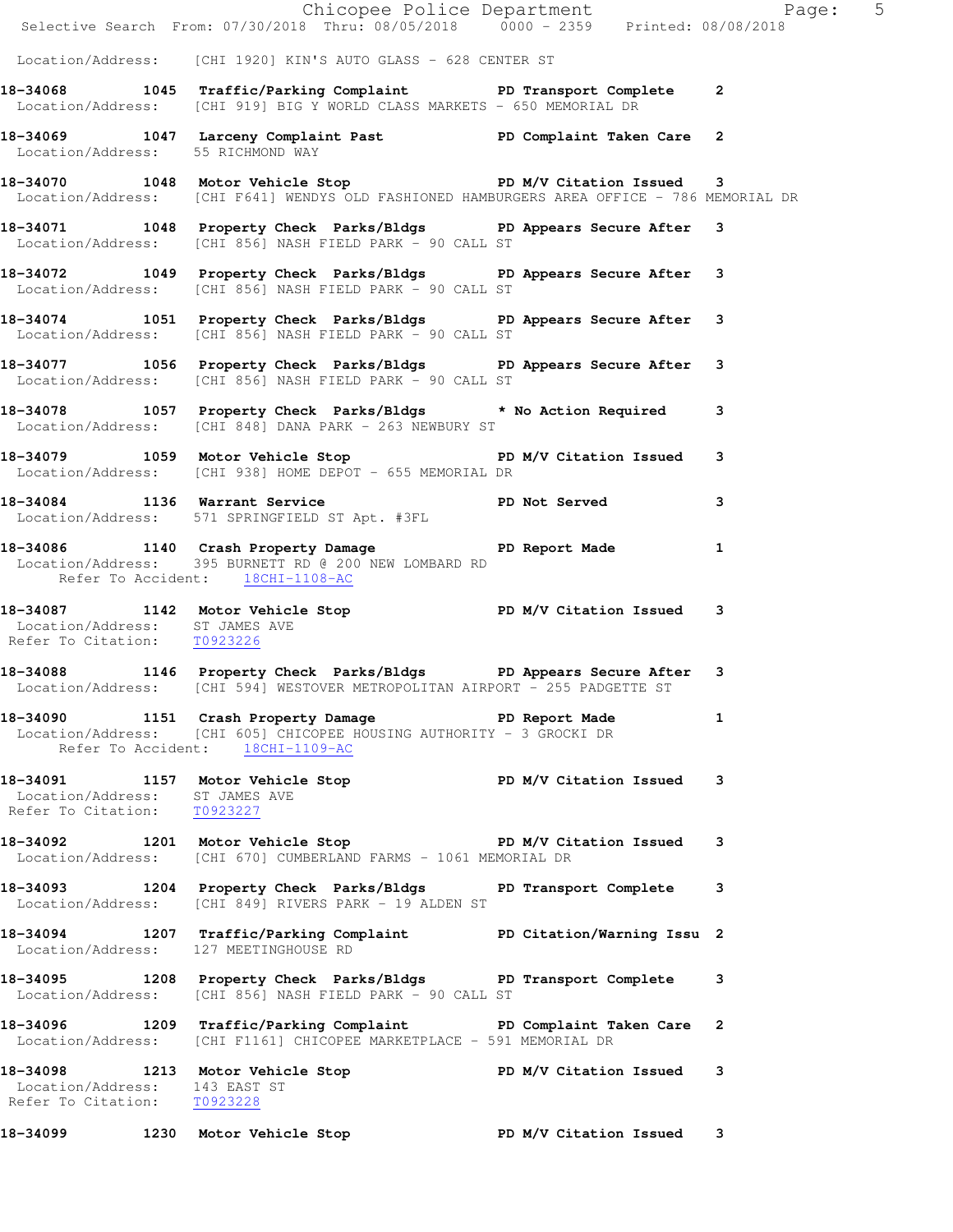|                                                                     | Chicopee Police Department<br>Selective Search From: 07/30/2018 Thru: 08/05/2018    0000 - 2359    Printed: 08/08/2018                                   |                   |              |
|---------------------------------------------------------------------|----------------------------------------------------------------------------------------------------------------------------------------------------------|-------------------|--------------|
| Location/Address: EAST ST @ BROADWAY<br>Refer To Citation: T0923229 |                                                                                                                                                          |                   |              |
|                                                                     | 18-34101 1236 Section 12/Crisis <b>PD</b> Assist Given 1<br>Location/Address: RIVER VALLEY COUNCEL - 249 EXCHANGE ST<br>Refer To Incident: 18CHI-3558-OF |                   |              |
|                                                                     | 18-34103 1241 Property Check Parks/Bldgs PD Appears Secure After<br>Location/Address: [CHI 1037] CHICOPEE MEMORIAL STATE PARK - 570 BURNETT RD           |                   | 3            |
|                                                                     | 18-34105 1245 Suspicious Person/Activity PD Complaint Taken Care<br>Location/Address: [CHI 1763] SALLY BEAUTY SUPPLY - 591 MEMORIAL DR Apt. #BLD J       |                   | $\mathbf{2}$ |
| Location/Address: 1083 BURNETT RD                                   | 18-34111 1302 Abandoned/Found Property 19D Complaint Taken Care 3                                                                                        |                   |              |
|                                                                     | 18-34114 1322 Property Check Parks/Bldgs PD Appears Secure After<br>Location/Address: [CHI 637] FRIENDLYS ICE CREAM CORP - 529 MEMORIAL DR               |                   | 3            |
|                                                                     | 18-34115 1323 Service of a Summons PD Served in Hand<br>Location/Address: 335 EAST MAIN ST Apt. #D                                                       |                   | 3            |
|                                                                     | 18-34116 1325 Traffic/Parking Complaint PD Complaint Taken Care<br>Location/Address: [CHI 1201] ABERT RESIDENCE - 36 HARVARD ST                          |                   | $\mathbf{2}$ |
| Location/Address: 202 CAREW ST                                      | 18-34118 1332 Service of a Summons TPD Not Served                                                                                                        |                   | 3            |
|                                                                     | 18-34119 1338 Crash Property Damage Name PD Report Made<br>Location/Address: 81 SOUTH ST @ 51 NONOTUCK AVE<br>Refer To Accident: 18CHI-1110-AC           |                   | 1            |
| Refer To Citation: T0923230                                         | 18-34120 1340 Motor Vehicle Stop N/V Citation Issued<br>Location/Address: BROADWAY @ MONROE ST                                                           |                   | 3            |
|                                                                     | 18-34121 1343 Disabled Motor Vehicle PD Transport Complete<br>Location/Address: 1003 MCKINSTRY AVE @ 1148 GRANBY RD                                      |                   | 3            |
|                                                                     | 18-34122 1349 Property Check Parks/Bldgs PD Appears Secure After<br>Location/Address: [CHI F1161] CHICOPEE MARKETPLACE - 591 MEMORIAL DR                 |                   | 3            |
| Location/Address: 23 CELESTINE ST                                   | 18-34123 1355 Stolen M/V L/P Report * Unfounded                                                                                                          |                   | 2            |
|                                                                     | 18-34126 1411 Assist Fire Department PD Report Made<br>Location/Address: 585 SHERIDAN ST Apt. #6<br>Refer To Incident: 18CHI-3559-OF                     |                   | $\mathbf{1}$ |
|                                                                     | 18-34127 1413 Property Check Parks/Bldgs PD Appears Secure After 3<br>Location/Address: [CHI 847] RAY ASH PARK - 52 ARCADE ST                            |                   |              |
| Location/Address: 92.5 MEETINGHOUSE RD                              | 18-34129 1413 51a Check Child's Welfare PD Complaint Taken Care                                                                                          |                   | 2            |
|                                                                     | 18-34130 1421 Property Check Parks/Bldgs PD Appears Secure After 3<br>Location/Address: [CHI 857] SZOT PARK - 97 SGT TRACY DR                            |                   |              |
| 18-34132 1430 Public Service<br>Location/Address: 110 CHURCH ST     |                                                                                                                                                          | PD Served in Hand | 3            |
| Location/Address: 19 CATHERINE ST                                   | 18-34133 1432 Public Service PD Served in Hand                                                                                                           |                   | 3            |
| Location/Address: STONINA DR                                        | 18-34136 1442 Juvenile Complaint the second not Locate                                                                                                   |                   | 2            |
|                                                                     | 18-34138 1444 Property Check Parks/Bldgs PD Appears Secure After 3<br>Location/Address: [CHI 1065] CHICOPEE HIGH SCHOOL - 820 FRONT ST                   |                   |              |
|                                                                     |                                                                                                                                                          |                   |              |

**18-34139 1449 Public Service PD Transport Complete 3**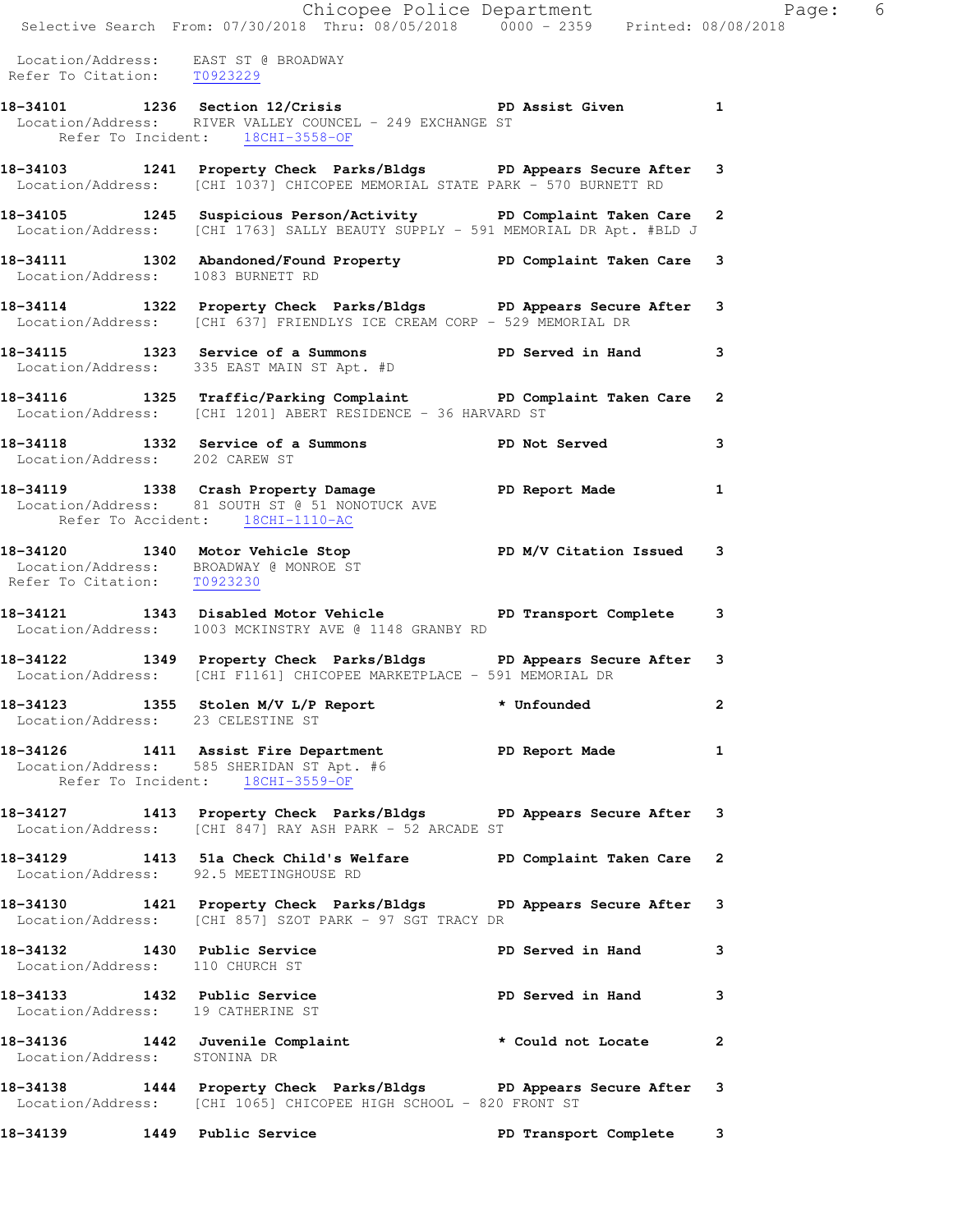|                                                                         | E Chicopee Police Department<br>Selective Search From: 07/30/2018 Thru: 08/05/2018 0000 - 2359 Printed: 08/08/2018                                                                                                                                         |                           | Page: 7        |
|-------------------------------------------------------------------------|------------------------------------------------------------------------------------------------------------------------------------------------------------------------------------------------------------------------------------------------------------|---------------------------|----------------|
|                                                                         |                                                                                                                                                                                                                                                            |                           |                |
|                                                                         | Location/Address: [CHI F368] CITY HALL ANNEX - 274 FRONT ST                                                                                                                                                                                                |                           |                |
|                                                                         | 18-34141 1501 Public Service 20 PD Complaint Taken Care 3<br>Location/Address: [CHI F368] CITY HALL ANNEX - 274 FRONT ST                                                                                                                                   |                           |                |
| Location/Address: 40 FILLMORE ST                                        | 18-34142 1501 Section 12/Crisis 20 PD Protective Custody\Ar 1<br>Refer To P/C: 18CHI-638-AR<br>P/C: VIAMARI, MARCUS J<br>Address: 40 FILLMORE ST CHICOPEE, MA<br>Age: 46<br>Charges: PROTECTIVE CUSTODY 17 YEARS OF AGE OR OLDER<br>INVOLUNTARY COMMITMENT |                           |                |
|                                                                         | 18-34143 1503 Traffic/Parking Complaint * Unfounded<br>Location/Address: 11 POPLAR ST @ 208 CHICOPEE ST                                                                                                                                                    |                           | $\overline{2}$ |
|                                                                         | 18-34144   1511   Motor Vehicle Stop   PD M/V Citation Issued   3<br>Location/Address: 920 EAST MAIN ST @ 54 ROBBINS RD                                                                                                                                    |                           |                |
| Location/Address: 23 DARTMOUTH ST<br>Refer To Accident: 18CHI-1111-AC   | 18-34146 1514 Crash Property Damage PD Report Made                                                                                                                                                                                                         |                           | $\mathbf{1}$   |
|                                                                         | 18-34148 1519 Section 12/Crisis the section of Locate 1<br>Location/Address: [CHI 1191] WALMART - 591 MEMORIAL DR                                                                                                                                          |                           |                |
|                                                                         | 18-34147 1520 Motor Vehicle Stop N/V Citation Issued<br>Location/Address: 920 EAST MAIN ST @ 54 ROBBINS RD                                                                                                                                                 |                           | 3              |
| Location/Address: 41 BRIERE DR                                          | 18-34153 1530 Section 12/Crisis 1 PD Report Made 1<br>Refer To Incident: 18CHI-3560-OF                                                                                                                                                                     |                           |                |
|                                                                         | 18-34155 1541 Larceny Complaint Past * Could not Locate 2<br>Location/Address: 158 PENDEXTER AVE                                                                                                                                                           |                           |                |
| Location/Address: 224 WILDERMERE ST<br>Refer To Incident: 18CHI-3561-OF | 18-34157 1545 Neighbor/Landlord Dispute PD Report Made                                                                                                                                                                                                     |                           | $\mathbf{1}$   |
| 18-34158 1551 Disturbance                                               | Location/Address: [CHI 903] FRIENDLY LIQUOR STORE - 65 MAIN ST                                                                                                                                                                                             | PD Complaint Taken Care 1 |                |
|                                                                         | 18-34159 1605 Identity Fraud/Theft PD Report Made 3<br>Location/Address: 16 ERLINE ST Apt. #1F<br>Refer To Incident: 18CHI-3562-OF                                                                                                                         |                           |                |
|                                                                         | 18-34160 1609 Trespasser/Trespassing * Unfounded 2<br>Location/Address: [CHI F621] FAMILY DOLLAR - 209 EXCHANGE ST                                                                                                                                         |                           |                |
| Refer To Accident: 18CHI-1112-AC<br>Refer To Incident: 18CHI-3564-OF    | 18-34161 1618 Crash Property Damage PD Criminal Complaint Re 1<br>Location/Address: [CHI F621] FAMILY DOLLAR - 209 EXCHANGE ST                                                                                                                             |                           |                |
| Location/Address: 16 WEST ST                                            | 18-34163 1625 ASSIST DCF                                                                                                                                                                                                                                   | PD Assist DCF             | $\overline{2}$ |
| Location/Address: 151 ROLF AVE                                          | 18-34162 1627 Stolen M/V L/P Report PD Report Made<br>Refer To Incident: 18CHI-3563-OF                                                                                                                                                                     |                           | $\mathbf{2}$   |
|                                                                         | 18-34164   1658   Neighbor/Landlord Dispute   PD Transport Complete   1<br>Location/Address: 219 WILDERMERE ST                                                                                                                                             |                           |                |
|                                                                         | 18-34166 1709 Service of a Summons PD Not Served<br>Location/Address: 30 LAVALLE AVE                                                                                                                                                                       |                           | 3              |
| Location/Address: 64 DEANE ST                                           | 18-34170 1722 Service of a Summons PD Not Served                                                                                                                                                                                                           |                           | 3              |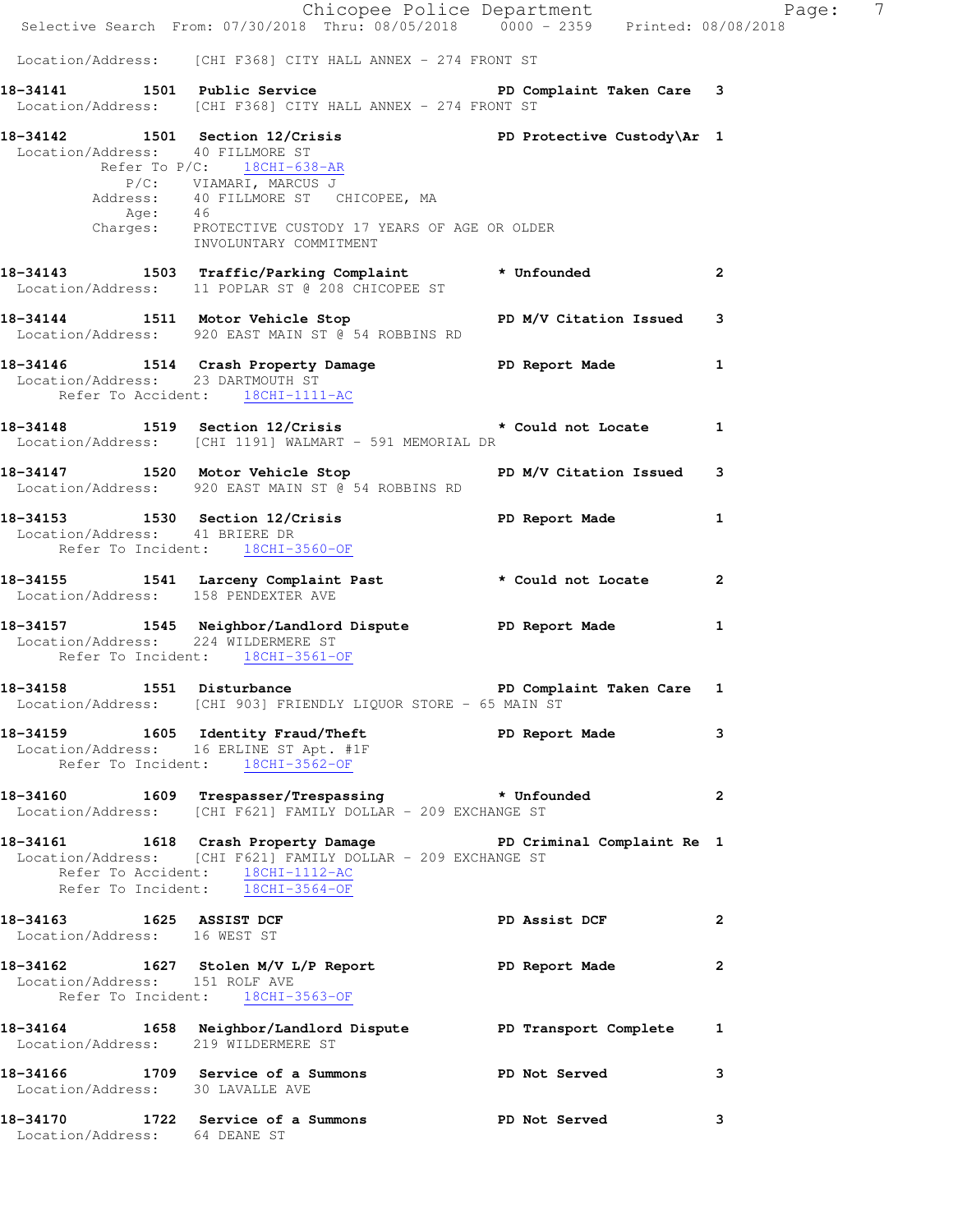|                                                                         | Chicopee Police Department<br>Selective Search From: 07/30/2018 Thru: 08/05/2018 0000 - 2359 Printed: 08/08/2018                              |                |  |
|-------------------------------------------------------------------------|-----------------------------------------------------------------------------------------------------------------------------------------------|----------------|--|
|                                                                         | 18-34172 1725 Crash Property Damage PD Report Made 1<br>Location/Address: 537 GRANBY RD @ 15 EDGEWOOD AVE<br>Refer To Accident: 18CHI-1113-AC |                |  |
| Location/Address: 19 LAUREL ST                                          | 18-34173 1728 ASSIST OTHER AGENCY PD Assist Given                                                                                             | 3              |  |
|                                                                         | 18-34174 1740 Identity Fraud/Theft PD No Report Necessary 3<br>Location/Address: 16 ERLINE ST Apt. #FLR1                                      |                |  |
|                                                                         | 18-34178 1758 Larceny Complaint Past the Movie of the Could not Locate 2<br>Location/Address: [CHI 1252] MARSHALL'S - 591P MEMORIAL DR        |                |  |
| Refer To Accident: 18CHI-1114-AC                                        | 18-34179 1802 Crash Property Damage Neport Made 1<br>Location/Address: BROADWAY @ ABBEY MEMORIAL DR                                           |                |  |
| Location/Address: 7 BUSH AVE                                            | 18-34180 1806 Crash Property Damage No PD No Report Necessary 1                                                                               |                |  |
|                                                                         | 18-34181 1811 Assault & Battery Complaint PD Advised<br>Location/Address: [CHI 592] SUNOCO - F.L. ROBERTS - 500 MONTGOMERY ST                 | $\mathbf{1}$   |  |
|                                                                         | 18-34182   1823   Animal Complaint<br>Location/Address: 0 CHICOPEE ST @ 0 STATE ST                                                            |                |  |
| Location/Address: 158 PENDEXTER AVE<br>Refer To Incident: 18CHI-3566-OF | 18-34183 1915 Breaking & Entering-Report PD Report Made                                                                                       | $\overline{2}$ |  |
|                                                                         | 18-34185 1940 Assist Ambulance New PD Assist Given<br>Location/Address: 1186 GRATTAN ST Apt. #2FR                                             | $\mathbf{2}$   |  |
| Refer To Incident: 18CHI-3565-OF                                        | 18-34187 1959 Drug Overdose 1988 18-34187 PD Report Made<br>Location/Address: [CHI 1060] NETWORK EMPLOYMENT INC - 1036 CHICOPEE ST            | $\mathbf{1}$   |  |
| Location/Address: 59 PROSPECT ST                                        | 18-34189 2000 Suspicious Person/Activity tould not Locate 2                                                                                   |                |  |
|                                                                         | 18-34190 2047 Property Check Parks/Bldgs PD Appears Secure After 3<br>Location/Address: EXCHANGE ST PLAZA - EXCHANGE ST                       |                |  |
|                                                                         | 18-34194 2126 Property Check Parks/Bldgs PD Advised<br>Location/Address: [CHI 857] SZOT PARK - 97 SGT TRACY DR                                | 3              |  |
| Refer To Citation: T0176578                                             | 18-34195 2147 Motor Vehicle Stop N/V Citation Issued<br>Location/Address: 166 EAST MAIN ST @ 7 BELCHER ST                                     | 3              |  |
| Location/Address: 123 EASTERN DR                                        | 18-34196 2150 Warrant Service * Could not Locate                                                                                              | 3              |  |
|                                                                         | 18-34197 2201 Criminal Harassment PD Advised<br>Location/Address: 68 COTE AVE Apt. #1L                                                        | 2              |  |
|                                                                         | 18-34199 2239 Suspicious M/V PD Advised<br>Location/Address: [CHI 1792] EAST ST GRILL AND CREAMERY - 415 EAST ST                              | 2              |  |
|                                                                         | 18-34201 2300 Motor Vehicle Stop PD Advised<br>Location/Address: 920 EAST MAIN ST @ 54 ROBBINS RD                                             | 3              |  |
|                                                                         | 18-34202 2311 Motor Vehicle Stop PD Advised<br>Location/Address: SPRINGFIELD LINE - EAST MAIN ST                                              | 3              |  |
| Location/Address: 234 PONDVIEW DR                                       | 18-34204 2337 Property Check Parks/Bldgs * Unfounded                                                                                          | 3              |  |

**For Date: 07/31/2018 - Tuesday**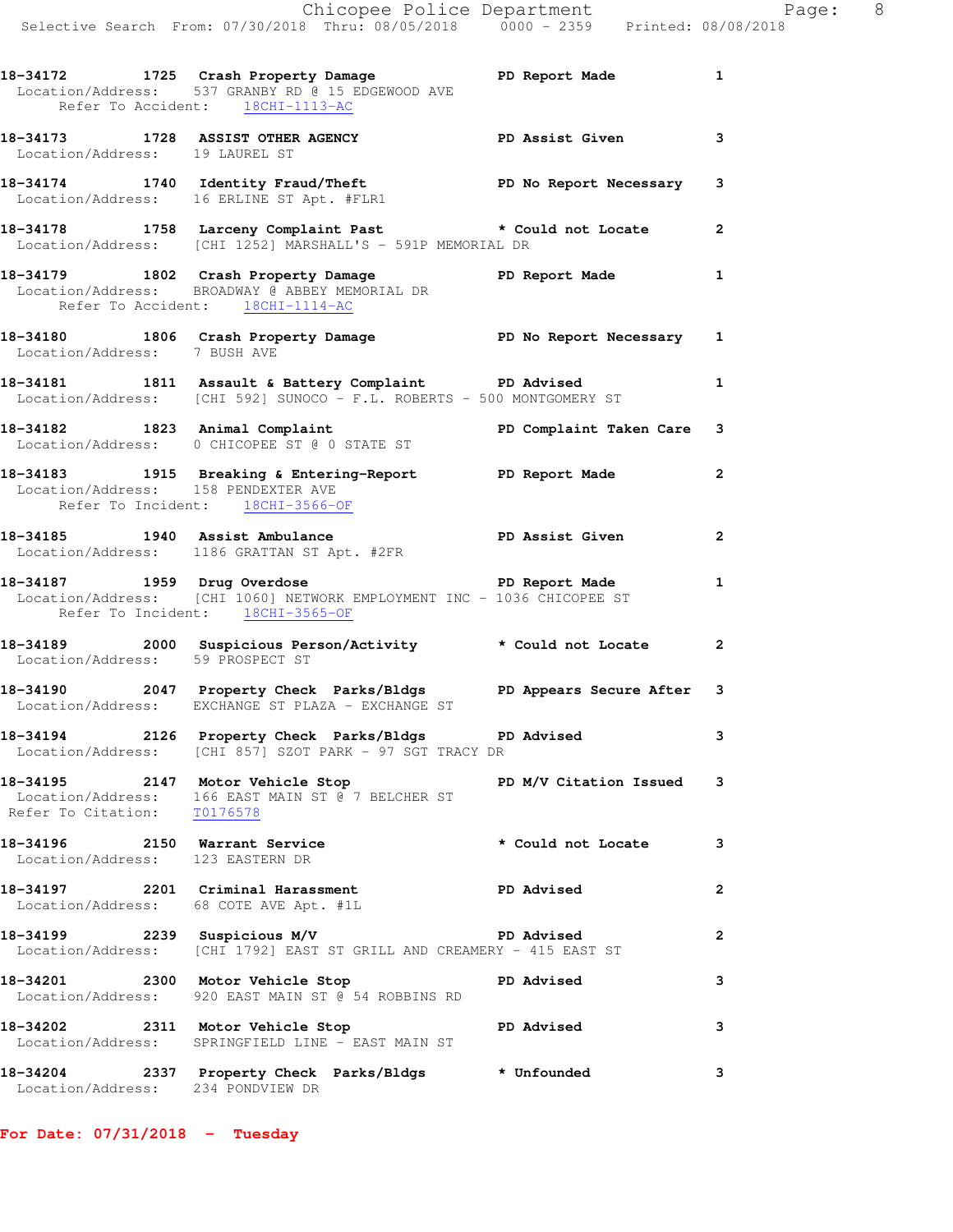Location/Address: BY THE LUDLOW LINE - BURNETT RD

**18-34206 0052 Property Check Parks/Bldgs PD Appears Secure After 3**  Location/Address: [CHI F1342] CVS PHARMACY - 235 CENTER ST

**18-34207 0059 Property Check Parks/Bldgs PD Appears Secure After 3**  Location/Address: [CHI 856] NASH FIELD PARK - 90 CALL ST

**18-34208 0059 Assist Fire Department PD Complaint Taken Care 1**  Location/Address: 376 BRITTON ST

**18-34211 0111 Property Check Parks/Bldgs PD Appears Secure After 3**  Location/Address: [CHI 841] SZETELA EARLY CHILDHOOD SCHOOL - 66 MACEK DR

**18-34212 0117 Property Check Parks/Bldgs PD Appears Secure After 3**  Location/Address: [CHI 841] SZETELA EARLY CHILDHOOD SCHOOL - 66 MACEK DR

**18-34213 0117 Property Check Parks/Bldgs PD Appears Secure After 3**  Location/Address: [CHI 56] WALGREENS - 583 JAMES ST

**18-34214 0118 Property Check Parks/Bldgs PD Appears Secure After 3**  Location/Address: [CHI 841] SZETELA EARLY CHILDHOOD SCHOOL - 66 MACEK DR

**18-34215 0121 Property Check Parks/Bldgs PD Appears Secure After 3**  Location/Address: [CHI 269] JENROSE WINES & LIQUORS - 945 CHICOPEE ST

**18-34216 0122 Property Check Parks/Bldgs PD Appears Secure After 3**  Location/Address: [CHI 841] SZETELA EARLY CHILDHOOD SCHOOL - 66 MACEK DR

**18-34217 0122 Property Check Parks/Bldgs PD Appears Secure After 3**  Location/Address: [CHI 841] SZETELA EARLY CHILDHOOD SCHOOL - 66 MACEK DR

**18-34218 0133 Property Check Parks/Bldgs PD Appears Secure After 3**  Location/Address: [CHI 857] SZOT PARK - 97 SGT TRACY DR

**18-34219 0135 Property Check Parks/Bldgs PD Appears Secure After 3**  Location/Address: 464 CHICOPEE ST

**18-34220 0144 Property Check Parks/Bldgs PD Appears Secure After 3**  Location/Address: [CHI 325] BOAT RAMP, MEDINA STREET - 100 MEDINA ST

**18-34221 0148 Property Check Parks/Bldgs PD Appears Secure After 3**  Location/Address: [CHI 832] BELLAMY MIDDLE SCHOOL, EDWARD 6-8 - 314 PENDLETON AVE

**18-34222 0150 Property Check Parks/Bldgs PD Appears Secure After 3**  Location/Address: [CHI 1498] HONEYLAND FARMS - 206 NEWBURY ST

**18-34223 0152 Property Check Parks/Bldgs PD Appears Secure After 3**  Location/Address: [CHI 1160] CHICOPEE LIBRARY-EMILY PARTYKA CENTER BRANCH - 449 FRONT ST

**18-34224 0156 Property Check Parks/Bldgs PD Appears Secure After 3**  Location/Address: [CHI 1065] CHICOPEE HIGH SCHOOL - 820 FRONT ST

**18-34225 0157 Property Check Parks/Bldgs PD Appears Secure After 3**  Location/Address: [CHI F1272] LIFE POINT CHURCH - 603 NEW LUDLOW RD

**18-34226 0203 Property Check Parks/Bldgs PD Appears Secure After 3**  Location/Address: [CHI F208] CAVALIER RESTAURANT, ALCOA CATERING - 366 CHICOPEE ST

**18-34227 0203 Property Check Parks/Bldgs PD Appears Secure After 3**  Location/Address: [CHI 834] BOWE SCHOOL, PATRICK E. K-5 - 115 HAMPDEN ST

**18-34228 0204 Property Check Parks/Bldgs PD Appears Secure After 3**  Location/Address: [CHI F1150] CHICOPEE COMPREHENSIVE HIGH SCHOOL - 617 MONTGOMERY ST

**18-34229 0215 Property Check Parks/Bldgs PD Appears Secure After 3**  Location/Address: [CHI F135] THE MUNICH HAUS - 13 CENTER ST

**18-34230 0215 Property Check Parks/Bldgs PD Appears Secure After 3**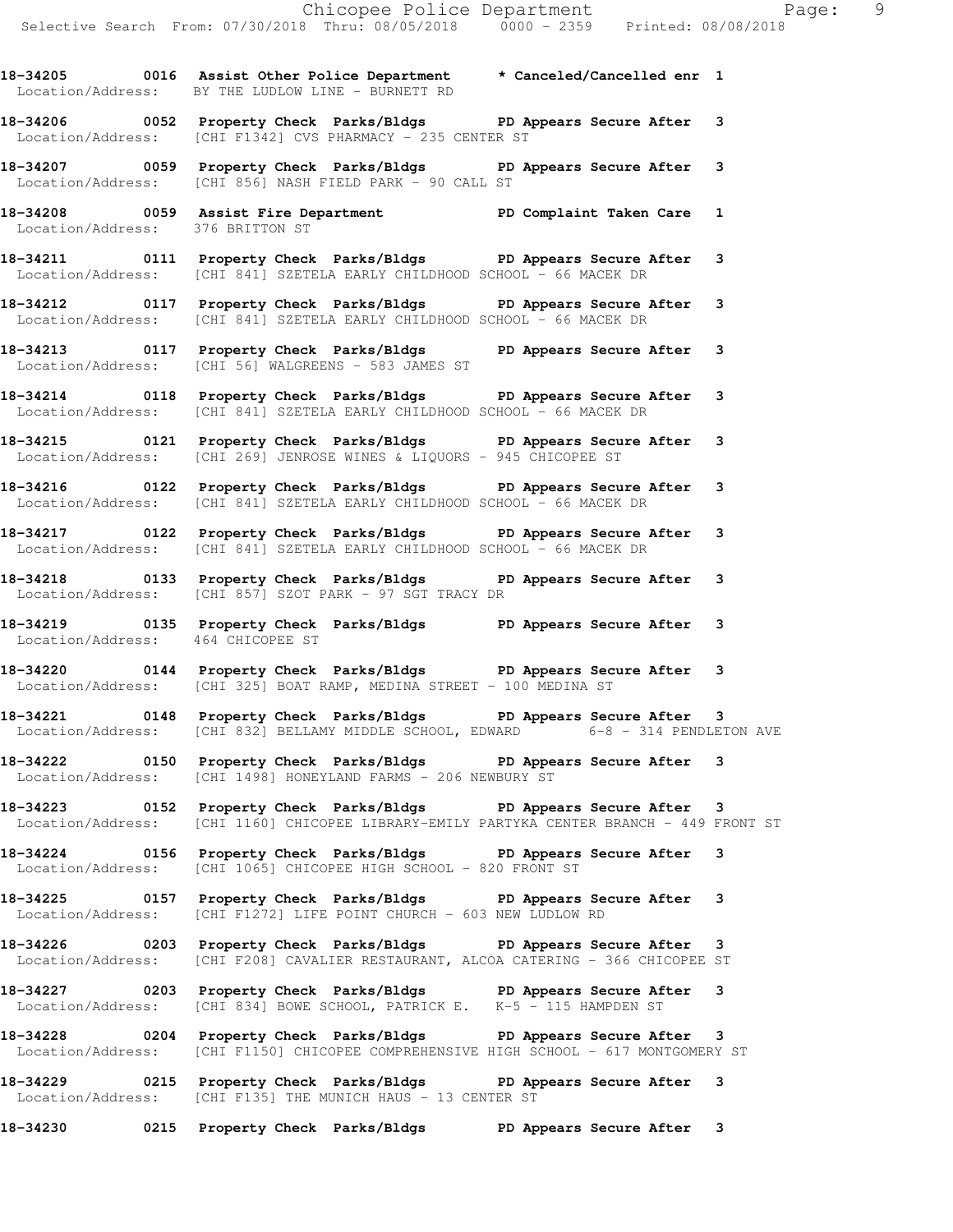|                                  | Chicopee Police Department<br>Selective Search From: 07/30/2018 Thru: 08/05/2018 0000 - 2359 Printed: 08/08/2018                                                      |                         |  |
|----------------------------------|-----------------------------------------------------------------------------------------------------------------------------------------------------------------------|-------------------------|--|
|                                  | Location/Address: [CHI 958] PION PONTIAC (BOB) - 333 MEMORIAL DR                                                                                                      |                         |  |
|                                  | 18-34231 0215 Property Check Parks/Bldgs PD Appears Secure After 3<br>Location/Address: [CHI 142] FAIRVIEW CEMETERY - 26 ARMORY DR                                    |                         |  |
|                                  | 18-34232 		 0216 Property Check Parks/Bldgs 		 PD Appears Secure After 3<br>Location/Address: [CHI 999] MIKES VARIETY - 355 DALE ST                                   |                         |  |
| Location/Address: 47 MITCHELL DR | 18-34233 0220 Property Check Parks/Bldgs PD Appears Secure After 3                                                                                                    |                         |  |
|                                  | 18-34234 0222 Property Check Parks/Bldgs PD Appears Secure After 3<br>Location/Address: [CHI F621] FAMILY DOLLAR - 209 EXCHANGE ST                                    |                         |  |
|                                  | 18-34235 0230 Property Check Parks/Bldgs PD Appears Secure After 3<br>Location/Address: [CHI 660] OCEAN STATE JOB LOT - 1451 MEMORIAL DR                              |                         |  |
|                                  | 18-34236 0231 Property Check Parks/Bldgs PD Advised<br>Location/Address: [CHI 276] SUNOCO A PLUS MINI MART - 1031 CHICOPEE ST                                         | $\overline{\mathbf{3}}$ |  |
|                                  | 18-34237 0232 Property Check Parks/Bldgs PD Appears Secure After 3<br>Location/Address: [CHI 718] CVS 693 - 1616 MEMORIAL DR                                          |                         |  |
|                                  | 18-34238 		 0234 Property Check Parks/Bldgs 		 PD Appears Secure After 3<br>Location/Address: [CHI 1714] UNION MART-2 - 457 GRANBY RD                                 |                         |  |
|                                  | 18-34240 0236 Property Check Parks/Bldgs PD Appears Secure After 3<br>Location/Address: [CHI 1262] FAIRVIEW AUTO SALVAGE INC - 781 LUDLOW RD                          |                         |  |
|                                  | 18-34241 0243 Suspicious M/V PD Advised<br>Location/Address: [CHI 721] BOAT RAMP, JAMES STREET - 140 SYREK ST                                                         |                         |  |
|                                  | 18-34242 0243 Property Check Parks/Bldgs PD Appears Secure After 3<br>Location/Address: [CHI 1196] SHELL - 95 WEST ST                                                 |                         |  |
|                                  | 18-34243 		 0246 Suspicious Person/Activity 		 PD Advised<br>Location/Address: [CHI 1196] SHELL - 95 WEST ST                                                          | $\overline{a}$          |  |
|                                  | 18-34244 0254 Property Check Parks/Bldgs PD Appears Secure After 3<br>Location/Address: [CHI F734] AMVETS CLUB POST 12 - 754 MONTGOMERY ST                            |                         |  |
|                                  | 18-34245 0304 Property Check Parks/Bldgs PD Appears Secure After 3<br>Location/Address: [CHI 153] CHICOPEE SAVINGS BANK MAIN BRANCH - 70 CENTER ST                    |                         |  |
|                                  | 18-34246 		 0309 Property Check Parks/Bldgs 		 PD Appears Secure After 3<br>Location/Address: [CHI 566] SAM'S FOOD STORES (SUNOCO) - 810 MEADOW ST                    |                         |  |
|                                  | 18-34248 0311 Property Check Parks/Bldgs PD Appears Secure After 3<br>Location/Address: [CHI 1130] SHERIDAN STREET SELF STORAGE LLC - 105 SHERIDAN ST                 |                         |  |
|                                  | 18-34249 		 0315 Property Check Parks/Bldgs 		 PD Report Made<br>Location/Address: [CHI 1600] MONTY'S ROADHOUSE - 733 CHICOPEE ST<br>Refer To Incident: 18CHI-3567-OF | $\mathbf{3}$            |  |
|                                  | 18-34250 0321 Property Check Parks/Bldgs PD Appears Secure After 3<br>Location/Address: [CHI F684] CASTLE OF KNIGHTS - 1599 MEMORIAL DR                               |                         |  |
|                                  | 18-34251 0325 Property Check Parks/Bldgs PD Appears Secure After 3<br>  Location/Address: [CHI 1792] EAST ST GRILL AND CREAMERY - 415 EAST ST                         |                         |  |
|                                  | 18-34252 		 0325 Property Check Parks/Bldgs 		 PD Appears Secure After 3<br>Location/Address: [CHI 269] JENROSE WINES & LIQUORS - 945 CHICOPEE ST                     |                         |  |
|                                  | 18-34253 		 0332 Property Check Parks/Bldgs 		 PD Appears Secure After 3<br>Location/Address: [CHI 325] BOAT RAMP, MEDINA STREET - 100 MEDINA ST                      |                         |  |
|                                  | 18-34254 0332 Property Check Parks/Bldgs PD Appears Secure After 3<br>Location/Address: [CHI 1800] METRO PCS - 203 EXCHANGE ST                                        |                         |  |
|                                  | 18-34256 0340 Motor Vehicle Stop North PD Advised<br>Location/Address: [CHI 730] TOWN FAIR TIRE CENTERS INC - 886 MEMORIAL DR                                         | $\mathbf{3}$            |  |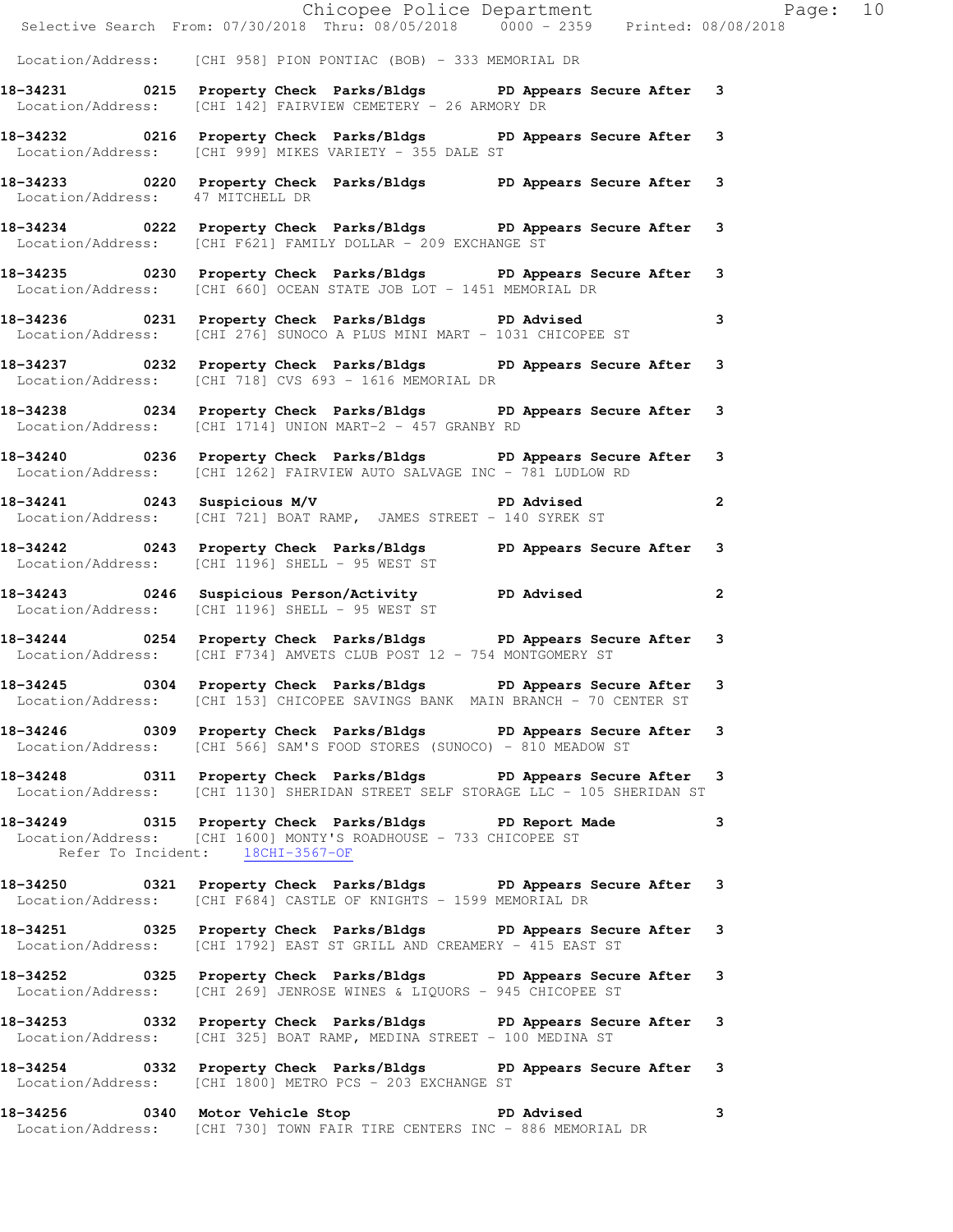Location/Address: [CHI 847] RAY ASH PARK - 52 ARCADE ST **18-34257 0346 Property Check Parks/Bldgs PD Appears Secure After 3** 

Location/Address: [CHI 292] AMERICAN LEGION POST 452 - 43 EXCHANGE ST

**18-34259 0400 Property Check Parks/Bldgs PD Appears Secure After 3**  Location/Address: [CHI 1604] BELCHER SCHOOL K-2 - 125 MONTGOMERY ST

**18-34260 0402 Property Check Parks/Bldgs PD Appears Secure After 3**  Location/Address: [CHI F473] MY BROTHERS PLACE - 185 GROVE ST

**18-34261 0410 Property Check Parks/Bldgs PD Appears Secure After 3**  Location/Address: [CHI 1096] ARBOR KIDS, THE - 999 MEMORIAL DR

**18-34262 0423 Property Check Parks/Bldgs PD Appears Secure After 3**  Location/Address: [CHI 842] DUPONT MEM MID SCHOOL, 1ST SGT. KEVIN A. - 650 FRONT ST

**18-34264 0428 Property Check Parks/Bldgs PD Appears Secure After 3**  Location/Address: [CHI 309] MCDONALDS - 350 BURNETT RD

**18-34265 0440 Property Check Parks/Bldgs PD Appears Secure After 3**  Location/Address: [CHI 854] SARAH JANE PARK - 21 VIVIAN ST

**18-34266 0443 Property Check Parks/Bldgs PD Appears Secure After 3**  Location/Address: 187 PROSPECT ST

**18-34267 0448 Property Check Parks/Bldgs PD Appears Secure After 3**  Location/Address: [CHI 1160] CHICOPEE LIBRARY-EMILY PARTYKA CENTER BRANCH - 449 FRONT ST

**18-34268 0450 Property Check Parks/Bldgs PD Appears Secure After 3**  Location/Address: [CHI 849] RIVERS PARK - 19 ALDEN ST

**18-34269 0454 Section 12/Crisis PD Report Made 1**  Location/Address: [CHI 1694] BELDEN RESIDENCE - 27 KEITH ST Refer To Incident: 18CHI-3568-OF

**18-34271 0545 Section 12/Crisis PD Report Made 1**  Location/Address: 23 STANLEY DR Refer To Incident: 18CHI-3569-OF

**18-34924 0600 Property Check Parks/Bldgs PD Appears Secure After 3**  Location/Address: [CHI 560] CHICOPEE CENTRAL MAINTENANCE GARAGE - 677 MEADOW ST

**18-34275 0632 Sudden Death PD Report Made 2**  Location/Address: [CHI 242] BIRCH PARK PLACE APARTMENTS CHICOPEE HOUSING - 630 CHICOPEE ST Apt. #402 Refer To Incident: 18CHI-3570-OF

| 18-34278 0641<br>Location/Address: |      | Motor Vehicle Stop<br>608 GRANBY RD                                                                          | PD M/V Citation Issued     | 3              |
|------------------------------------|------|--------------------------------------------------------------------------------------------------------------|----------------------------|----------------|
| Location/Address:                  |      | 18-34279 0653 Motor Vehicle Stop<br>68 HAMPDEN ST                                                            | PD M/V Citation Issued 3   |                |
| 18-34280                           | 0703 | Motor Vehicle Stop<br>Location/Address: 259 FAIRVIEW AVE                                                     | PD Citation/Warning Issu 3 |                |
| Location/Address:                  |      | 30 LAVALLE AVE                                                                                               | PD Not Served              | 3              |
| 18-34283                           |      | 0727 Assist Ambulance<br>Location/Address: IN THE BACK - 123 SPRINGFIELD ST                                  | PD Assist Given            | $\overline{2}$ |
|                                    |      | 18-34286 0754 Malicious Damage-Past<br>Location/Address: 912 CHICOPEE ST<br>Refer To Incident: 18CHI-3572-OF | PD Report Made             | $\mathbf{2}$   |
| 18-34289                           | 0756 | Disturbance                                                                                                  | PD Advised                 | 1              |

Location/Address: 46 SIMARD DR Apt. #2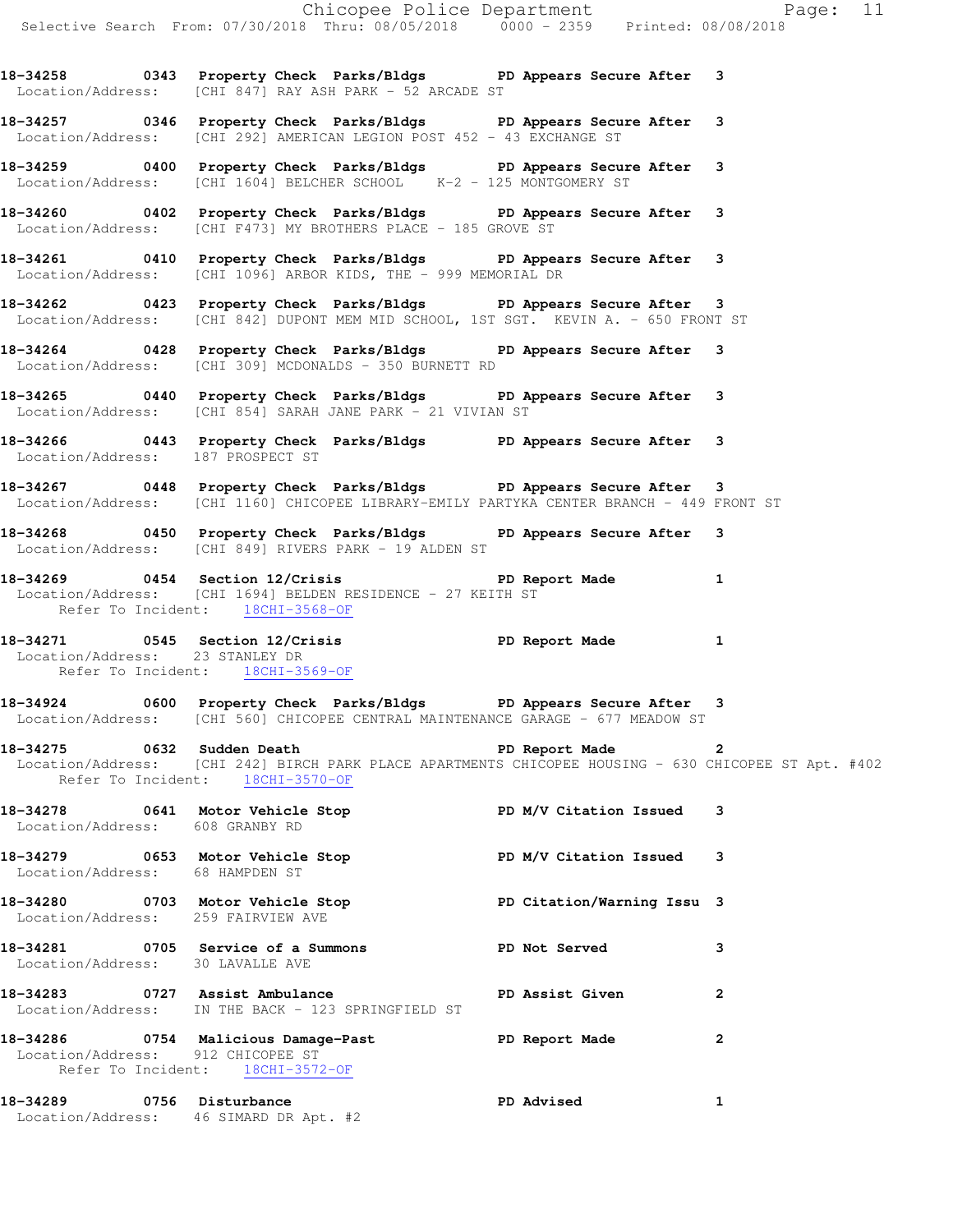|                                  | Chicopee Police Department<br>Selective Search From: 07/30/2018 Thru: 08/05/2018 0000 - 2359 Printed: 08/08/2018                                            |                           |              |  |
|----------------------------------|-------------------------------------------------------------------------------------------------------------------------------------------------------------|---------------------------|--------------|--|
| Location/Address: 57 MANNING ST  | 18-34290 0804 Identity Fraud/Theft <b>18-34290</b> PD Report Made 3<br>Refer To Incident: 18CHI-3571-OF                                                     |                           |              |  |
|                                  | 18-34292 0852 Investigation/Traffic <b>PD Complaint Taken Care</b> 1<br>Location/Address: 31 GROCKI DR                                                      |                           |              |  |
|                                  | 18-34293 0853 Property Check Parks/Bldgs PD Appears Secure After 3<br>Location/Address: [CHI F1161] CHICOPEE MARKETPLACE - 591 MEMORIAL DR                  |                           |              |  |
|                                  | 18-34294 1858 Property Check Parks/Bldgs 1 PD Appears Secure After 3<br>Location/Address: [CHI 325] BOAT RAMP, MEDINA STREET - 100 MEDINA ST                |                           |              |  |
| Location/Address: 17 LABELLE CIR | 18-34296 0859 Neighbor/Landlord Dispute PD Advised 1                                                                                                        |                           |              |  |
|                                  | 18-34295 0901 Assist Ambulance <b>18 PD</b> Complaint Taken Care 2<br>Location/Address: [CHI F1187] MONTCALM HEIGHTS - 185 NEW LUDLOW RD Apt. #313L         |                           |              |  |
|                                  | 18-34298 0914 Property Check Parks/Bldgs PD Transport Complete 3<br>Location/Address: [CHI 844] CAMP OPIE - 26 MEMORIAL AVE                                 |                           |              |  |
|                                  | 18-34299 0932 Traffic/Parking Complaint * Unfounded 2<br>Location/Address: [CHI 670] CUMBERLAND FARMS - 1061 MEMORIAL DR                                    |                           |              |  |
|                                  | 18-34303 0950 Warrant Service <b>18-34303</b> tould not Locate 3<br>Location/Address: [CHI 1498] HONEYLAND FARMS - 206 NEWBURY ST                           |                           |              |  |
|                                  | 18-34301 0952 Traffic/Parking Complaint * Unfounded<br>Location/Address: [CHI 660] OCEAN STATE JOB LOT - 1451 MEMORIAL DR                                   |                           |              |  |
|                                  | 18-34302 0958 CHECK THE WELL BEING PD Complaint Taken Care 2<br>Location/Address: 46 OLIVINE ST Apt. #1FL                                                   |                           |              |  |
| Location/Address: 64 DEANE ST    | 18-34304 1003 Service of a Summons TPD Served in Hand 3                                                                                                     |                           |              |  |
|                                  | 18-34305 1007 Property Check Parks/Bldgs * No Action Required 3<br>Location/Address: [CHI 848] DANA PARK - 263 NEWBURY ST                                   |                           |              |  |
|                                  | 18-34306 1010 Larceny Complaint Past PD Report Made<br>Location/Address: [CHI 1252] MARSHALL'S - 591P MEMORIAL DR<br>Refer To Incident: 18CHI-3573-OF       |                           | 2            |  |
|                                  | 18-34307 1011 Property Check Parks/Bldgs PD Appears Secure After 3<br>Location/Address: [CHI F1161] CHICOPEE MARKETPLACE - 591 MEMORIAL DR                  |                           |              |  |
| 18-34308 1015 Man Down           | Location/Address: [CHI 277] ADAMS CO, THE - 1033 CHICOPEE ST                                                                                                | PD Complaint Taken Care 3 |              |  |
|                                  | 18-34310 1018 Property Check Parks/Bldgs PD Appears Secure After 3<br>Location/Address: [CHI 1206] FREEDOM CREDIT UNION - 1976 MEMORIAL DR                  |                           |              |  |
|                                  | 18-34311 1019 Property Check Parks/Bldgs PD Appears Secure After 3<br>Location/Address: [CHI 839] STEFANIK SCHOOL, GENERAL. JOHN J. K-5 - 720 MEADOW ST     |                           |              |  |
|                                  | 18-34312 1021 Property Check Parks/Bldgs PD Appears Secure After 3<br>Location/Address: [CHI 844] FAIRVIEW MEMORIAL ELEMENTARY SCHOOL K-5 - 26 MEMORIAL AVE |                           |              |  |
|                                  | 18-34313 1023 Service of a Summons PD Served in Hand<br>Location/Address: 316 MONTCALM ST                                                                   |                           | -3           |  |
| Location/Address: 120 RIVERS AVE | 18-34314 1025 Malicious Damage-Past 1990 PD Report Made<br>Refer To Incident: 18CHI-3574-OF                                                                 |                           | $\mathbf{2}$ |  |
|                                  | 18-34316 1031 Abandoned/Found Property PD Complaint Taken Care 3<br>Location/Address: [CHI 410] POLISH NATIONAL CREDIT UNION - 923 FRONT ST                 |                           |              |  |

**18-34317 1037 51a Check Child's Welfare PD Assist DCF 2**  Location/Address: [CHI F1187] MONTCALM HEIGHTS - 185 NEW LUDLOW RD Apt. #123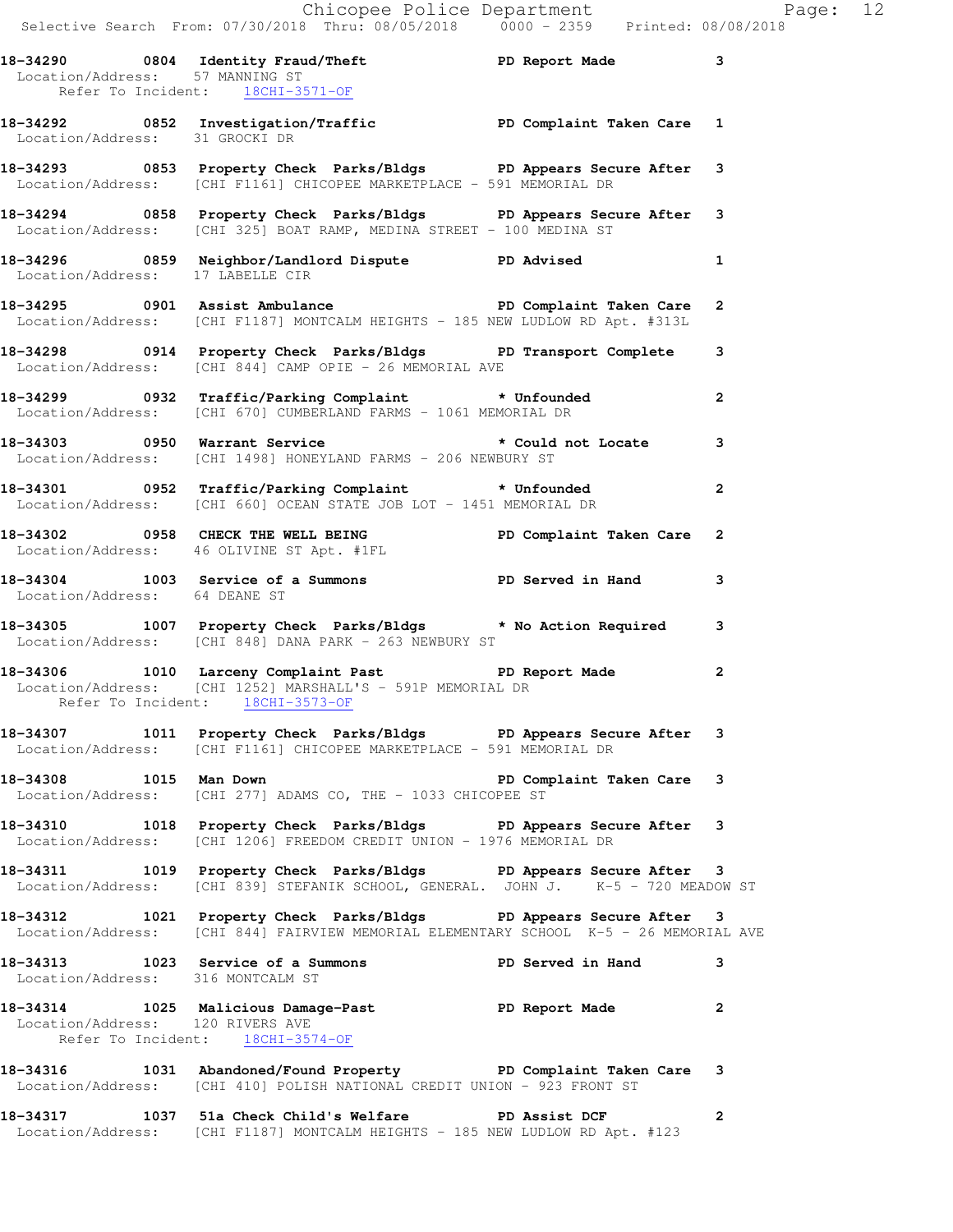**18-34320 1058 Traffic/Parking Complaint PD M/V Citation Issued 2**  Location/Address: 179 SHERIDAN ST @ 3 DEWEY ST Refer To Citation: T0923231 Refer To Citation: T0923232

**18-34321 1106 Service of a Summons PD Not Served 3**  Location/Address: [CHI F685] FRONTERA GRILL - 1625 MEMORIAL DR

**18-34322 1111 Suspicious M/V PD Transport Complete 2**  Location/Address: [CHI F4] CHICOPEE PROPERTY, CITY OF - 716 CHICOPEE ST

**18-34323 1126 Larceny Complaint Past PD Report Made 2**  Location/Address: 26 QUAIL DR Refer To Incident: 18CHI-3575-OF

- **18-34327 1147 Crash Property Damage PD Report Made 1**  Location/Address: 11 TOLPA CIR @ 772 BURNETT RD Refer To Accident: 18CHI-1115-AC
- **18-34330 1156 Property Check Parks/Bldgs PD Appears Secure After 3**  Location/Address: [CHI 938] HOME DEPOT - 655 MEMORIAL DR
- **18-34332 1208 Crash Property Damage PD Report Made 1**  Vicinity of: SB - FIRST ROTARY - 860 MEMORIAL DR Refer To Accident: 18CHI-1116-AC
- **18-34333 1208 Property Check Parks/Bldgs \* No Action Required 3**  Location/Address: [CHI 1554] EXPRESS INTERNET CENTER - 205 EXCHANGE ST
- **18-34335 1218 Traffic/Parking Complaint PD Citation/Warning Issu 2**  Location/Address: [CHI 1658] AMES PRIVILEGE REAR PKG LOT - 1 SPRINGFIELD ST
- **18-34334 1219 Motor Vehicle Stop PD M/V Citation Issued 3**  [CHI F43] BLUE ROOM CAFE - 139 BROADWAY Location/Address: [CHI F43<br>Refer To Citation: <u>T0923310</u>
- **18-34338 1229 Property Check Parks/Bldgs PD Appears Secure After 3**  Location/Address: [CHI 856] NASH FIELD PARK - 90 CALL ST
- 18-34339 1233 Motor Vehicle Stop **PD M/V Citation Issued** 3 Location/Address: [CHI 1096] ARBOR KIDS, THE - 999 MEMORIAL DR Refer To Citation: T0923233
- **18-34340 1233 Property Check Parks/Bldgs \* No Action Required 3**  Location/Address: [CHI 930] RENT A CENTER/ PLAZA - 185 EXCHANGE ST
- **18-34341 1237 Traffic/Parking Complaint PD Complaint Taken Care 2**  Location/Address: EAST STREET AVE
- **18-34342 1240 Property Check Parks/Bldgs PD Transport Complete 3**  Location/Address: [CHI 856] NASH FIELD PARK - 90 CALL ST
- **18-34345 1242 Suspicious Person/Activity \* Unfounded 2**  Location/Address: 43 JULIETTE ST
- **18-34343 1243 Property Check Parks/Bldgs PD Appears Secure After 3**  Location/Address: [CHI 849] RIVERS PARK - 19 ALDEN ST
- **18-34344 1244 Disabled Motor Vehicle PD Complaint Taken Care 3**  Location/Address: 1360 MEMORIAL DR @ 27 STREIBER DR

**18-34346 1252 Crash Property Damage PD Report Made 1**  Location/Address: 13 BEVERLY ST Refer To Accident: 18CHI-1117-AC

**18-34347 1252 Property Check Parks/Bldgs PD Transport Complete 3**  Location/Address: [CHI 856] NASH FIELD PARK - 90 CALL ST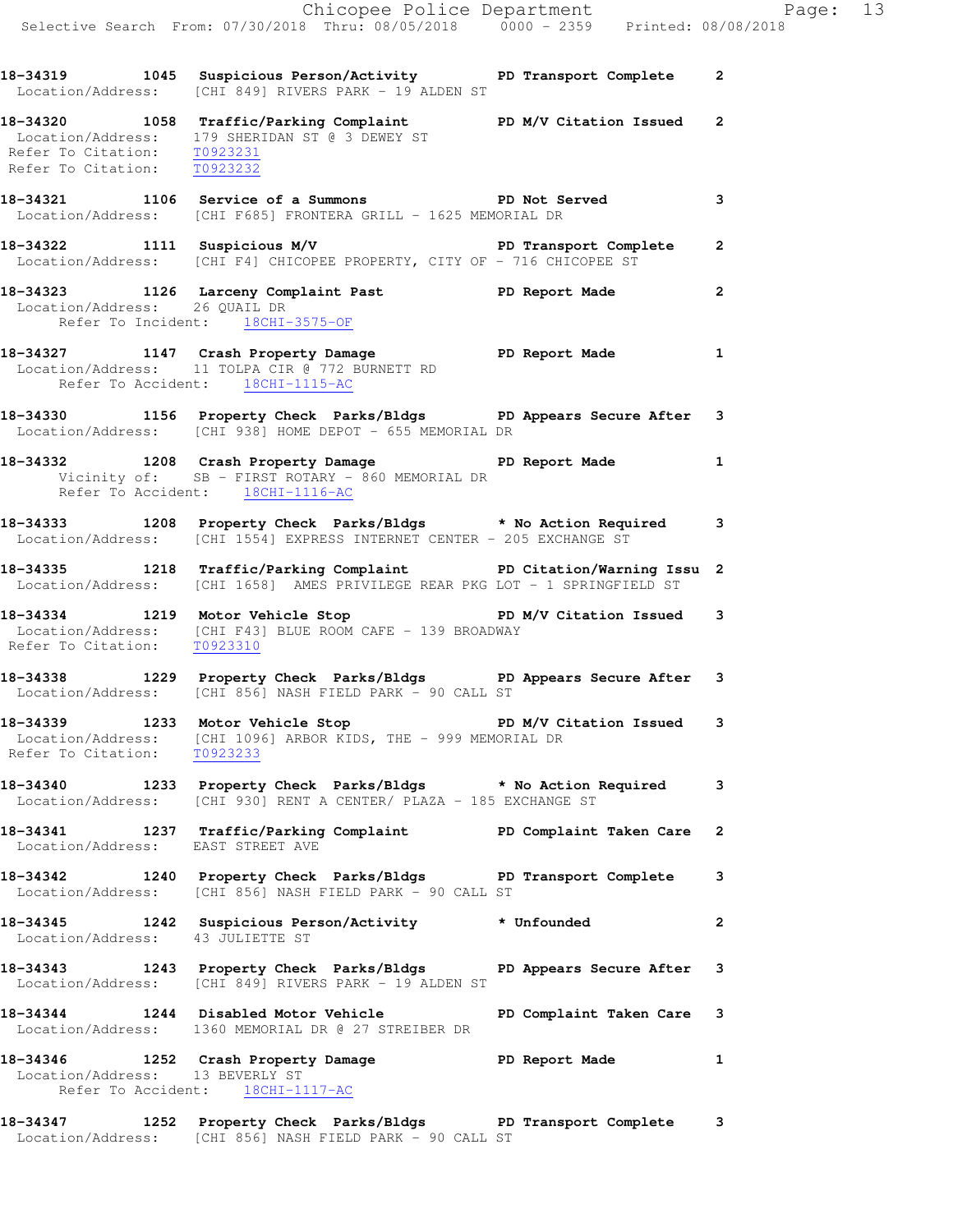|                                      | Chicopee Police Department<br>Selective Search From: 07/30/2018 Thru: 08/05/2018 0000 - 2359 Printed: 08/08/2018                                                                           |              |  |
|--------------------------------------|--------------------------------------------------------------------------------------------------------------------------------------------------------------------------------------------|--------------|--|
|                                      |                                                                                                                                                                                            |              |  |
|                                      | 18-34348 1253 Property Check Parks/Bldgs PD Transport Complete 3<br>Location/Address: [CHI 849] RIVERS PARK - 19 ALDEN ST                                                                  |              |  |
|                                      | 18-34349 1255 Traffic/Parking Complaint PD Advised<br>Location/Address: [CHI F1161] CHICOPEE MARKETPLACE - 591 MEMORIAL DR                                                                 | $\mathbf{2}$ |  |
|                                      | 18-34350 1257 Property Check Parks/Bldgs PD Transport Complete 3<br>Location/Address: [CHI 847] RAY ASH PARK - 52 ARCADE ST                                                                |              |  |
| Refer To Accident: 18CHI-1118-AC     | 18-34351 1257 Crash Personal Injury 18-34351 PD Report Made<br>Location/Address: 31 GRATTAN ST @ 3 MONTGOMERY ST                                                                           | 1            |  |
|                                      | 18-34353 1313 Assist Ambulance 1988 1999 PD Assist Given<br>Location/Address: [CHI F1393] CHICK FIL A - 501 MEMORIAL DR                                                                    |              |  |
|                                      | 18-34355 1315 CHECK THE WELL BEING PD Assist Given<br>Location/Address: 194 GRATTAN ST Apt. #3FL                                                                                           |              |  |
|                                      | 18-34358 1401 Motor Vehicle Stop PD M/V Citation Issued 3<br>Location/Address: [CHI F860] MASON MANOR LLC - 265 NEW LUDLOW RD                                                              |              |  |
|                                      | 18-34359 1405 Traffic/Parking Complaint PD Complaint Taken Care 2<br>Location/Address: EAST STREET AVE                                                                                     |              |  |
| Location/Address: 130 BEAUREGARD TER | 18-34361 1407 Criminal Harassment <b>PD</b> Advised                                                                                                                                        | $\mathbf{2}$ |  |
| Location/Address: 87 LAUZIER TER     | 18-34360 1408 Public Service PD Advised                                                                                                                                                    | 3            |  |
|                                      | 18-34363 1418 Service of a Summons * Could not Locate<br>Location/Address: 34 BEVERLY ST Apt. #2FL                                                                                         | 3            |  |
|                                      | 18-34364 1419 Motor Vehicle Stop North PD Advised<br>Location/Address: 0 STONINA DR @ 0 NONOTUCK AVE                                                                                       | 3            |  |
|                                      | 18-34366 1436 Shoplifter <b>the set of the Shoplifter</b> the set of the set of the set of the set of the set of the s<br>Location/Address: [CHI 306] RITE AID PHARMACY - 1-5 ST JAMES AVE |              |  |
|                                      | 18-34370 1508 Juvenile Complaint the state of the state of the state of the state of the state of th<br>Location/Address: [CHI 563] RITE AID PHARMACY - 577 MEADOW ST                      | $\mathbf{2}$ |  |
| Location/Address: ERLINE ST          | 18-34371 1509 Assist Ambulance New PD Assist Given                                                                                                                                         | $\mathbf{2}$ |  |
|                                      | 18-34373 1515 Crash Personal Injury 18-34373 PD Report Made<br>Location/Address: [CHI 644] STOP & SHOP SUPERMARKET - 672 MEMORIAL DR<br>Refer To Accident: 18CHI-1119-AC                   | 1            |  |
|                                      | 18-34375 1528 CHECK THE WELL BEING * Could not Locate 2<br>Location/Address: [CHI XF1590] DUNKIN DONUTS - 521 MEADOW ST                                                                    |              |  |
|                                      | 18-34376 1530 THREATS MADE 20 PD Report Made 3<br>Location/Address: [CHI 989] A TRUCK COLLISON SERVICE INC - 148 E MEADOW ST<br>Refer To Incident: 18CHI-3578-OF                           |              |  |
|                                      | 18-34377 1546 Man Down <b>Depart of the Series Complaint Taken Care</b> 3<br>Location/Address: 0 OLSEN ST @ 0 JEFFERSON AVE                                                                |              |  |
|                                      | 18-34379 1548 Assist Other Police Department PD Assist Given 1<br>Location/Address: [CHI 1245] CHICOPEE STATE POOL - 750 MEADOW ST                                                         |              |  |
|                                      | 18-34378 1549 Larceny Complaint Past PD Criminal Complaint Re 2                                                                                                                            |              |  |
|                                      | Location/Address: [CHI 1030] CABOT MANOR APARTMENTS CHICOPEE HOUSING - 6 STONINA DR<br>Refer To Incident: 18CHI-3576-OF                                                                    |              |  |
|                                      |                                                                                                                                                                                            |              |  |

**18-34380 1623 Larceny Complaint Past PD Report Made 2**  Location/Address: [CHI 1824] CHICOPEE STREET GENERAL STORE - 957 CHICOPEE ST Refer To Incident: 18CHI-3577-OF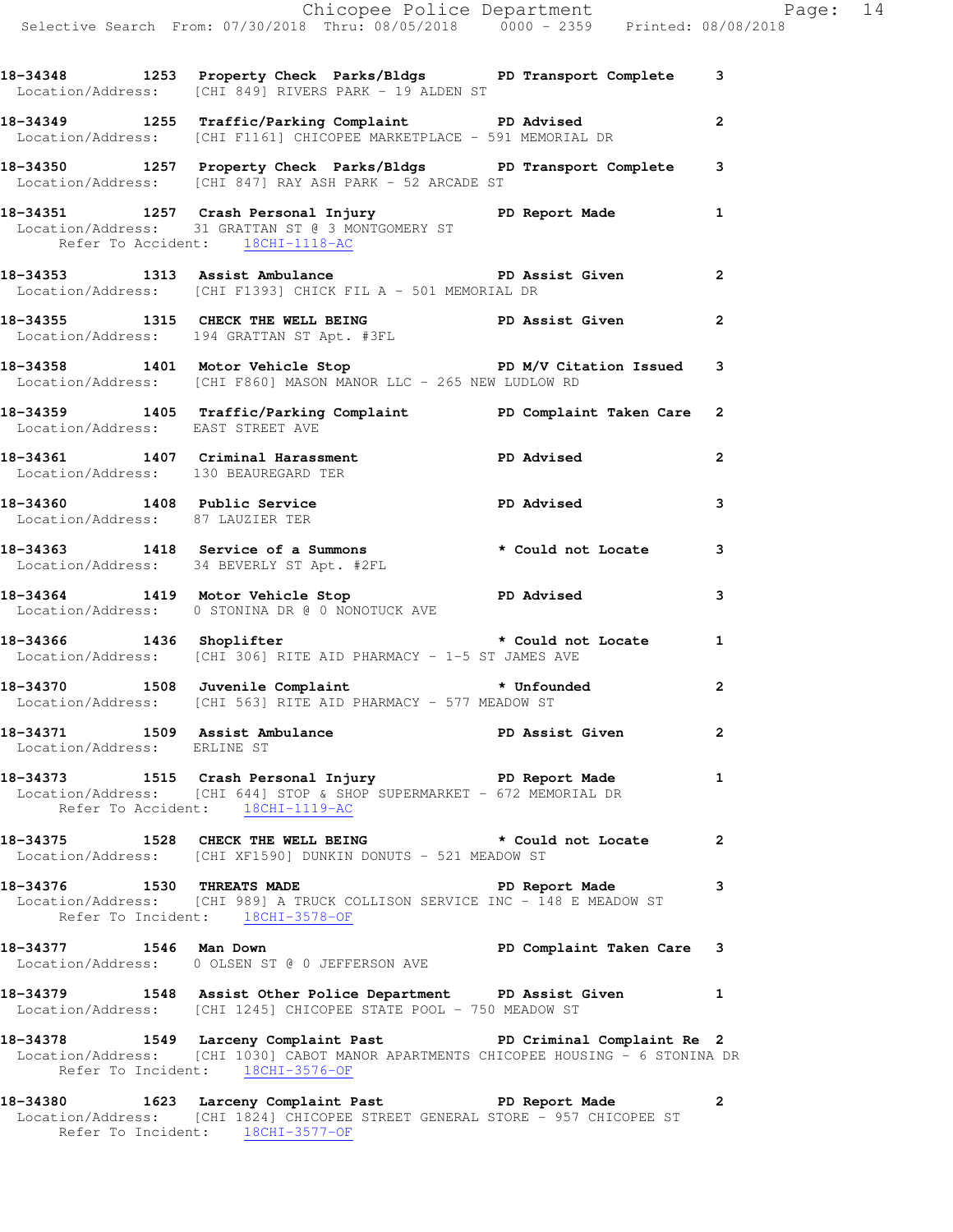|                                                            | Chicopee Police Department<br>Selective Search From: 07/30/2018 Thru: 08/05/2018 0000 - 2359 Printed: 08/08/2018                                                                                                                                                                                                                                                |                            |              |
|------------------------------------------------------------|-----------------------------------------------------------------------------------------------------------------------------------------------------------------------------------------------------------------------------------------------------------------------------------------------------------------------------------------------------------------|----------------------------|--------------|
|                                                            | 18-34382 1642 Service of a Summons * Could not Locate 3<br>Location/Address: [CHI 1922] JASINSKA RESIDENCE (JOLANTA) - 31 BROUILLARD DR                                                                                                                                                                                                                         |                            |              |
|                                                            | 18-34385 1700 Disabled Motor Vehicle PD Assist Given<br>Location/Address: [CHI 37] FIRST CENTRAL BAPTIST CHURCH - 50 BROADWAY                                                                                                                                                                                                                                   |                            | $\mathbf{3}$ |
| Refer To Accident: 18CHI-1120-AC                           | 18-34387 1712 Crash Property Damage Name PD Report Made 1<br>Location/Address: 227 SKEELE ST @ 61 FERRY ST                                                                                                                                                                                                                                                      |                            |              |
|                                                            | 18-34388 1716 Larceny Complaint Past 18-34388 18-34388 1716 Larceny Complaint Past<br>Location/Address: 69 OLEA ST Apt. #2FL<br>Refer To Incident: 18CHI-3583-OF                                                                                                                                                                                                |                            |              |
| Refer To Incident: 18CHI-3579-OF                           | 18-34389 1718 Assault & Battery Complaint PD Report Made 1<br>Location/Address: [CHI 728] MCDONALDS - 1460 MEMORIAL DR                                                                                                                                                                                                                                          |                            |              |
| Location/Address: 24 LESLIE ST                             | 18-34390 1723 Repossessed Motor Vehicle/Othe PD Complaint Taken Care 3                                                                                                                                                                                                                                                                                          |                            |              |
|                                                            | 18-34391 1736 Property Check Parks/Bldgs PD Appears Secure After 3<br>Location/Address: HASHBURG HEADSHOP - 151 EAST ST                                                                                                                                                                                                                                         |                            |              |
| Location/Address: 110 CHURCH ST                            | 18-34392 1738 Investigation/DB PD Report Made 2<br>Refer To Incident: 18CHI-3580-OF                                                                                                                                                                                                                                                                             |                            |              |
|                                                            | 18-34393 1740 Sudden Death PD Report Made<br>Location/Address: 58 TAYLOR ST<br>Refer To Incident: 18CHI-3581-OF                                                                                                                                                                                                                                                 |                            | 2            |
|                                                            | 18-34397 1812 Crash Property Damage PD Advised<br>Location/Address: [CHI 592] SUNOCO - F.L. ROBERTS - 500 MONTGOMERY ST                                                                                                                                                                                                                                         |                            | $\mathbf{1}$ |
| Location/Address: 72 BELL ST                               | 18-34399 1815 Disturbance * Unfounded                                                                                                                                                                                                                                                                                                                           |                            | $\mathbf{1}$ |
| Refer To Arrest: 18CHI-640-AR                              | 18-34401 1833 CHECK THE WELL BEING PD Arrest Made<br>Location/Address: [CHI 735] ARBYS ROAST BEEF RESTUARANT - 1483 GRANBY RD<br>Arrest: WOJCIK, MICHAEL JOHN<br>Address: 51 PETER ST CHICOPEE, MA<br>Age: 37<br>Charges: OUI LIQUOR, 2ND OFFENSE<br>MARKED LANES VIOLATION<br>NEGLIGENT OPERATION OF MOTOR VEHICLE<br>ALCOHOL IN MV, POSSESS OPEN CONTAINER OF |                            | 2            |
| 18-34402 1841 Loud Music<br>Location/Address: 115 ELCON DR |                                                                                                                                                                                                                                                                                                                                                                 | * Unfounded                | 3            |
|                                                            | 18-34403 1845 Property Check Parks/Bldgs PD Appears Secure After 3<br>Location/Address: EXCHANGE ST PLAZA - EXCHANGE ST                                                                                                                                                                                                                                         |                            |              |
|                                                            | 18-34406 1903 Service of a Summons Nervel BD Not Served<br>Location/Address: 34 BEVERLY ST Apt. #2ND                                                                                                                                                                                                                                                            |                            | 3            |
| Location/Address: BRIDGE ST                                | 18-34407 1912 Motor Vehicle Stop<br>Refer To Incident: 18CHI-3582-OF                                                                                                                                                                                                                                                                                            | PD Criminal Complaint Re 3 |              |
|                                                            | 18-34411 1927 Juvenile Complaint * Could not Locate<br>Location/Address: [CHI 86] FOOD BAG - 947 BURNETT RD                                                                                                                                                                                                                                                     |                            | $\mathbf{2}$ |
|                                                            | 18-34412 1939 Assist Fire Department PD Assist Given<br>Location/Address: [CHI 39] MAC ARTHUR TERRACE APARTMENTS - 70 BROADWAY Apt. #109                                                                                                                                                                                                                        |                            | 1            |
| 18-34414 1943 Loud Music                                   |                                                                                                                                                                                                                                                                                                                                                                 | PD Complaint Taken Care 3  |              |

Location/Address: 31 ROBINSON DR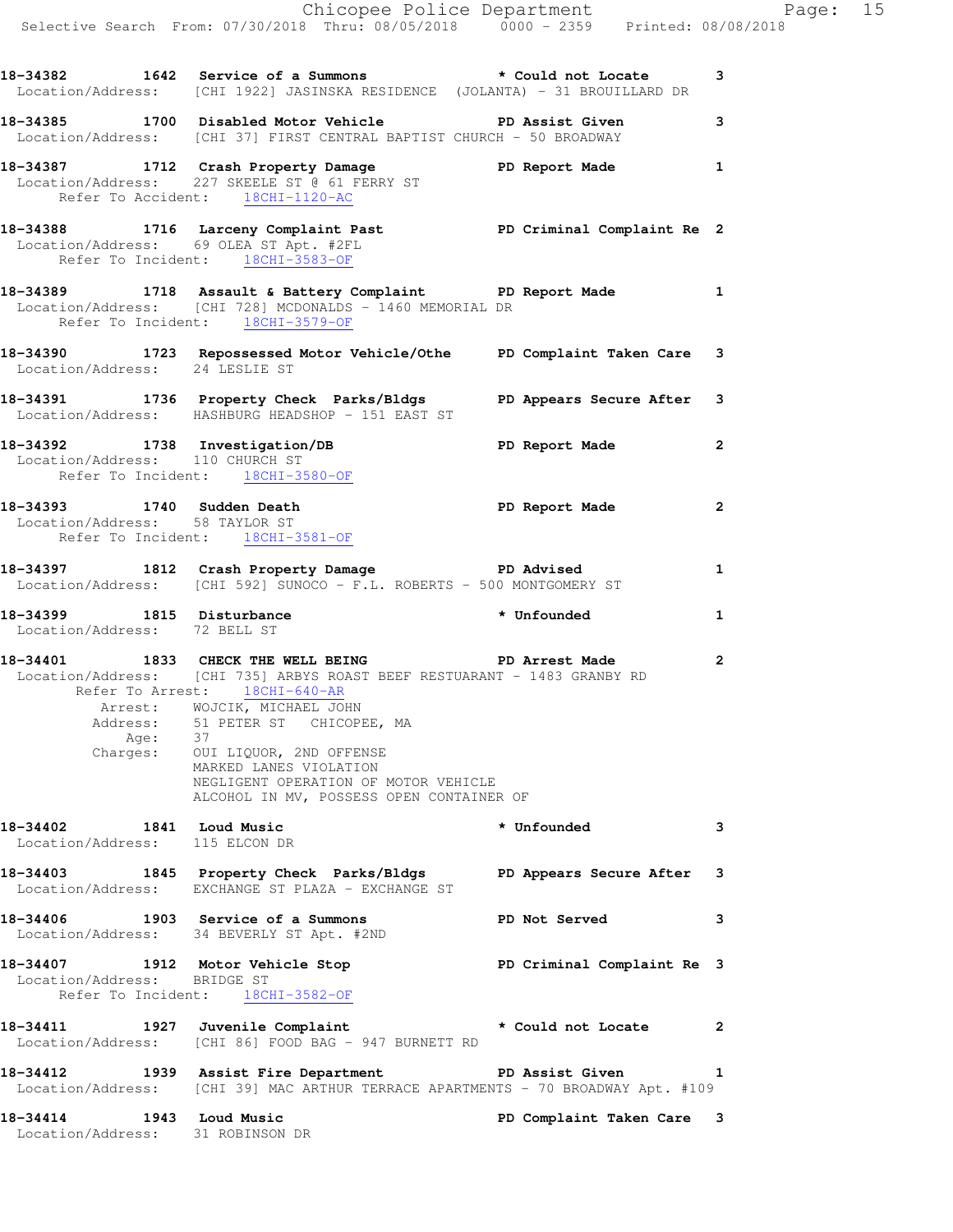|                                                                      | Chicopee Police Department<br>Selective Search From: 07/30/2018 Thru: 08/05/2018 0000 - 2359 Printed: 08/08/2018                                                     |                   |                |
|----------------------------------------------------------------------|----------------------------------------------------------------------------------------------------------------------------------------------------------------------|-------------------|----------------|
|                                                                      | 18-34415 1946 CHECK THE WELL BEING PD Complaint Taken Care 2<br>Location/Address: 7 CECILE DR @ 151 MEMORIAL DR                                                      |                   |                |
|                                                                      | 18-34416 1957 Loud Music <b>18-34416</b> PD Complaint Taken Care 3<br>Location/Address: [CHI 1073] RED CAB TAXI LIMO SERVICE - 924 FRONT ST                          |                   |                |
|                                                                      | 18-34417 1958 Investigation/DB PD Assist Given 2<br>Location/Address: [CHI 1130] SHERIDAN STREET SELF STORAGE LLC - 105 SHERIDAN ST                                  |                   |                |
| Location/Address: GELINAS DR                                         | 18-34418 2024 Suspicious M/V PD No Report Necessary 2                                                                                                                |                   |                |
|                                                                      | 18-34419 2056 Unwanted Party/Undesirable PD Advised<br>Location/Address: [CHI 129] GREGORY, JAMES F(ATTORNEY) - 10 CENTER ST                                         |                   | $\mathbf{2}$   |
|                                                                      | 18-34420 2112 Motor Vehicle Stop PD M/V Citation Issued 3<br>Location/Address: [CHI 1604] BELCHER SCHOOL K-2 - 125 MONTGOMERY ST<br>Refer To Incident: 18CHI-3584-OF |                   |                |
| Refer To Citation: T0923404                                          | 18-34421 2113 Motor Vehicle Stop<br>Location/Address: 11 WALTER ST @ 642 CHICOPEE ST<br>Pofer To Citation                                                            |                   |                |
|                                                                      | 18-34423 2127 Property Check Parks/Bldgs PD Appears Secure After 3<br>Location/Address: [CHI 856] NASH FIELD PARK - 90 CALL ST                                       |                   |                |
|                                                                      | 18-34425 2144 Traffic/Parking Complaint PD Complaint Taken Care 2<br>Location/Address: 1043 CHICOPEE ST @ 31 PROSPECT ST                                             |                   |                |
|                                                                      | 18-34431 2218 Motor Vehicle Stop North PD Advised 3<br>Location/Address: 365 MEMORIAL DR @ 30 FULLER RD                                                              |                   |                |
|                                                                      | 18-34432 2220 Assist Ambulance New PD Assisted other Agency 2<br>Location/Address: [CHI 127] DOM-NARODWY POLSKI APTS. - 144 CABOT ST Apt. #214                       |                   |                |
| Location/Address: 84 PELOQUIN DR                                     | 18-34434 2233 Assist Ambulance New PD Assist Given 2                                                                                                                 |                   |                |
|                                                                      | 18-34435 2237 Suspicious Person/Activity PD Complaint Taken Care 2<br>Location/Address: [CHI 592] SUNOCO - F.L. ROBERTS - 500 MONTGOMERY ST                          |                   |                |
| 18-34437 2255 Assist Ambulance<br>Location/Address: 255 FRONTENAC ST |                                                                                                                                                                      | PD Assist Given   |                |
| Location/Address: AMES AVE                                           | 18-34439 2258 Suspicious Person/Activity * Could not Locate                                                                                                          |                   | $\overline{2}$ |
| 18-34440 2351 Disturbance                                            | Location/Address: [CHI 882] VIEW STREET TAVERN - 13 VIEW ST                                                                                                          | <b>PD Advised</b> | 1              |
| For Date: $08/01/2018$ - Wednesday                                   |                                                                                                                                                                      |                   |                |
| 18-34442 0008 Assist Ambulance<br>Location/Address: 48 WARD ST       |                                                                                                                                                                      | PD Assist Given   | 2              |

- **18-34444 0012 Property Check Parks/Bldgs PD Appears Secure After 3**  Location/Address: [CHI 594] WESTOVER METROPOLITAN AIRPORT - 255 PADGETTE ST
- **18-34445 0020 Property Check Parks/Bldgs PD Appears Secure After 3**  Location/Address: [CHI F122] SALTER COLLEGE - 645 SHAWINIGAN DR
- **18-34446 0021 Property Check Parks/Bldgs PD Appears Secure After 3**  Location/Address: [CHI XF1665] MASS ALTERNATIVE CARE - 1247 EAST MAIN ST
- **18-34447 0027 Property Check Parks/Bldgs PD Appears Secure After 3**  Location/Address: [CHI 86] FOOD BAG - 947 BURNETT RD
- **18-34448 0027 Juvenile Complaint \* Could not Locate 2**  Location/Address: [CHI 848] DANA PARK - 263 NEWBURY ST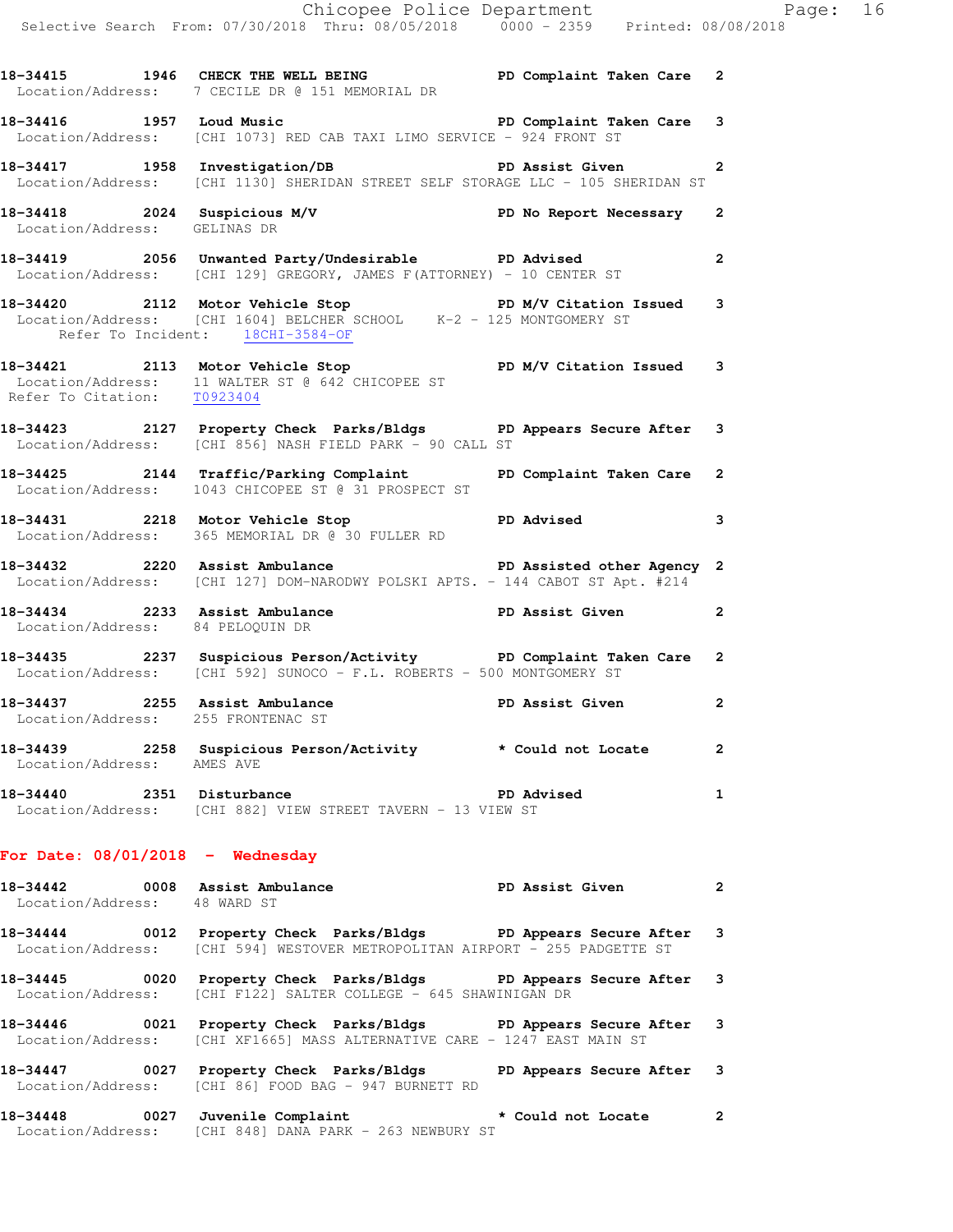|                                   | Chicopee Police Department<br>Selective Search From: 07/30/2018 Thru: 08/05/2018 0000 - 2359 Printed: 08/08/2018                                                                                                    |                |  |
|-----------------------------------|---------------------------------------------------------------------------------------------------------------------------------------------------------------------------------------------------------------------|----------------|--|
|                                   | 18-34450 0031 Juvenile Complaint <b>18-34450 PD</b> Complaint Taken Care 2<br>Location/Address: [CHI 39] MAC ARTHUR TERRACE APARTMENTS - 70 BROADWAY                                                                |                |  |
| Location/Address: 260 EXCHANGE ST | 18-34452 0036 Disturbance<br>Location/Address: 260 EXCHANCE ST                                                                                                                                                      |                |  |
|                                   | 18-34453 0038 Property Check Parks/Bldgs PD Appears Secure After 3<br>Location/Address: [CHI 854] SARAH JANE PARK - 21 VIVIAN ST                                                                                    |                |  |
| Location/Address: 16 AMERICA ST   | 18-34455 0040 Assist Ambulance New PD Assist Given                                                                                                                                                                  | $\mathbf{2}$   |  |
|                                   | 18-34454 0041 Property Check Parks/Bldgs PD Appears Secure After 3<br>Location/Address: [CHI 850] LINCOLN GROVE - PARK - 224 BROADWAY                                                                               |                |  |
|                                   | 18-34456 0041 Property Check Parks/Bldgs PD Appears Secure After 3<br>Location/Address: [CHI F734] AMVETS CLUB POST 12 - 754 MONTGOMERY ST                                                                          |                |  |
|                                   | 18-34458 0050 Warrant Service<br>Location/Address: 26 QUAIL DR<br>Note in the Section of Termin of the Service of the Service of the Service of Termin of Termin of Termin of T<br>Refer To Incident: 18CHI-3587-OF |                |  |
|                                   | 18-34459 0053 Property Check Parks/Bldgs PD Appears Secure After 3<br>Location/Address: REAR LOT SZOT PARK - ABBEY MEMORIAL DR                                                                                      |                |  |
|                                   | 18-34460 0059 Property Check Parks/Bldgs PD Appears Secure After 3<br>Location/Address: [CHI 857] SZOT PARK - 97 SGT TRACY DR                                                                                       |                |  |
|                                   | 18-34461 0105 Property Check Parks/Bldgs PD Appears Secure After 3<br>Location/Address: [CHI 852] GARRITY PARK - 44 PETER ST                                                                                        |                |  |
|                                   | 18-34462 0107 Property Check Parks/Bldgs PD Appears Secure After 3<br>Location/Address: [CHI 849] RIVERS PARK - 19 ALDEN ST                                                                                         |                |  |
| Refer To Incident: 18CHI-3586-OF  | 18-34463 0109 Drug Overdose 1 PD Report Made 1<br>Location/Address: 1 EMERSON ST @ 1066 CHICOPEE ST                                                                                                                 |                |  |
|                                   | 18-34465 0114 Property Check Parks/Bldgs PD Appears Secure After 3<br>Location/Address: [CHI 1196] SHELL - 95 WEST ST                                                                                               |                |  |
|                                   | 18-34466 0114 Property Check Parks/Bldgs DP Appears Secure After 3<br>Location/Address: [CHI 1065] CHICOPEE HIGH SCHOOL - 820 FRONT ST                                                                              |                |  |
|                                   | 18-34468 0127 Property Check Parks/Bldgs PD Appears Secure After 3<br>Location/Address: [CHI F1452] CITGO - 817 FRONT ST                                                                                            |                |  |
|                                   | 18-34469 0135 Property Check Parks/Bldgs PD Appears Secure After 3<br>Location/Address: [CHI 854] SARAH JANE PARK - 21 VIVIAN ST                                                                                    |                |  |
| Location/Address: 811 FRONT ST    |                                                                                                                                                                                                                     | 3              |  |
|                                   | 18-34471 		 0138 Property Check Parks/Bldgs 		 PD Appears Secure After 3<br>Location/Address: [CHI 574] PRIDE - 27 MONTGOMERY ST                                                                                    |                |  |
| Location/Address: 5 TENNEY ST     | 18-34473 0154 Assist Fire Department PD Assist Given                                                                                                                                                                | $\mathbf{1}$   |  |
|                                   | 18-34472 		 0155 Property Check Parks/Bldgs 		 PD Appears Secure After<br>Location/Address: [CHI F1328] GALLAGHER OLDE FASHIONED SERVICE - 560 EAST ST                                                              | 3              |  |
| Location/Address: 18 FANWOOD AVE  | 18-34475 0158 Assist Ambulance New PD Assist Given                                                                                                                                                                  | $\mathbf{2}$   |  |
|                                   | 18-34477 0204 Traffic/Parking Complaint * Could not Locate<br>Location/Address: EXCHANGE ST PLAZA - EXCHANGE ST                                                                                                     | $\overline{2}$ |  |
|                                   | 18-34478 0219 Property Check Parks/Bldgs PD Appears Secure After 3                                                                                                                                                  |                |  |

Location/Address: [CHI 1662] PRECISION WASH AND DRY - 199 EXCHANGE ST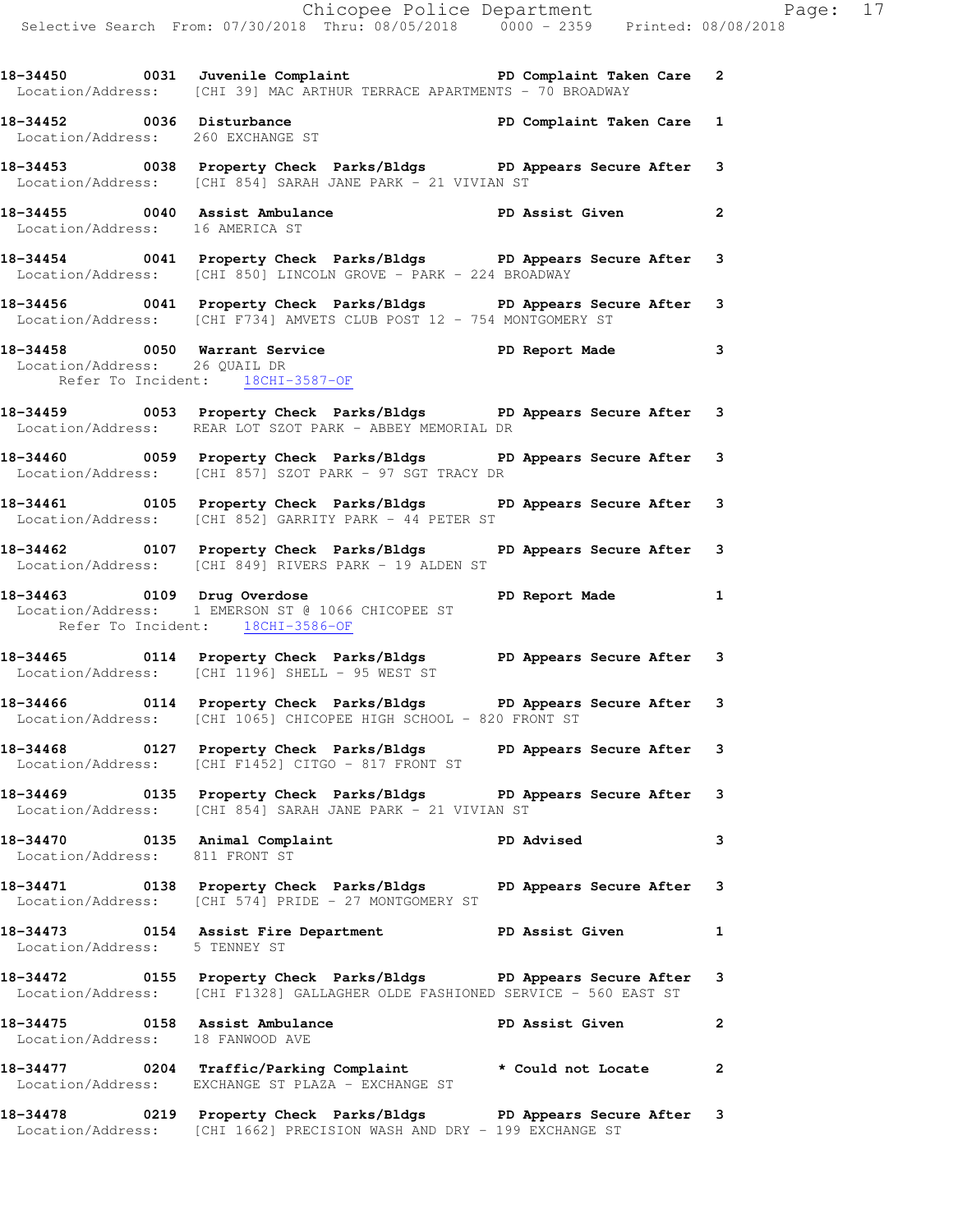Chicopee Police Department Page: 18 Selective Search From: 07/30/2018 Thru: 08/05/2018 0000 - 2359 Printed: 08/08/2018 **18-34480 0228 Property Check Parks/Bldgs PD Appears Secure After 3**  Location/Address: [CHI 1394] WALGREENS DRUGS STORE - 1195 GRANBY RD **18-34479 0229 Property Check Parks/Bldgs PD Appears Secure After 3**  Location/Address: [CHI F620] ALS DINER - 14 YELLE ST **18-34481 0232 Property Check Parks/Bldgs PD Appears Secure After 3**  Location/Address: 187 PROSPECT ST **18-34482 0239 Property Check Parks/Bldgs PD Appears Secure After 3**  Location/Address: ROBBINS RD **18-34483 0251 Suspicious Person/Activity PD Complaint Taken Care 2**  Location/Address: [CHI 73] PRIDE CONVENIENCE - 363 BURNETT RD **18-34484 0303 Property Check Parks/Bldgs PD Appears Secure After 3**  Location/Address: [CHI 654] FLANAGANS PACKAGE STORE - 499 SPRINGFIELD ST **18-34485 0304 Service of a Summons PD Served in Hand 3**  Location/Address: [CHI 73] PRIDE CONVENIENCE - 363 BURNETT RD **18-34486 0304 Assault & Battery Complaint PD Criminal Complaint Re 1**  Location/Address: [CHI 444] WESTOVER TRAILER PARK - 1246 GRANBY RD Apt. #21 Refer To Incident: 18CHI-3588-OF **18-34487 0309 Property Check Parks/Bldgs PD Appears Secure After 3**  Location/Address: [CHI 832] BELLAMY MIDDLE SCHOOL, EDWARD 6-8 - 314 PENDLETON AVE **18-34488 0309 Property Check Parks/Bldgs PD Appears Secure After 3**  Location/Address: [CHI 309] MCDONALDS - 350 BURNETT RD **18-34489 0312 Property Check Parks/Bldgs PD Appears Secure After 3**  Location/Address: [CHI 563] RITE AID PHARMACY - 577 MEADOW ST **18-34490 0315 Property Check Parks/Bldgs PD Appears Secure After 3**  Location/Address: [CHI 188] PRIDE SERVICE STATION - 167 CHICOPEE ST **18-34491 0325 Property Check Parks/Bldgs PD Appears Secure After 3**  Location/Address: [CHI XF1590] DUNKIN DONUTS - 521 MEADOW ST **18-34492 0326 Property Check Parks/Bldgs PD Appears Secure After 3**  Location/Address: 44 RICHMOND WAY **18-34494 0335 Property Check Parks/Bldgs PD Appears Secure After 3**  Location/Address: [CHI 286] TWINS VARIETY - 112 DUCHARME AVE **18-34495 0350 Property Check Parks/Bldgs PD Appears Secure After 3**  Location/Address: [CHI F684] CASTLE OF KNIGHTS - 1599 MEMORIAL DR **18-34497 0355 Property Check Parks/Bldgs PD Appears Secure After 3**  Location/Address: [CHI F1442] GOOD DOG SPOT - 35 N CHICOPEE ST **18-34499 0401 Property Check Parks/Bldgs PD Appears Secure After 3**  Location/Address: [CHI 718] CVS 693 - 1616 MEMORIAL DR **18-34500 0430 Motor Vehicle Stop PD Citation/Warning Issu 3**  Location/Address: 900 CHICOPEE ST Refer To Citation: T0923334 **18-34501 0501 CHECK THE WELL BEING PD Advised 2**  Location/Address: 23 CELESTINE ST **18-34502 0508 Property Check Parks/Bldgs PD Appears Secure After 3**  Location/Address: [CHI 56] WALGREENS - 583 JAMES ST **18-34503 0524 Animal Complaint PD Complaint Taken Care 3**  Location/Address: BROADWAY @ PAINE AVE

**18-34505 0543 Property Check Parks/Bldgs PD Appears Secure After 3**  Location/Address: [CHI 1096] ARBOR KIDS, THE - 999 MEMORIAL DR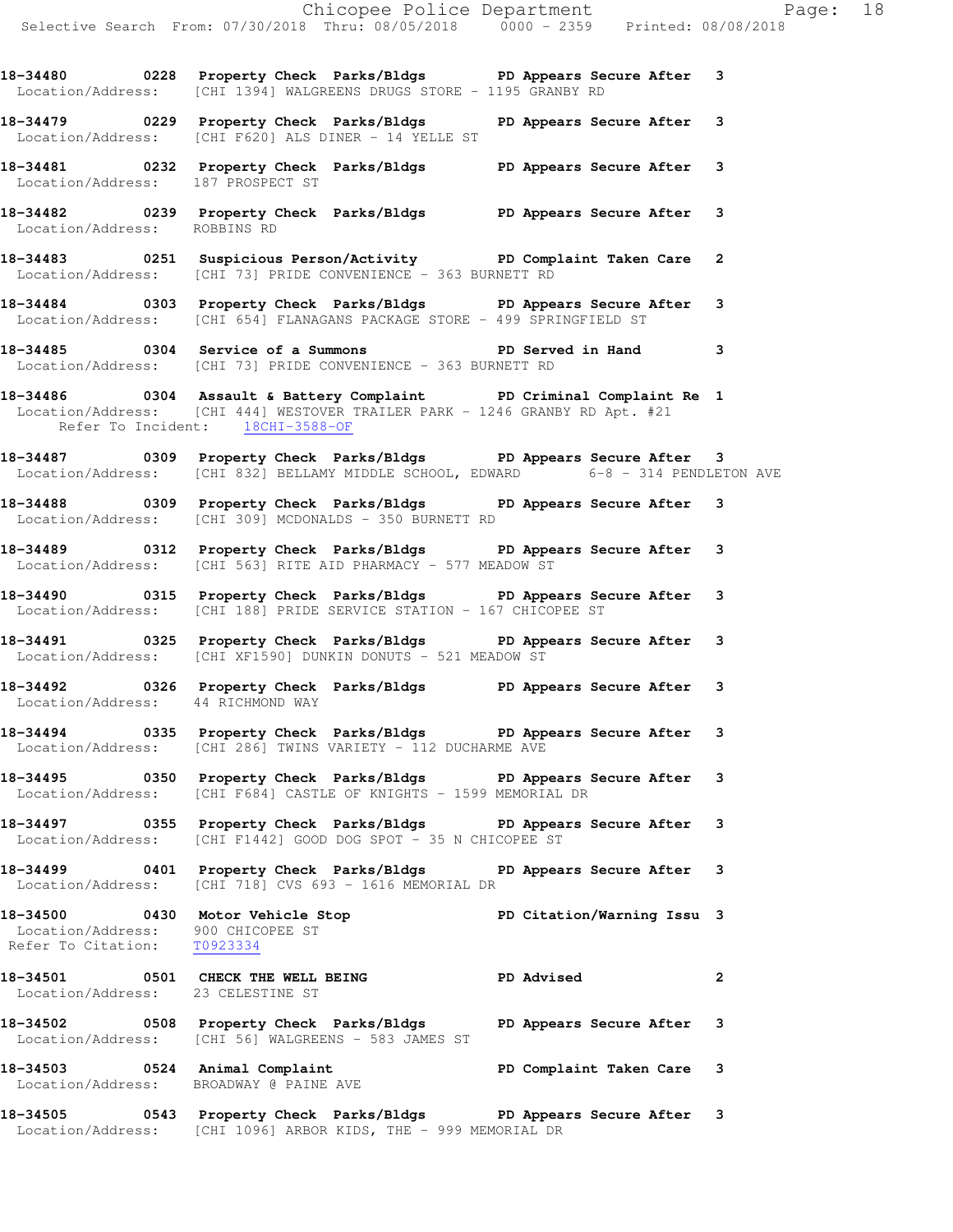Chicopee Police Department Fage: 19 Selective Search From: 07/30/2018 Thru: 08/05/2018 0000 - 2359 Printed: 08/08/2018 **18-34506 0547 Property Check Parks/Bldgs PD Appears Secure After 3**  Location/Address: [CHI F163] RUMBLE SEAT LOUNGE - 482 SPRINGFIELD ST **18-34507 0548 Property Check Parks/Bldgs PD Appears Secure After 3**  Location/Address: [CHI 1122] LIGHTHOUSE LIQUORS - 856 MEMORIAL DR **18-34508 0551 Property Check Parks/Bldgs PD Appears Secure After 3**  Location/Address: [CHI 839] STEFANIK SCHOOL, GENERAL. JOHN J. K-5 - 720 MEADOW ST **18-34510 0620 Traffic/Parking Complaint PD City Ordinance Violat 2**  Location/Address: 15 ASINOF AVE **18-34512 0644 Service of a Summons PD Not Served 3**  Location/Address: [CHI 1922] JASINSKA RESIDENCE (JOLANTA) - 31 BROUILLARD DR 18-34511 0645 Motor Vehicle Stop **PD M/V Citation Issued** 3 Location/Address: 44 IRENE ST **18-34513 0717 Traffic/Parking Complaint PD M/V Citation Issued 2**  Location/Address: 325 CHICOPEE ST @ 7 ELMER DR **18-34514 0719 Public Service PD Served in Hand 3**  Location/Address: [CHI F825] MASS TRIAL COURT [CHICOPEE] - 30 CHURCH ST **18-34516 0758 Disturbance \* Could not Locate 1**  Location/Address: 25 STONINA DR 18-34518 **18-34518** 0813 Transport Service **PD Transport Complete** 3 Location/Address: [CHI F825] MASS TRIAL COURT [CHICOPEE] - 30 CHURCH ST **18-34519 0835 Traffic/Parking Complaint PD Complaint Taken Care 2**  Location/Address: SPRING ST **18-34520 0842 Property Check Parks/Bldgs PD Appears Secure After 3**  Location/Address: [CHI 1243] ST. PAT'S CEMETERY - 155 FULLER RD 18-34523 0842 Transport Service **PD Complaint Taken Care** 3 Location/Address: [WEP] 49 HAYWOOD AVE **18-34522 0844 Assist Ambulance PD Assist Given 2**  Location/Address: 51 PUFFIN DR **18-34524 0850 Assist Other Police Department PD Assist Given 1**  Location/Address: 26 QUAIL DR **18-34525 0858 Property Check Parks/Bldgs PD Appears Secure After 3**  Location/Address: [CHI 660] OCEAN STATE JOB LOT - 1451 MEMORIAL DR 18-34526 0907 Motor Vehicle Stop **PD Advised** 3 Location/Address: 257 HAMPDEN ST @ 187 MARION ST **18-34529 0920 Breaking & Entering-Report PD Report Made 2**  Location/Address: 4 MT VERNON RD Refer To Incident: 18CHI-3590-OF **18-34530 0929 Investigation/Traffic \* Unfounded 1**  Location/Address: [SPR] 157 BOWLES PARK **18-34531 0948 Property Check Parks/Bldgs PD Appears Secure After 3**  Location/Address: [CHI 299] PRESTON PARK - 50 ACCESS RD **18-34532 0948 Assist Ambulance PD Assist Given 2**  Location/Address: 147 CHAPEL ST **18-34534 0952 Property Check Parks/Bldgs PD Appears Secure After 3**  Location/Address: [CHI 68] AMF LANES CHICOPEE - 291 BURNETT RD 18-34537 1009 Motor Vehicle Stop **PD M/V Citation Issued** 3

Location/Address: 341 SHERIDAN ST @ 65 FULLER RD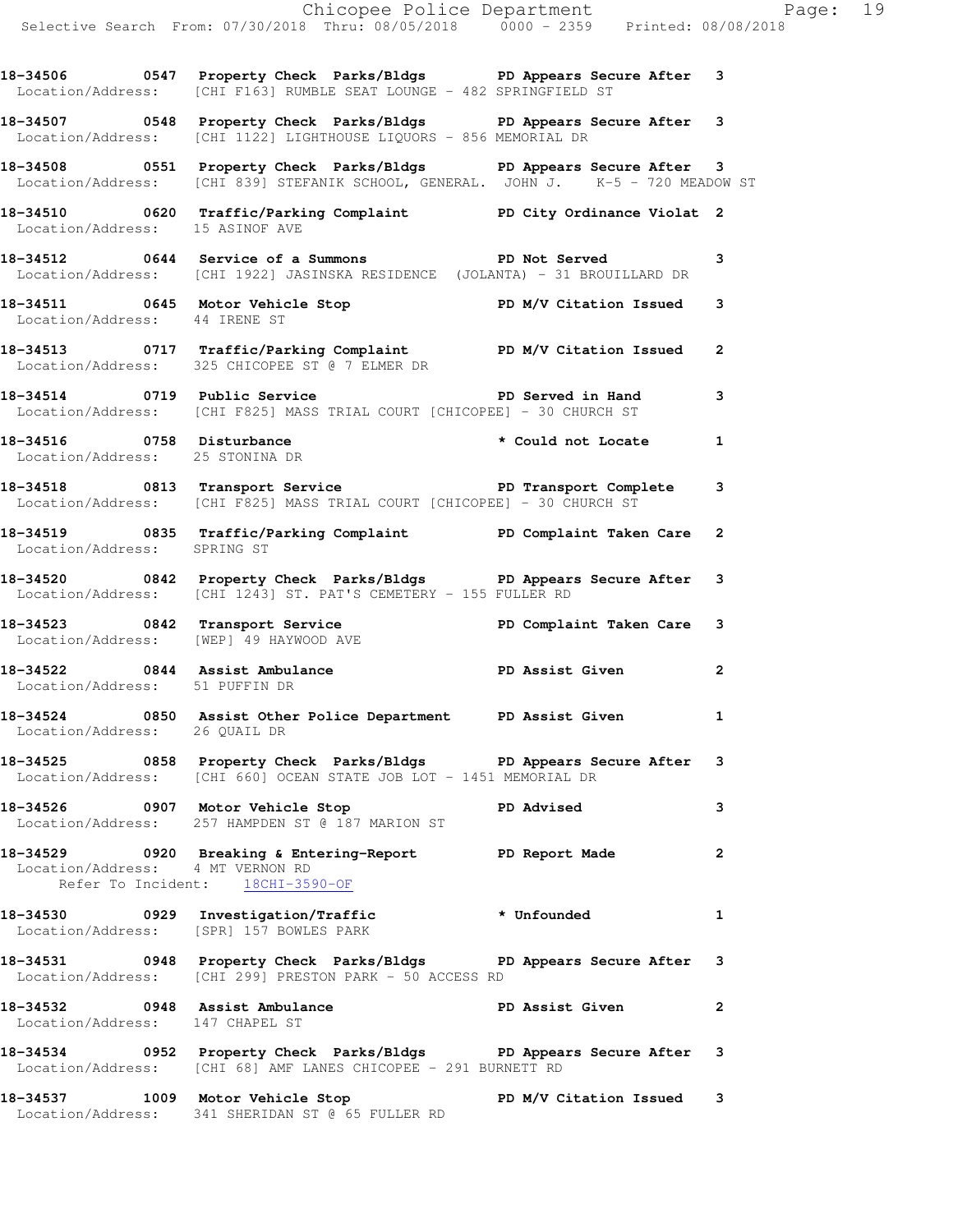|                                                            |                                                                                                                   | Chicopee Police Department                                                                                       | Selective Search From: 07/30/2018 Thru: 08/05/2018  0000 - 2359  Printed: 08/08/2018                                                           |                |
|------------------------------------------------------------|-------------------------------------------------------------------------------------------------------------------|------------------------------------------------------------------------------------------------------------------|------------------------------------------------------------------------------------------------------------------------------------------------|----------------|
|                                                            | Refer To Incident: 18CHI-3591-OF                                                                                  |                                                                                                                  | 18-34539 1014 Drug Overdose 1 PD Report Made 1 1<br>Location/Address: 14 PARK ST                                                               |                |
|                                                            |                                                                                                                   | Location/Address: [CHI F860] MASON MANOR LLC - 265 NEW LUDLOW RD                                                 | 18-34541 1024 Motor Vehicle Stop North PD Citation/Warning Issu 3                                                                              |                |
|                                                            |                                                                                                                   | Location/Address: [CHI F1161] CHICOPEE MARKETPLACE - 591 MEMORIAL DR                                             | 18-34542 1025 Property Check Parks/Bldgs PD Appears Secure After 3                                                                             |                |
|                                                            |                                                                                                                   | Location/Address: [CHI F122] SALTER COLLEGE - 645 SHAWINIGAN DR                                                  | 18-34543 1031 Property Check Parks/Bldgs PD Appears Secure After 3                                                                             |                |
| Location/Address: FULLER RD<br>Refer To Citation: T0923298 |                                                                                                                   |                                                                                                                  | 18-34544 1037 Motor Vehicle Stop Notor PD Citation/Warning Issu 3                                                                              |                |
|                                                            |                                                                                                                   |                                                                                                                  | 18-34545   1038   Suspicious M/V   PD Complaint Taken Care   2<br>Location/Address: 22   JOHN ST                                               |                |
|                                                            | Location/Address: 37 EAST ST Apt. #2R                                                                             |                                                                                                                  | 18-34547 1103 CHECK THE WELL BEING PD Assist Given                                                                                             | $\overline{2}$ |
|                                                            | Refer To Incident: 18CHI-3592-OF                                                                                  |                                                                                                                  | 18-34549 1107 Missing Person<br>Location/Address: 6 BUSH AVE Apt. #1                                                                           | 2              |
|                                                            |                                                                                                                   | 18-34550 1113 CHECK THE WELL BEING PD Advised<br>Location/Address: ACROSS THE STREET FROM THE PRIDE - GRATTAN ST |                                                                                                                                                | $\overline{2}$ |
|                                                            | Location/Address: 112 SHERMAN AVE                                                                                 |                                                                                                                  | 18-34552 1124 Assist Ambulance New PD Assist Given                                                                                             | $\mathbf{2}$   |
|                                                            |                                                                                                                   |                                                                                                                  | 18-34553 1127 CHECK THE WELL BEING * No Action Required 2<br>Location/Address: [CHI 782] ELMS, COLLEGE OF OUR LADY OF THE - 291 SPRINGFIELD ST |                |
|                                                            | Location/Address: BY THE BRIDGE - CHICOPEE ST                                                                     |                                                                                                                  | 18-34554 1134 CHECK THE WELL BEING PD Complaint Taken Care 2                                                                                   |                |
|                                                            | 18-34557 1203 Assist Ambulance<br>Location/Address: 1318 MEMORIAL DR Apt. #2A                                     |                                                                                                                  | PD Assist Given                                                                                                                                | $\mathbf{2}$   |
|                                                            | 18-34558 1204 Section 12/Crisis<br>Location/Address: 37 CAPT MAC ST Apt. #2FL<br>Refer To Incident: 18CHI-3593-OF |                                                                                                                  | PD Report Made 1                                                                                                                               |                |
| Location/Address: CHURCH ST                                |                                                                                                                   |                                                                                                                  | 18-34559 1206 CHECK THE WELL BEING * No Action Required                                                                                        | $\overline{2}$ |
|                                                            |                                                                                                                   | Location/Address: [CHI F825] MASS TRIAL COURT [CHICOPEE] - 30 CHURCH ST                                          | 18-34562 1229 Transport Service New PD Transport Complete                                                                                      | 3              |
|                                                            | Location/Address: BY I291 ENTRANCE - FULLER RD<br>Refer To Accident: 18CHI-1121-AC                                | 18-34563 1242 Crash Property Damage PD Report Made                                                               |                                                                                                                                                | 1              |
|                                                            | Location/Address: 169 PROSPECT ST                                                                                 |                                                                                                                  | 18-34564 1243 CHECK THE WELL BEING PD Complaint Taken Care                                                                                     | 2              |
|                                                            |                                                                                                                   |                                                                                                                  | 18-34566 1257 Property Check Parks/Bldgs PD Appears Secure After 3<br>Location/Address: [CHI 718] CVS 693 - 1616 MEMORIAL DR                   |                |
| Location/Address: 55 MAPLE ST                              | Refer To Incident: 18CHI-3594-OF                                                                                  | 18-34567 1257 Neighbor/Landlord Dispute PD Report Made                                                           |                                                                                                                                                | 1              |
|                                                            |                                                                                                                   | Location/Address: 13 DICKINSON ST @ 483 GRATTAN ST                                                               | 18-34568 1258 CHECK THE WELL BEING PD Complaint Taken Care 2                                                                                   |                |
|                                                            |                                                                                                                   | Location/Address: CENTER ST @ INTERSTATE 391/CHIC CTR                                                            | 18-34569 1301 Crash Property Damage No PD No Report Necessary 1                                                                                |                |

Page:  $20$ <br> $2018$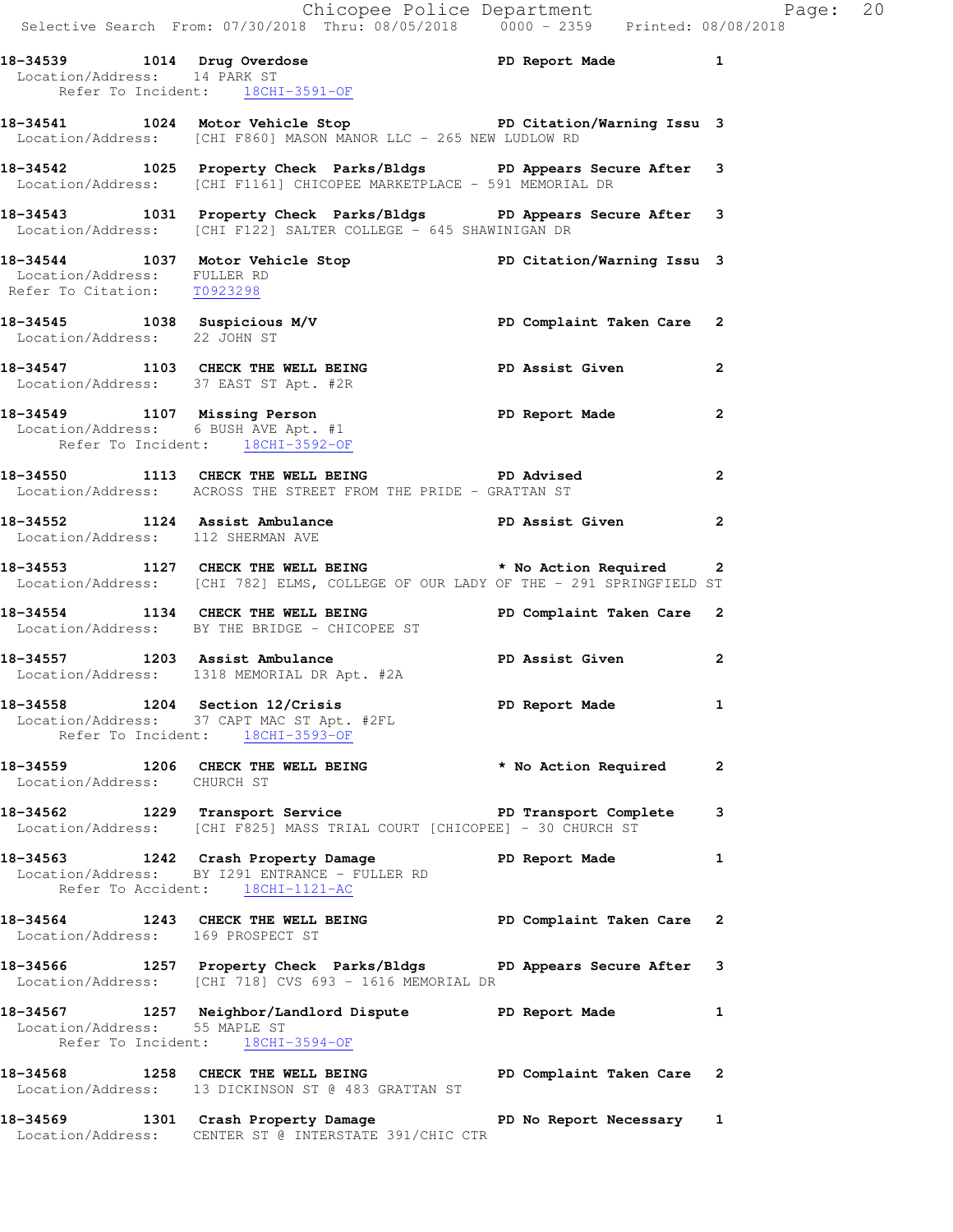|                                                                | Chicopee Police Department<br>Selective Search From: 07/30/2018 Thru: 08/05/2018 0000 - 2359 Printed: 08/08/2018                                                                                                                                       |                           |              |  |
|----------------------------------------------------------------|--------------------------------------------------------------------------------------------------------------------------------------------------------------------------------------------------------------------------------------------------------|---------------------------|--------------|--|
| Location/Address: 140 SOUTH ST                                 | 18-34570 1304 Larceny Complaint Past PD Report Made<br>Refer To Incident: 18CHI-3595-OF                                                                                                                                                                |                           | $\mathbf{2}$ |  |
| Location/Address: EAST ST                                      | 18-34573 1330 Motor Vehicle Stop North PD Advised 3                                                                                                                                                                                                    |                           |              |  |
|                                                                | 18-34574 1338 CHECK THE WELL BEING * No Action Required 2<br>Location/Address: [CHI F61] ST JOAN/ ST GEORGE SCHOOL - 587 GRATTAN ST                                                                                                                    |                           |              |  |
|                                                                | 18-34575 1352 Traffic/Parking Complaint * Could not Locate 2<br>Location/Address: [CHI 1160] CHICOPEE LIBRARY-EMILY PARTYKA CENTER BRANCH - 449 FRONT ST                                                                                               |                           |              |  |
|                                                                | 18-34577 1427 CHECK THE WELL BEING * No Action Required 2<br>Location/Address: [CHI 252] DUNKIN DONUTS - 751 MEADOW ST                                                                                                                                 |                           |              |  |
|                                                                | 18-34579   1457   Traffic/Parking Complaint   PD Complaint Taken Care   2<br>Location/Address: SPRINGFIELD ST @ EXCHANGE ST                                                                                                                            |                           |              |  |
| Refer To Incident: 18CHI-3596-OF                               | 18-34580 1458 Abandoned/Found Property PD Report Made<br>Location/Address: [CHI 309] MCDONALDS - 350 BURNETT RD                                                                                                                                        |                           | 3            |  |
| Age: 46<br>Charges: MMS WARRANT                                | 18-34581 1507 CHECK THE WELL BEING PD Arrest Made 2<br>Location/Address: [CHI 1933] SHELL FOOD MART - 197 GROVE ST<br>Refer To Arrest: 18CHI-644-AR<br>Arrest: VELEZ, JOSE<br>Address: 183 BEECH ST Apt. #1R HOLYOKE, MA<br>WMS WARRANT<br>WMS WARRANT |                           |              |  |
|                                                                | 18-34582 1515 Property Check Parks/Bldgs PD Appears Secure After 3<br>Location/Address: [CHI 299] PRESTON PARK - 50 ACCESS RD                                                                                                                          |                           |              |  |
| 18-34583 1522 Disturbance<br>Location/Address: 464 CHICOPEE ST |                                                                                                                                                                                                                                                        | PD Complaint Taken Care 1 |              |  |
|                                                                | 18-34584 1527 Transport Service <b>18-34584</b> PD Transport Complete 3<br>Location/Address: [CHI F825] MASS TRIAL COURT [CHICOPEE] - 30 CHURCH ST                                                                                                     |                           |              |  |
| Location/Address: 33 CHAPEL ST                                 | 18-34587 1552 Crash Property Damage Natural PD Advised 1                                                                                                                                                                                               |                           |              |  |
| Location/Address: 169 PROSPECT ST                              | 18-34591 1554 Stolen M/V L/P Report $\star$ No Action Required 2                                                                                                                                                                                       |                           |              |  |
| Location/Address: 46 SIMARD DR                                 | 18-34592 1556 Section 12/Crisis * Could not Locate 1                                                                                                                                                                                                   |                           |              |  |
| Location/Address: 77 SOUTH ST Apt. #1                          | 18-34597 1617 Malicious Damage-Past * Unfounded                                                                                                                                                                                                        |                           | $\mathbf{2}$ |  |
|                                                                | 18-34596 1620 Malicious Damage-Past Nervich BD Assist Given<br>Location/Address: [CHI F1282] CHRIST'S COMMUNITY CHURCH - 103 SPRINGFIELD ST                                                                                                            |                           | $\mathbf{2}$ |  |
|                                                                | 18-34598 1631 Abandoned/Found Property PD Complaint Taken Care 3<br>Location/Address: 0 CHURCH ST @ 0 COURT ST                                                                                                                                         |                           |              |  |
| Refer To Incident: 18CHI-3598-OF                               | 18-34599 1640 Crash Property Damage New PD Criminal Complaint Re 1<br>Location/Address: [CHI F1276] MASSES SEAFOOD - 1329 MEMORIAL DR<br>Refer To Accident: 18CHI-1122-AC                                                                              |                           |              |  |
|                                                                | 18-34601 1645 THREATS MADE <b>The Contract OF SEAL ASSESS</b> 2<br>Location/Address: [CHI 1238] BRAKES PLUS - 519 FRONT ST<br>Refer To Incident: 18CHI-3599-OF                                                                                         |                           |              |  |

**18-34600 1646 Crash Property Damage PD Advised 1**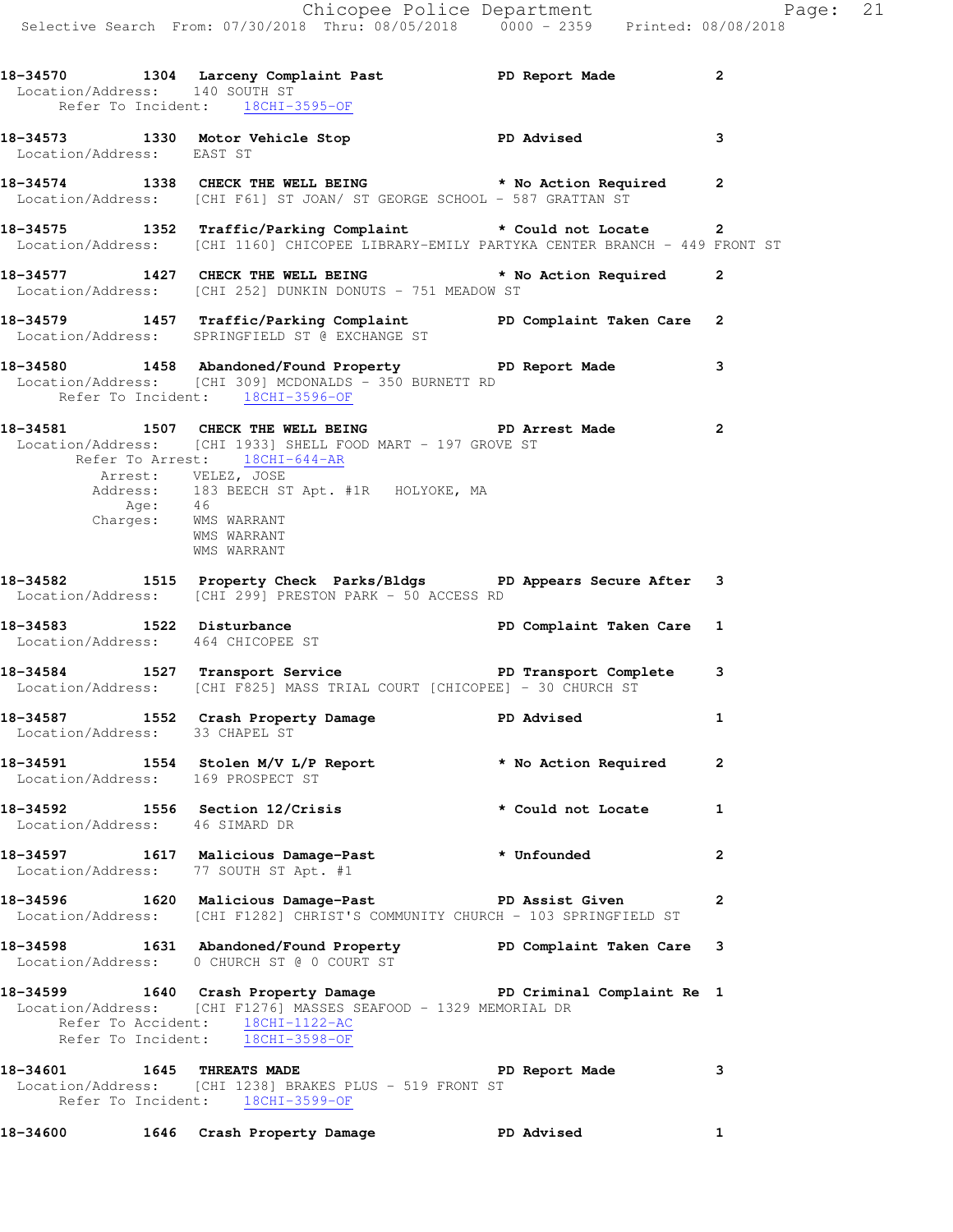|                                 | Chicopee Police Department<br>Selective Search From: 07/30/2018 Thru: 08/05/2018 0000 - 2359 Printed: 08/08/2018                                                    |                   |              |
|---------------------------------|---------------------------------------------------------------------------------------------------------------------------------------------------------------------|-------------------|--------------|
| Location/Address: ACREBROOK DR  |                                                                                                                                                                     |                   |              |
|                                 | 18-34602 1649 Crash Property Damage PD Assist Given 1<br>Location/Address: BY THE MASSPIKE - MEMORIAL DR                                                            |                   |              |
| Location/Address: 22 SUZANNE ST | 18-34603 1652 Identity Fraud/Theft No PD Advised                                                                                                                    |                   | 3            |
|                                 | 18-34605 1707 Crash Property Damage that a bould not Locate 1<br>Location/Address: [CHI 1191] WALMART - 591 MEMORIAL DR                                             |                   |              |
|                                 | 18-34606 1707 Crash Property Damage Name PD Report Made 1<br>Location/Address: 1648 WESTOVER RD @ 173 DESLAURIERS ST<br>Refer To Accident: 18CHI-1123-AC            |                   |              |
|                                 | 18-34608 1715 CHECK THE WELL BEING PD Complaint Taken Care 2<br>Location/Address: 59 WEST ST Apt. #2R                                                               |                   |              |
|                                 | 18-34609 1722 Breaking & Entering-Report PD Report Made 2<br>Location/Address: 556 SPRINGFIELD ST Apt. #2FL<br>Refer To Incident: 18CHI-3600-OF                     |                   |              |
|                                 | 18-34611 1730 Crash Personal Injury 1912 PD Report Made 1<br>Location/Address: [CHI 1191] WALMART - 591 MEMORIAL DR<br>Refer To Accident: 18CHI-1124-AC             |                   |              |
|                                 | 18-34612 1737 Investigation/DB PD Advised<br>Location/Address: [CHI 508] TD'S SPORTS PUB - 699 GRATTAN ST                                                           |                   |              |
|                                 | 18-34613 1743 Section 12/Crisis PD Complaint Taken Care 1<br>Location/Address: [CHI 39] MAC ARTHUR TERRACE APARTMENTS - 70 BROADWAY Apt. #185                       |                   |              |
|                                 | 18-34614 1752 Abandoned/Found Property PD Report Made 3<br>Location/Address: [CHI 293] BOYLE, MR & MRS RICHARD - 555 BURNETT RD<br>Refer To Incident: 18CHI-3601-OF |                   |              |
|                                 | 18-34619 1811 Violation Harassment Order PD Report Made 1<br>Location/Address: [CHI F621] FAMILY DOLLAR - 209 EXCHANGE ST<br>Refer To Incident: 18CHI-3602-OF       |                   |              |
| Location/Address: 5 KURTZ ST    | 18-34620 1818 Harassing Phone Calls 5 PD Advised                                                                                                                    |                   | 3            |
| Location/Address: 155 EAST ST   | 18-34622 1833 Traffic/Parking Complaint * Unfounded                                                                                                                 |                   | 2            |
| Location/Address: 24 HILTON ST  | 18-34623 1840 Keep The Peace-Others PD Assist Given                                                                                                                 |                   | 3            |
|                                 | 18-34624 1844 Neighbor/Landlord Dispute PD Advised<br>Location/Address: 54 BELL ST Apt. #3R                                                                         |                   | 1            |
|                                 | 18-34625 1856 CHECK THE WELL BEING<br>Location/Address: 55 GRATTAN ST Apt. #D                                                                                       | <b>PD Advised</b> | 2            |
| Location/Address: 114 JOY ST    | 18-34629 1949 Custody/Probate<br>Refer To Incident: 18CHI-3605-OF                                                                                                   | PD Report Made    | 3            |
|                                 | 18-34631 2001 Motor Vehicle Stop 50 PD Advised<br>Location/Address: SOUTHBOUND - 120 MEMORIAL DR                                                                    |                   | 3            |
|                                 | 18-34635 2012 Unwanted Party/Undesirable PD Advised<br>Location/Address: [CHI 644] STOP & SHOP SUPERMARKET - 672 MEMORIAL DR                                        |                   | $\mathbf{2}$ |
|                                 | 18-34633 2021 Unwanted Party/Undesirable to a Could not Locate<br>Location/Address: [CHI 309] MCDONALDS - 350 BURNETT RD                                            |                   | 2            |
|                                 | 18-34634 2027 Breaking & Entering-Report PD Report Made<br>Location/Address: 711 GRATTAN ST Apt. #2FL                                                               |                   | $\mathbf{2}$ |

Refer To Incident: 18CHI-3604-OF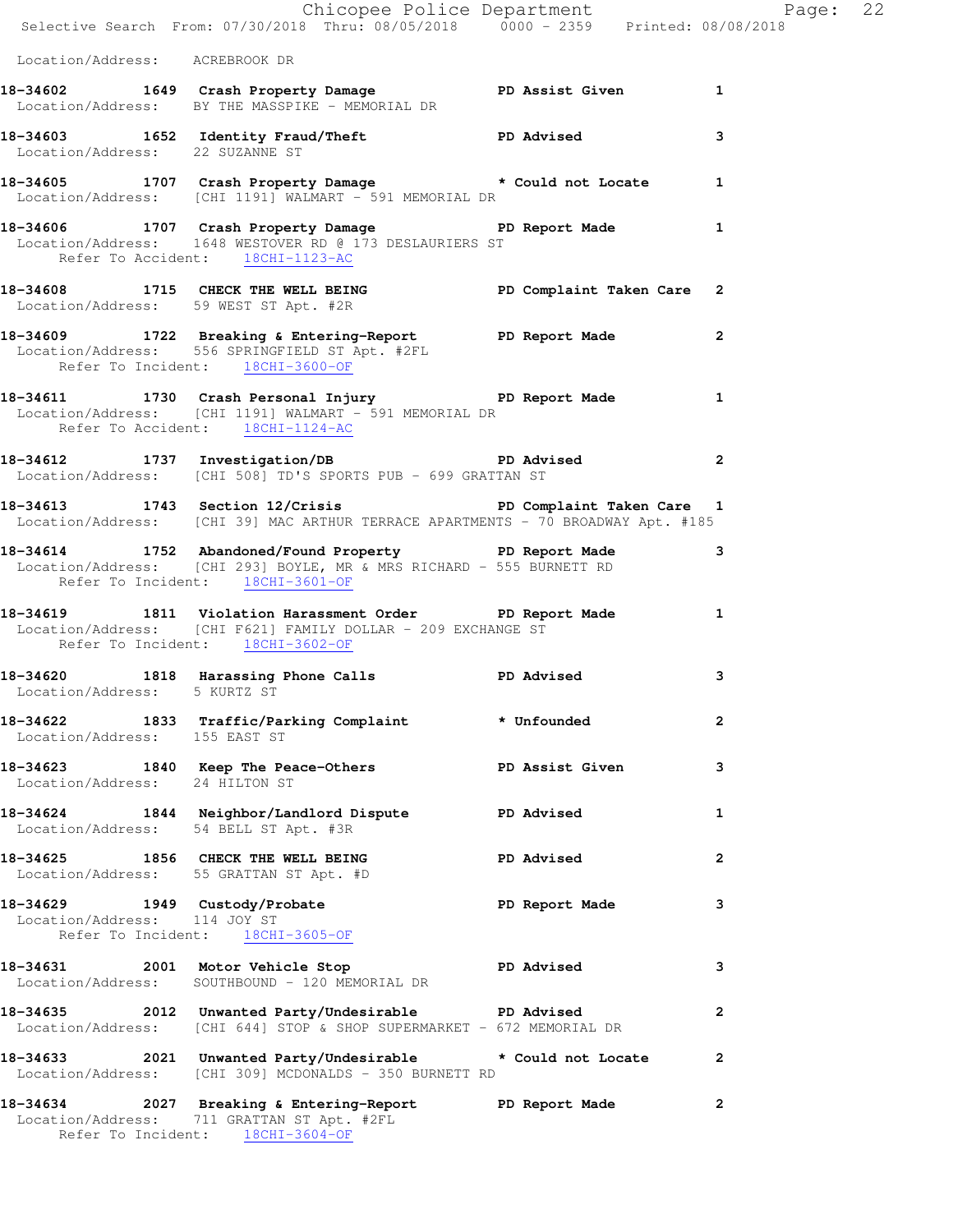| Location/Address: GROVE ST      | 18-34638 2121 Motor Vehicle Stop N/V Citation Issued 3                                                                                                                                                                                                                                         |                |
|---------------------------------|------------------------------------------------------------------------------------------------------------------------------------------------------------------------------------------------------------------------------------------------------------------------------------------------|----------------|
|                                 | 18-34639 2127 Assault & Battery Complaint PD Report Made<br>Location/Address: 53 CROSS ST Apt. #11<br>Refer To Incident: 18CHI-3606-OF                                                                                                                                                         | $\mathbf{1}$   |
|                                 | 18-34640 2134 Property Check Parks/Bldgs PD Appears Secure After 3<br>Location/Address: [CHI F937] SUNSHINE VILLAGE FOR COMMUNITY SERVICES INC - 75 LITWIN LN                                                                                                                                  |                |
|                                 | 18-34641 2138 Property Check Parks/Bldgs PD Appears Secure After 3<br>Location/Address: [CHI 837] LITWIN SCHOOL, SGT. ROBERT R. K-5 - 135 LITWIN LN                                                                                                                                            |                |
| Location/Address: 322 DALE ST   | 18-34642 2145 Property Check Parks/Bldgs PD Appears Secure After 3                                                                                                                                                                                                                             |                |
|                                 | 18-34643 2154 Section 12/Crisis The PD Report Made<br>Location/Address: [CHI 1394] WALGREENS DRUGS STORE - 1195 GRANBY RD<br>Refer To Incident: 18CHI-3607-OF                                                                                                                                  | $\mathbf{1}$   |
| Location/Address: 42 BRIERE DR  | 18-34647 2157 Assist Ambulance New PD Assist Given                                                                                                                                                                                                                                             | $\mathbf{2}$   |
|                                 | 18-34648 2158 Property Check Parks/Bldgs PD Appears Secure After<br>Location/Address: [CHI 86] FOOD BAG - 947 BURNETT RD                                                                                                                                                                       | 3              |
|                                 | 18-34650 2230 Property Check Parks/Bldgs PD Appears Secure After 3<br>Location/Address: [CHI 1893] WILLIAMS PARK - 880 BURNETT RD                                                                                                                                                              |                |
|                                 | 18-34651 2239 Property Check Parks/Bldgs PD Appears Secure After<br>Location/Address: [CHI 309] MCDONALDS - 350 BURNETT RD                                                                                                                                                                     | 3              |
|                                 | 18-34652 2302 Disturbance 2008 PD Arrest Made<br>Location/Address: [CHI 269] JENROSE WINES & LIQUORS - 945 CHICOPEE ST<br>Refer To Arrest: 18CHI-646-AR<br>Arrest: MONAGHAN, AUSTIN P<br>Address: 95 SILVIN RD CHICOPEE, MA<br>Age: 22<br>Charges: PROTECTIVE CUSTODY 17 YEARS OF AGE OR OLDER | 1              |
| Location/Address: 207 GRANBY RD | 18-34655 2352 CHECK THE WELL BEING * Unfounded                                                                                                                                                                                                                                                 | $\overline{2}$ |

## **For Date: 08/02/2018 - Thursday**

|  | 18-34658 0001 Missing Person<br>Location/Address: [SOU] 117 MAIN ST                                                                                   | * Could not Locate 2 |                            |
|--|-------------------------------------------------------------------------------------------------------------------------------------------------------|----------------------|----------------------------|
|  | 18-34656 0008 Shoplifter the series of PD Report Made 1<br>Location/Address: [CHI 718] CVS 693 - 1616 MEMORIAL DR<br>Refer To Incident: 18CHI-3608-OF |                      |                            |
|  | 18-34659 0016 Property Check Parks/Bldgs PD Appears Secure After 3<br>Location/Address: [CHI 834] BOWE SCHOOL, PATRICK E. K-5 - 115 HAMPDEN ST        |                      |                            |
|  | 18-34660 0020 Firearms/Shots Fired * Could not Locate 1<br>  Location/Address: [CHI 1323] PICARD, ARTHUR RESIDENCE - 567 BURNETT RD                   |                      |                            |
|  | 18-34661 0031 Property Check Parks/Bldgs PD Appears Secure After 3<br>  Location/Address: [CHI 644] STOP & SHOP SUPERMARKET - 672 MEMORIAL DR         |                      |                            |
|  | 18-34662 0032 Property Check Parks/Bldgs PD Appears Secure After 3<br>Location/Address: [CHI 1065] CHICOPEE HIGH SCHOOL - 820 FRONT ST                |                      |                            |
|  | 18-34663 0032 Juvenile Complaint PD Advised<br>Location/Address: [CHI 848] DANA PARK - 263 NEWBURY ST                                                 |                      | $\overline{\phantom{a}}$ 2 |
|  | 18-34664 0037 Property Check Parks/Bldgs * No Action Required 3                                                                                       |                      |                            |

Location/Address: [CHI 497] MOTEL 6 - 36 JOHNNY CAKE HOLLOW RD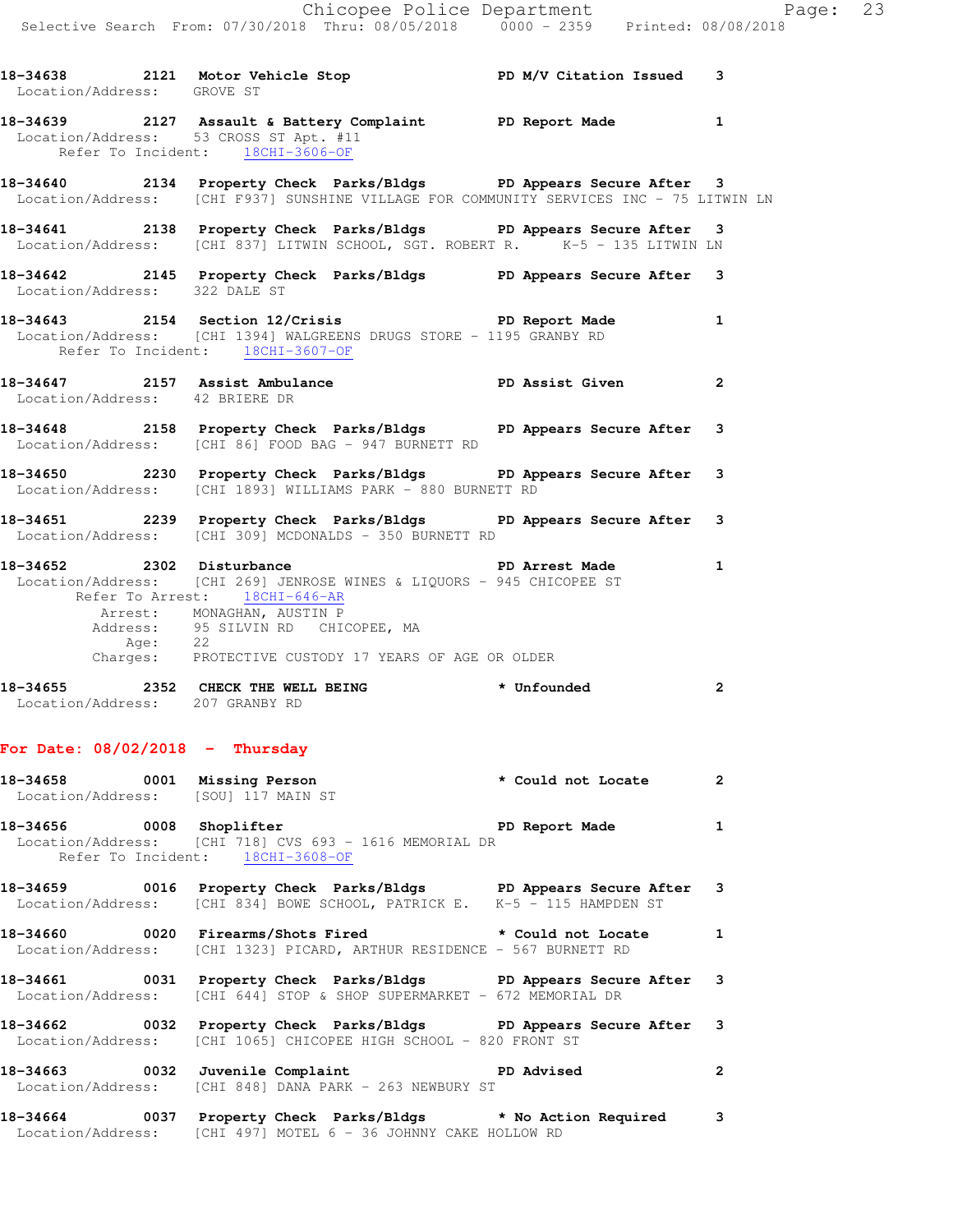**18-34665 0039 Property Check Parks/Bldgs PD Appears Secure After 3**  Location/Address: [CHI 857] SZOT PARK - 97 SGT TRACY DR

**18-34666 0039 Suspicious Person/Activity PD Appears Secure After 2**  Location/Address: [CHI F696] POPE FRANCIS HIGH SCHOOL - 134 SPRINGFIELD ST

**18-34667 0048 Property Check Parks/Bldgs PD Appears Secure After 3**  Location/Address: [CHI 847] RAY ASH PARK - 52 ARCADE ST

**18-34668 0054 Property Check Parks/Bldgs PD Appears Secure After 3**  Location/Address: REAR LOT SZOT PARK - ABBEY MEMORIAL DR

**18-34669 0055 Property Check Parks/Bldgs PD Appears Secure After 3**  Location/Address: [CHI 854] SARAH JANE PARK - 21 VIVIAN ST

**18-34670 0059 Property Check Parks/Bldgs PD Appears Secure After 3**  Location/Address: [CHI 670] CUMBERLAND FARMS - 1061 MEMORIAL DR

**18-34671 0100 Property Check Parks/Bldgs PD Appears Secure After 3**  Location/Address: [CHI F343] CABOTVILLE INDUSTRIAL PARK - 165 FRONT ST

**18-34672 0100 Property Check Parks/Bldgs PD Appears Secure After 3**  Location/Address: [CHI 563] RITE AID PHARMACY - 577 MEADOW ST

**18-34673 0106 Property Check Parks/Bldgs PD Appears Secure After 3**  Location/Address: [CHI 188] PRIDE SERVICE STATION - 167 CHICOPEE ST

18-34674 0110 Disturbance **PD Complaint Taken Care** 1 Location/Address: [CHI F1120] CANTERBURY ARMS APTS - 165 EAST MAIN ST

**18-34675 0113 Property Check Parks/Bldgs PD Appears Secure After 3**  Location/Address: [CHI 1196] SHELL - 95 WEST ST

**18-34676 0113 Juvenile Complaint PD Advised 2**  Location/Address: [CHI 848] DANA PARK - 263 NEWBURY ST

**18-34677 0116 Property Check Parks/Bldgs PD Appears Secure After 3**  Location/Address: [CHI F2500] RIVERMILLS CENTER - 5 WEST MAIN ST

**18-34679 0126 Property Check Parks/Bldgs PD Appears Secure After 3**  Location/Address: [CHI 325] BOAT RAMP, MEDINA STREET - 100 MEDINA ST

**18-34680 0130 Property Check Parks/Bldgs PD Appears Secure After 3**  Location/Address: [CHI XF1665] MASS ALTERNATIVE CARE - 1247 EAST MAIN ST

**18-34681 0130 Property Check Parks/Bldgs PD Appears Secure After 3**  Location/Address: [CHI F988] F.L. ROBERTS CHICOPEE #04050 - 2012 MEMORIAL DR

**18-34682 0138 Property Check Parks/Bldgs PD Appears Secure After 3**  Location/Address: [CHI 563] RITE AID PHARMACY - 577 MEADOW ST

**18-34683 0139 Property Check Parks/Bldgs PD Appears Secure After 3**  Location/Address: ROBBINS RD

**18-34684 0142 Property Check Parks/Bldgs PD Appears Secure After 3**  Location/Address: 44 RICHMOND WAY

**18-34685 0147 Property Check Parks/Bldgs PD Appears Secure After 3**  Location/Address: [CHI 574] PRIDE - 27 MONTGOMERY ST

**18-34686 0148 Suspicious Person/Activity PD Advised 2**  Location/Address: NATES BARBER SHOP - BRITTON ST

**18-34687 0151 Property Check Parks/Bldgs PD Appears Secure After 3**  Location/Address: [CHI F208] CAVALIER RESTAURANT, ALCOA CATERING - 366 CHICOPEE ST **18-34688 0152 Property Check Parks/Bldgs PD Appears Secure After 3**  Location/Address: [CHI F1328] GALLAGHER OLDE FASHIONED SERVICE - 560 EAST ST

**18-34689 0158 Motor Vehicle Stop PD Arrest Made 3**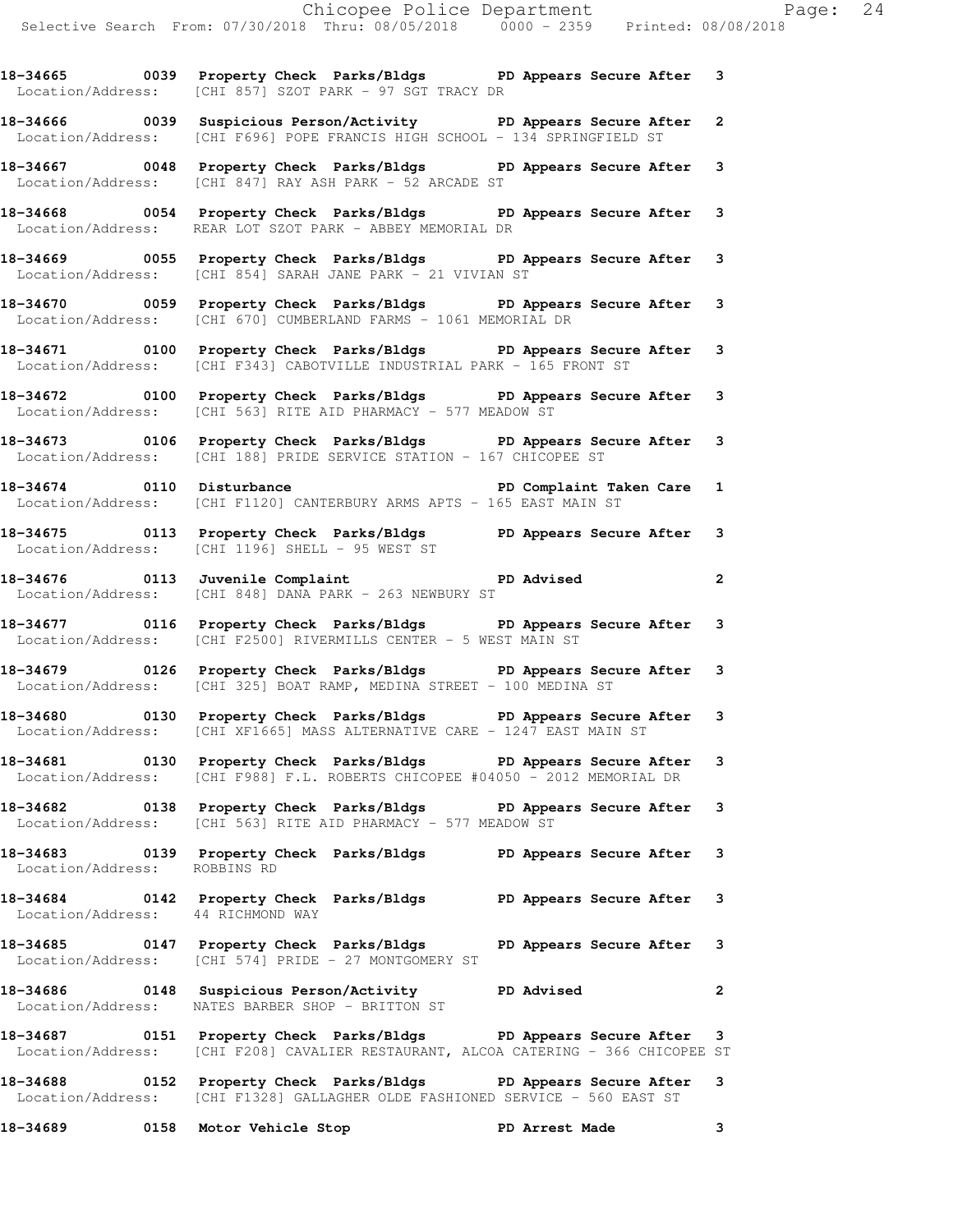Chicopee Police Department Fage: 25 Selective Search From: 07/30/2018 Thru: 08/05/2018 0000 - 2359 Printed: 08/08/2018 Location/Address: 0 CATHERINE ST @ 0 CHICOPEE ST Refer To Citation: T0923335 Refer To Arrest: 18CHI-647-AR Arrest: BROUGHTON, DERRICK Address: 135 CRESCENT DR CHICOPEE, MA Age: 28 Charges: WMS WARRANT **18-34690 0207 Property Check Parks/Bldgs PD Appears Secure After 3**  Location/Address: [CHI 178] BASICS PLUS MINI MART - 190 EAST ST **18-34692 0209 Public Service PD Complaint Taken Care 3**  Location/Address: 0 TANGLEWOOD ST @ 0 BOSTWICK LN Refer To Incident: 18CHI-3610-OF **18-34691 0211 Property Check Parks/Bldgs PD Appears Secure After 3**  Location/Address: [CHI 850] LINCOLN GROVE - PARK - 224 BROADWAY **18-34694 0228 Property Check Parks/Bldgs PD Appears Secure After 3**  Location/Address: [CHI 56] WALGREENS - 583 JAMES ST **18-34695 0230 Property Check Parks/Bldgs PD Appears Secure After 3**  Location/Address: [CHI 848] DANA PARK - 263 NEWBURY ST **18-34696 0239 Property Check Parks/Bldgs PD Appears Secure After 3**  Location/Address: [CHI 1289] ALL STAR CAR AND TRUCK RENTAL - 385 MEMORIAL DR **18-34697 0253 Property Check Parks/Bldgs PD Appears Secure After 3**  Location/Address: [CHI F1150] CHICOPEE COMPREHENSIVE HIGH SCHOOL - 617 MONTGOMERY ST **18-34698 0257 Property Check Parks/Bldgs PD Appears Secure After 3**  Location/Address: [CHI 730] TOWN FAIR TIRE CENTERS INC - 886 MEMORIAL DR **18-34699 0321 Property Check Parks/Bldgs PD Appears Secure After 3**  Location/Address: [CHI 832] BELLAMY MIDDLE SCHOOL, EDWARD 6-8 - 314 PENDLETON AVE **18-34700 0326 Suspicious Person/Activity \* Unfounded 2**  Location/Address: 38 DILLON ST **18-34701 0330 Property Check Parks/Bldgs PD Appears Secure After 3**  Location/Address: [CHI 637] FRIENDLYS ICE CREAM CORP - 529 MEMORIAL DR **18-34702 0349 Assist Ambulance PD Assist Given 2**  Location/Address: [CHI F602] J POLEP - 285 MCKINSTRY AVE **18-34705 0415 Property Check Parks/Bldgs PD Appears Secure After 3**  Location/Address: [CHI 718] CVS 693 - 1616 MEMORIAL DR **18-34706 0520 Property Check Parks/Bldgs PD Appears Secure After 3**  Location/Address: 187 PROSPECT ST **18-34707 0528 Assist Ambulance PD Assist Given 2**  Location/Address: 58 EDWARD ST **18-34709 0532 Property Check Parks/Bldgs PD Appears Secure After 3**  Location/Address: [CHI 429] KNIGHTS OF COLUMBUS - 460 GRANBY RD **18-34711 0618 Malicious Damage-Past PD Report Made 2**  Location/Address: 61 HILLCREST ST Refer To Incident: 18CHI-3609-OF **18-34712 0625 Motor Vehicle Stop PD Citation/Warning Issu 3**  Location/Address: 0 CHICOPEE ST @ 0 ERLINE ST Refer To Citation: T0923337 **18-34713 0632 Service of a Summons PD Served in Hand 3**  Location/Address: 69 OLEA ST **18-34714 0634 Motor Vehicle Stop PD M/V Citation Issued 3**  Location/Address: [CHI 426] ARBORS (THE) AT CHICOPEE - 929 MEMORIAL DR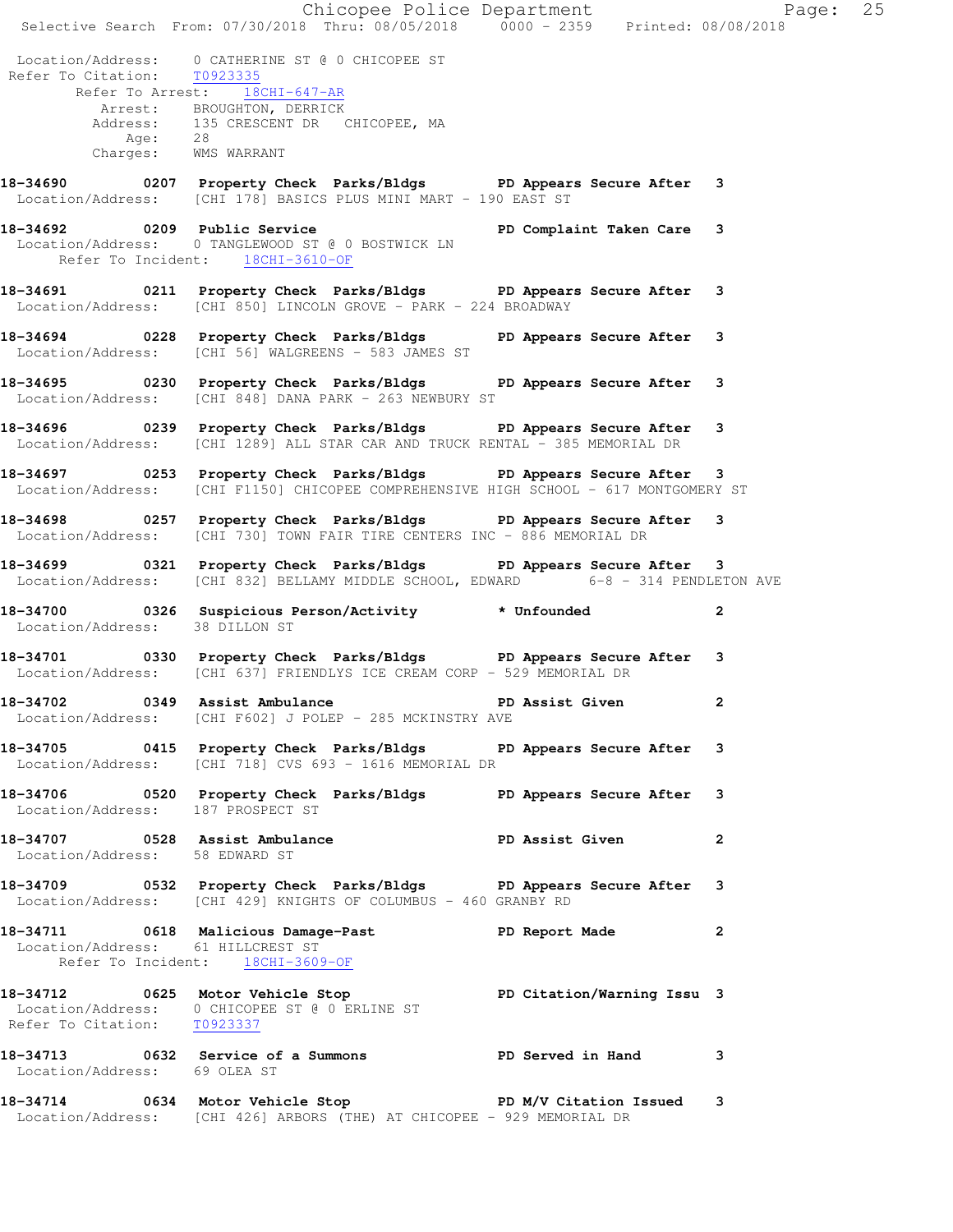|                                                                     | Chicopee Police Department<br>Selective Search From: 07/30/2018 Thru: 08/05/2018 0000 - 2359 Printed: 08/08/2018                                  |              |  |
|---------------------------------------------------------------------|---------------------------------------------------------------------------------------------------------------------------------------------------|--------------|--|
|                                                                     | 18-34716 0640 Assist Ambulance PD Assist Given<br>Location/Address: 200 LAMBERT TER Apt. #36                                                      |              |  |
|                                                                     | 18-34718 0648 Motor Vehicle Stop PD M/V Citation Issued 3<br>Location/Address: [CHI 1121] BERKSHIRE BANK - 1339 MEMORIAL DR                       |              |  |
| Location/Address: 91 RIMMON AVE                                     | 18-34719 0654 ASSIST OTHER AGENCY DPD Assist Given 3                                                                                              |              |  |
|                                                                     | 18-34721 0711 Public Service<br>Location/Address: [CHI F825] MASS TRIAL COURT [CHICOPEE] - 30 CHURCH ST                                           |              |  |
|                                                                     | 18-34723  0721  Service of a Summons<br>Location/Address: 1318  MEMORIAL DR Apt. #2A                                                              |              |  |
|                                                                     | 18-34724 0730 Motor Vehicle Stop PD Advised<br>Location/Address: [CHI 1600] MONTY'S ROADHOUSE - 733 CHICOPEE ST                                   | 3            |  |
| Location/Address: SPRINGFIELD ST                                    | 18-34725 0731 CHECK THE WELL BEING * Could not Locate 2                                                                                           |              |  |
|                                                                     | 18-34726 0731 Suspicious Person/Activity the Could not Locate<br>Location/Address: 38 RIVERS AVE Apt. #1A                                         | $\mathbf{2}$ |  |
|                                                                     | 18-34729 0804 Transport Service PD Transport Complete 3<br>Location/Address: [CHI F825] MASS TRIAL COURT [CHICOPEE] - 30 CHURCH ST                |              |  |
|                                                                     | 18-34730 0819 Disabled Motor Vehicle Noted PD Complaint Taken Care 3<br>Location/Address: [CHI 614] GENOS AUTO SERVICE - 121 MEMORIAL DR          |              |  |
| Location/Address: SPRING ST                                         | 18-34731 0819 Traffic/Parking Complaint PD Complaint Taken Care 2                                                                                 |              |  |
|                                                                     | 18-34732 0825 Motor Vehicle Stop N/V Citation Issued 3<br>Location/Address: 420 EAST ST @ 319 BEAUCHAMP TER                                       |              |  |
| Location/Address: 90 PLANTE CIR                                     | 18-34733 0825 Neighbor/Landlord Dispute the Mould not Locate 1                                                                                    |              |  |
|                                                                     | 18-34734 0830 Property Check Parks/Bldgs PD Appears Secure After 3<br>Location/Address: [CHI 592] SUNOCO - F.L. ROBERTS - 500 MONTGOMERY ST       |              |  |
|                                                                     | 18-34735 0858 Property Check Parks/Bldgs PD Appears Secure After 3<br>Location/Address: [CHI 594] WESTOVER METROPOLITAN AIRPORT - 255 PADGETTE ST |              |  |
|                                                                     | 18-34736 0909 Property Check Parks/Bldgs PD Appears Secure After 3<br>Location/Address: [CHI 660] OCEAN STATE JOB LOT - 1451 MEMORIAL DR          |              |  |
|                                                                     | 18-34738 0916 Motor Vehicle Stop PD M/V Citation Issued 3<br>Location/Address: 879 SHERIDAN ST @ 89 CHAMPION DR                                   |              |  |
| Location/Address: 110 CHURCH ST<br>Refer To Incident: 18CHI-3611-OF | 18-34739 0921 Abandoned/Found Property PD Complaint Taken Care 3                                                                                  |              |  |
|                                                                     | 18-34740 0922 Property Check Parks/Bldgs PD Appears Secure After 3<br>Location/Address: BASE HOUSING AREAS - JAMES ST                             |              |  |
|                                                                     | Location: MEDINA STREET BOAT RAMP                                                                                                                 |              |  |
| Location/Address: CHAMPION DR                                       | 18-34742 0932 Motor Vehicle Stop N/V Citation Issued 3                                                                                            |              |  |
| Refer To Incident: 18CHI-3612-OF                                    | 18-34743 0934 Breaking & Entering-Report PD Report Made<br>Location/Address: 194 GRATTAN ST Apt. #3RD                                             | $\mathbf{2}$ |  |
|                                                                     | 18-34745 0942 Warrant Service <b>18-18 PD</b> Assist Given<br>Location/Address: [CHI 39] MAC ARTHUR TERRACE APARTMENTS - 70 BROADWAY Apt. #122    | 3            |  |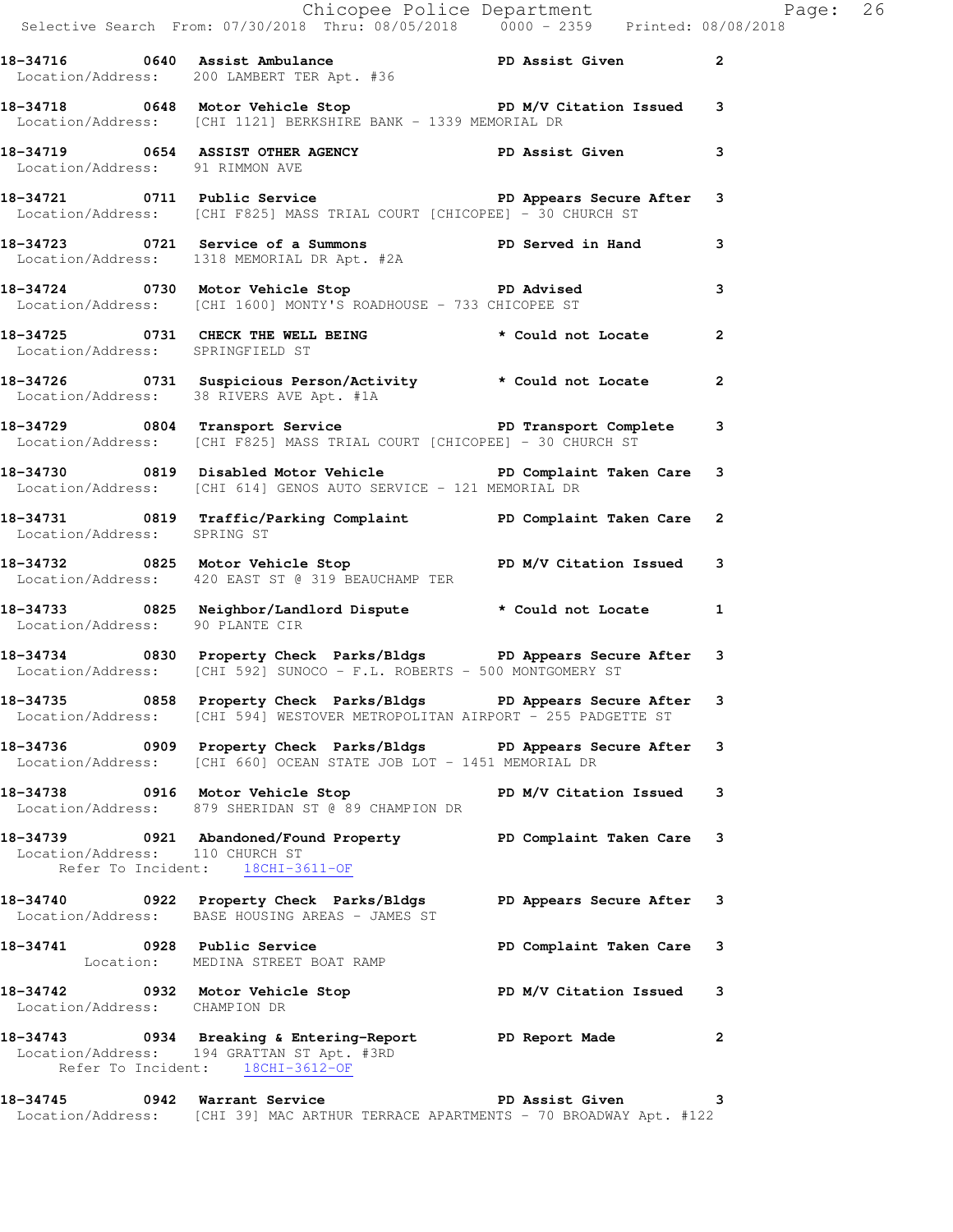**18-34750 1014 CHECK THE WELL BEING \* Could not Locate 2**  Location/Address: 40 PELOQUIN DR

**18-34751 1020 Property Check Parks/Bldgs PD Appears Secure After 3**  Location/Address: [CHI 1893] WILLIAMS PARK - 880 BURNETT RD

18-34752 1024 Crash Property Damage **PD No Report Necessary** 1 Location/Address: MASS PIKE ENTRANCE - MEMORIAL DR Apt. #4

**18-34753 1026 Property Check Parks/Bldgs PD Appears Secure After 3**  Location/Address: [CHI 837] LITWIN SCHOOL, SGT. ROBERT R. K-5 - 135 LITWIN LN

**18-34754 1037 Property Check Parks/Bldgs PD Appears Secure After 3**  Location/Address: [CHI F89] CHICOPEE COUNTRY CLUB PRO-SHOP - 1290 BURNETT RD

**18-34755 1041 Unwanted Party/Undesirable PD Complaint Taken Care 2**  Location/Address: [CHI 242] BIRCH PARK PLACE APARTMENTS CHICOPEE HOUSING - 630 CHICOPEE ST

**18-34756 1043 Crash Property Damage PD No Report Necessary 1**  Location/Address: [CHI 592] SUNOCO - F.L. ROBERTS - 500 MONTGOMERY ST

**18-34758 1053 Criminal Harassment PD Report Made 2**  Location/Address: 90 PLANTE CIR Refer To Incident: 18CHI-3613-OF

**18-34760 1056 Breaking & Entering-Report PD No Report Necessary 2**  Location/Address: HYDRO PLANT - 0 LOWER GRAPE ST @ 0 GRAPE ST

**18-34762 1116 CHECK THE WELL BEING PD Complaint Taken Care 2**  Location/Address: 30 OAKRIDGE ST

**18-34766 1141 Larceny Complaint Past PD Report Made 2**  Location/Address: 20 SOUTH ST Apt. #1ST Refer To Incident: 18CHI-3615-OF

**18-34767 1157 Property Check Parks/Bldgs PD Appears Secure After 3**  Location/Address: [CHI 706] PEOPLES BANK - 1936 MEMORIAL DR

**18-34771 1230 Property Check Parks/Bldgs \* No Action Required 3**  Location/Address: [CHI 594] WESTOVER METROPOLITAN AIRPORT - 255 PADGETTE ST

**18-34772 1239 Suspicious M/V \* Could not Locate 2**  Location/Address: AREA OF #23 - SANFORD ST

**18-34773 1247 Traffic/Parking Complaint PD Appears Secure After 2**  Location/Address: [CHI 644] STOP & SHOP SUPERMARKET - 672 MEMORIAL DR

**18-34776 1305 CHECK THE WELL BEING PD Assisted other Agency 2**  Location/Address: 48D RIVERVIEW TER **18-34777 1309 Traffic/Parking Complaint PD Appears Secure After 2** 

Location/Address: [CHI 638] BJS WHOLESALE FOOD WAREHOUSE - 650 MEMORIAL DR

18-34778 1312 Motor Vehicle Stop **PD M/V Citation Issued** 3 Location/Address: 84 BROADWAY

**18-34779 1313 Traffic/Parking Complaint PD Appears Secure After 2**  Location/Address: [CHI 919] BIG Y WORLD CLASS MARKETS - 650 MEMORIAL DR

**18-34780 1314 Harassing Phone Calls PD Advised 3**  Location/Address: [CHI 561] POLEP, J. DISTR SERVICES - 705 MEADOW ST

**18-34782 1324 CHECK THE WELL BEING PD Report Made 2**  Location/Address: [CHI 444] WESTOVER TRAILER PARK - 1246 GRANBY RD Apt. #59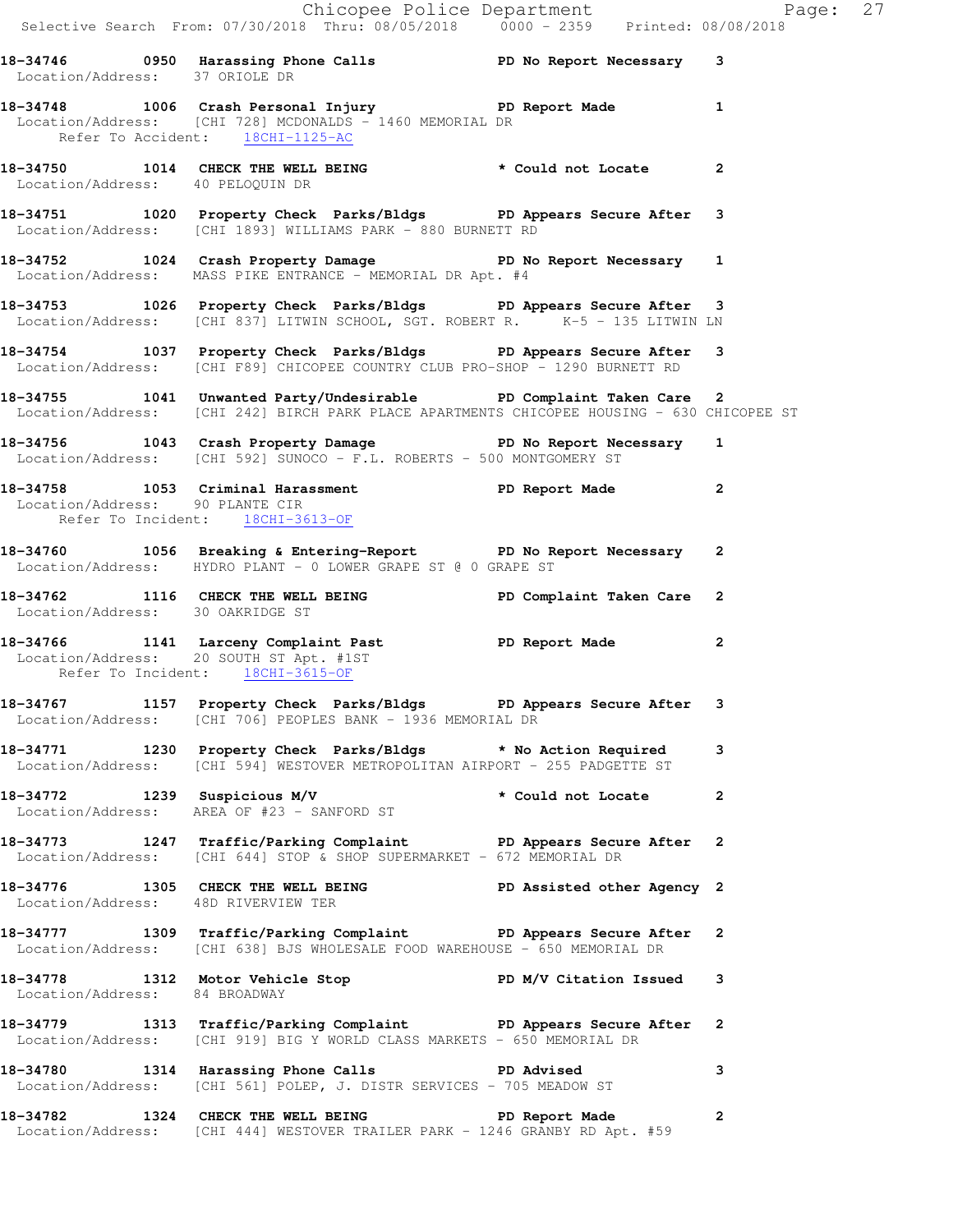|                                 | Chicopee Police Department<br>Selective Search From: 07/30/2018 Thru: 08/05/2018 0000 - 2359 Printed: 08/08/2018                                                                                                                                                                              |                |              |  |
|---------------------------------|-----------------------------------------------------------------------------------------------------------------------------------------------------------------------------------------------------------------------------------------------------------------------------------------------|----------------|--------------|--|
|                                 | Refer To Incident: 18CHI-3619-OF                                                                                                                                                                                                                                                              |                |              |  |
|                                 | 18-34783 1329 Motor Vehicle Stop Notor PD M/V Citation Issued 3<br>Location/Address: 358 HAMPDEN ST @ 11 MARBLE AVE                                                                                                                                                                           |                |              |  |
|                                 | 18-34784 1330 Disabled Motor Vehicle PD Assist Given 3<br>Location/Address: [CHI 664] CELL TOWER ON SHAWINIGAN DRIVE - 501 SHAWINIGAN DR                                                                                                                                                      |                |              |  |
|                                 | 18-34785 1333 Property Check Parks/Bldgs PD Appears Secure After 3<br>Location/Address: [CHI F122] SALTER COLLEGE - 645 SHAWINIGAN DR                                                                                                                                                         |                |              |  |
|                                 | 18-34786 1333 Public Service 20 PD Complaint Taken Care 3<br>Location/Address: [CHI 560] CHICOPEE CENTRAL MAINTENANCE GARAGE - 677 MEADOW ST                                                                                                                                                  |                |              |  |
| Location/Address: 62 JOHN ST    | 18-34788 1338 Assist Ambulance the state of the set of the set of the set of the set of the set of the set of t                                                                                                                                                                               |                |              |  |
| Location/Address: 57 LABELLE DR | 18-34789 1340 Larceny Complaint Past PD Report Made 2<br>Refer To Incident: 18CHI-3617-OF                                                                                                                                                                                                     |                |              |  |
|                                 | 18-34790 1344 Crash Property Damage PD Report Made 1<br>Location/Address: 665 GRATTAN ST @ 685 MCKINSTRY AVE<br>Refer To Accident: 18CHI-1126-AC                                                                                                                                              |                |              |  |
|                                 | 18-34791 1346 Traffic/Parking Complaint PD Complaint Taken Care 2<br>Location/Address: 299 EXCHANGE ST @ 16 CENTER ST                                                                                                                                                                         |                |              |  |
|                                 | 18-34794 1400 Property Check Parks/Bldgs PD Appears Secure After 3<br>Location/Address: [CHI 299] PRESTON PARK - 50 ACCESS RD                                                                                                                                                                 |                |              |  |
|                                 | 18-34795 1405 Public Service * * False Alarm 3<br>Location/Address: 166 EAST MAIN ST @ 7 BELCHER ST                                                                                                                                                                                           |                |              |  |
|                                 | 18-34797 1410 Assist Ambulance Ne PD Report Made<br>Location/Address: [CHI F1236] DIALYSIS CENTER OF WESTERN MASS - 601 MEMORIAL DR Apt. #H<br>Refer To Incident: 18CHI-3620-OF                                                                                                               |                |              |  |
| Location/Address: 90 GELINAS DR | 18-34799 1418 Abandoned 911 Call 1990 PD Complaint Taken Care 2                                                                                                                                                                                                                               |                |              |  |
|                                 | 18-34803 1443 Suspicious Person/Activity * Unfounded 2<br>Location/Address: [CHI 86] FOOD BAG - 947 BURNETT RD                                                                                                                                                                                |                |              |  |
|                                 | 18-34806 1500 Motor Vehicle Stop North PD Advised<br>Location/Address: 257 HAMPDEN ST @ 187 MARION ST                                                                                                                                                                                         |                | 3            |  |
|                                 | 18-34808 1513 Crash Property Damage Name PD Report Made<br>Location/Address: [CHI 1233] WINDSOR COURT APARTMENTS - 470 MEMORIAL DR<br>Refer To Accident: 18CHI-1127-AC                                                                                                                        |                | 1            |  |
|                                 | 18-34813 1530 Crash Property Damage Name PD Report Made<br>Location/Address: 265 COLLEGE ST Apt. #B<br>Refer To Accident: 18CHI-1128-AC                                                                                                                                                       |                | $\mathbf{1}$ |  |
| Location/Address: 40 PAJAK ST   | 18-34814 1539 THREATS MADE                                                                                                                                                                                                                                                                    | PD Advised     | 3            |  |
|                                 | 18-34815 1548 Disturbance the set of the set of the set of the set of the set of the set of the set of the set of the set of the set of the set of the set of the set of the set of the set of the set of the set of the set o<br>Location/Address: [CHI F368] CITY HALL ANNEX - 274 FRONT ST |                |              |  |
| Location/Address: 155 EAST ST   | 18-34816 1552 Neighbor/Landlord Dispute PD Report Made 1<br>Refer To Incident: 18CHI-3621-OF                                                                                                                                                                                                  |                |              |  |
|                                 | 18-34820 1629 Drug Overdose<br>Location/Address: 688 PROSPECT ST Apt. #B<br>Refer To Incident: 18CHI-3623-OF                                                                                                                                                                                  | PD Report Made | 1            |  |
|                                 | 18-34826 1702 CHECK THE WELL BEING PD Advised<br>Location/Address: [CHI 671] PLANET FITNESS - 1183 MEMORIAL DR                                                                                                                                                                                |                | 2            |  |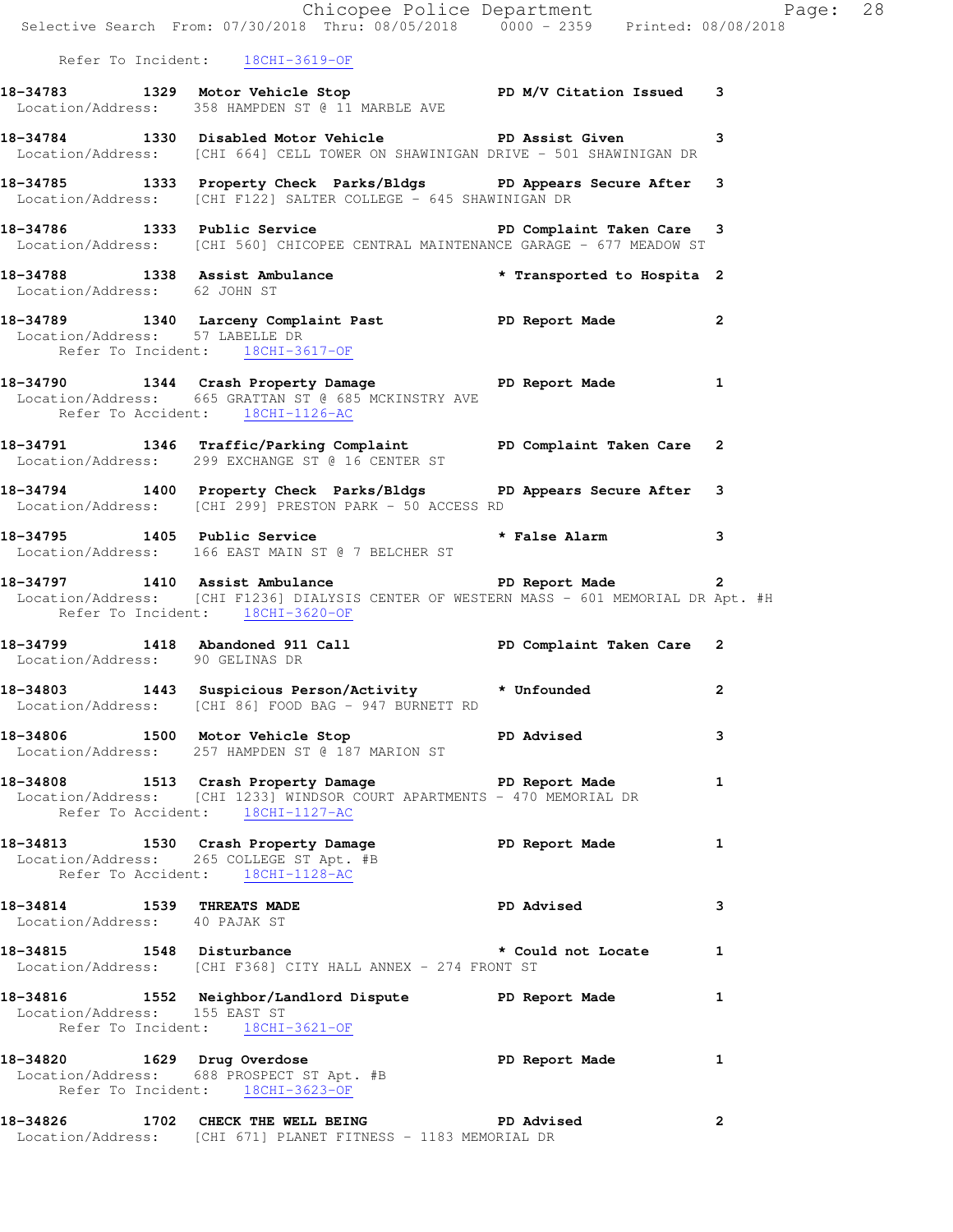| Location/Address: 121 DAVENPORT ST                         | 18-34829 1732 Malicious Damage-Past Name PD Report Made<br>Refer To Incident: 18CHI-3625-OF                                               |                         | $\overline{2}$ |
|------------------------------------------------------------|-------------------------------------------------------------------------------------------------------------------------------------------|-------------------------|----------------|
|                                                            | 18-34830 1734 Suspicious M/V PD Complaint Taken Care 2<br>Location/Address: [CHI F57] COPPERLINE EATERY/ CONVENIENCE STORE - 409 BROADWAY |                         |                |
|                                                            | 18-34833 1758 Public Service<br>Location/Address: 0 COLUMBA ST @ 0 LAUREL ST                                                              |                         |                |
|                                                            | 18-34834 1808 Service of a Summons<br>Location/Address: [CHI F685] FRONTERA GRILL - 1625 MEMORIAL DR                                      | PD Served in Hand       | 3              |
| Location/Address: 30 LAVALLE AVE                           | 18-34835 1817 Service of a Summons TPD Served in Hand                                                                                     |                         | 3              |
| Location/Address: 255 EAST MAIN ST                         | 18-34837 1825 Crash Personal Injury PD Report Made<br>Refer To Accident: 18CHI-1129-AC                                                    |                         | $\mathbf{1}$   |
|                                                            | 18-34839 1830 Property Check Parks/Bldgs PD Appears Secure After 3<br>Location/Address: ALONG THE RIVERBANK - LUCRETIA AVE                |                         |                |
|                                                            | 18-34841 1922 Traffic/Parking Complaint PD Appears Secure After<br>Location/Address: [CHI 105] LIQUORSHED - 1345 BURNETT RD               |                         | $\mathbf{2}$   |
|                                                            | 18-34842 1924 CHECK THE WELL BEING PD Assist Given<br>Location/Address: 30 HAWTHORN ST                                                    |                         | 2              |
|                                                            | 18-34844 1957 Assault & Battery Complaint PD Report Made<br>Location/Address: 94 ROYAL ST<br>Refer To Incident: <u>18CHI-3626-OF</u>      |                         | 1              |
|                                                            | 18-34845 1958 Disabled Motor Vehicle PD Assist Given<br>Location/Address: [CHI 1027] DUNKIN DONUTS - 820 MEMORIAL DR                      |                         | 3              |
| Refer To Citation: T0923338                                | 18-34846 2000 Motor Vehicle Stop <b>18-34846</b> PD Citation/Warning Issu 3<br>Location/Address: 0 CHICOPEE ST @ 0 PENDEXTER AVE          |                         |                |
| Location/Address: STONINA DR                               | 18-34847 2020 Traffic/Parking Complaint * Could not Locate                                                                                |                         | $\mathbf{2}$   |
| Location/Address: ASINOF AVE                               | 18-34848 2030 Traffic/Parking Complaint * Could not Locate                                                                                |                         | 2              |
|                                                            | 18-34849 2045 THREATS MADE<br>Location/Address: 194 GRATTAN ST Apt. #1F-L                                                                 | PD Complaint Taken Care | 3              |
|                                                            | 18-34851 2055 Disabled Motor Vehicle<br>Location/Address: 696 EAST MAIN ST @ 9 CAREW ST<br>Refer To Incident: 18CHI-3627-OF               | PD Report Made          | 3              |
|                                                            | 18-34852 2102 Disabled Motor Vehicle<br>Location/Address: 805 MEMORIAL DR @ 1537 WESTOVER RD                                              | PD Complaint Taken Care | 3              |
| Location/Address: 187 PROSPECT ST                          | 18-34854 2113 Property Check Parks/Bldgs PD Appears Secure After                                                                          |                         | 3              |
| 18-34855 2128 Disturbance<br>Location/Address: 155 EAST ST |                                                                                                                                           | <b>PD Advised</b>       | 1              |
|                                                            | 18-34859 2223 Assist Ambulance New PD Assist Given<br>Location/Address: [CHI F318] CABOT LIQUORS - 220 EXCHANGE ST                        |                         | 2              |
| 18-34862                                                   | 2326 Loud Music<br>Location/Address: [CHI F1530] CTL REALTY LLC - 59 CHESTNUT ST                                                          | * Could not Locate      | 3              |

**For Date: 08/03/2018 - Friday**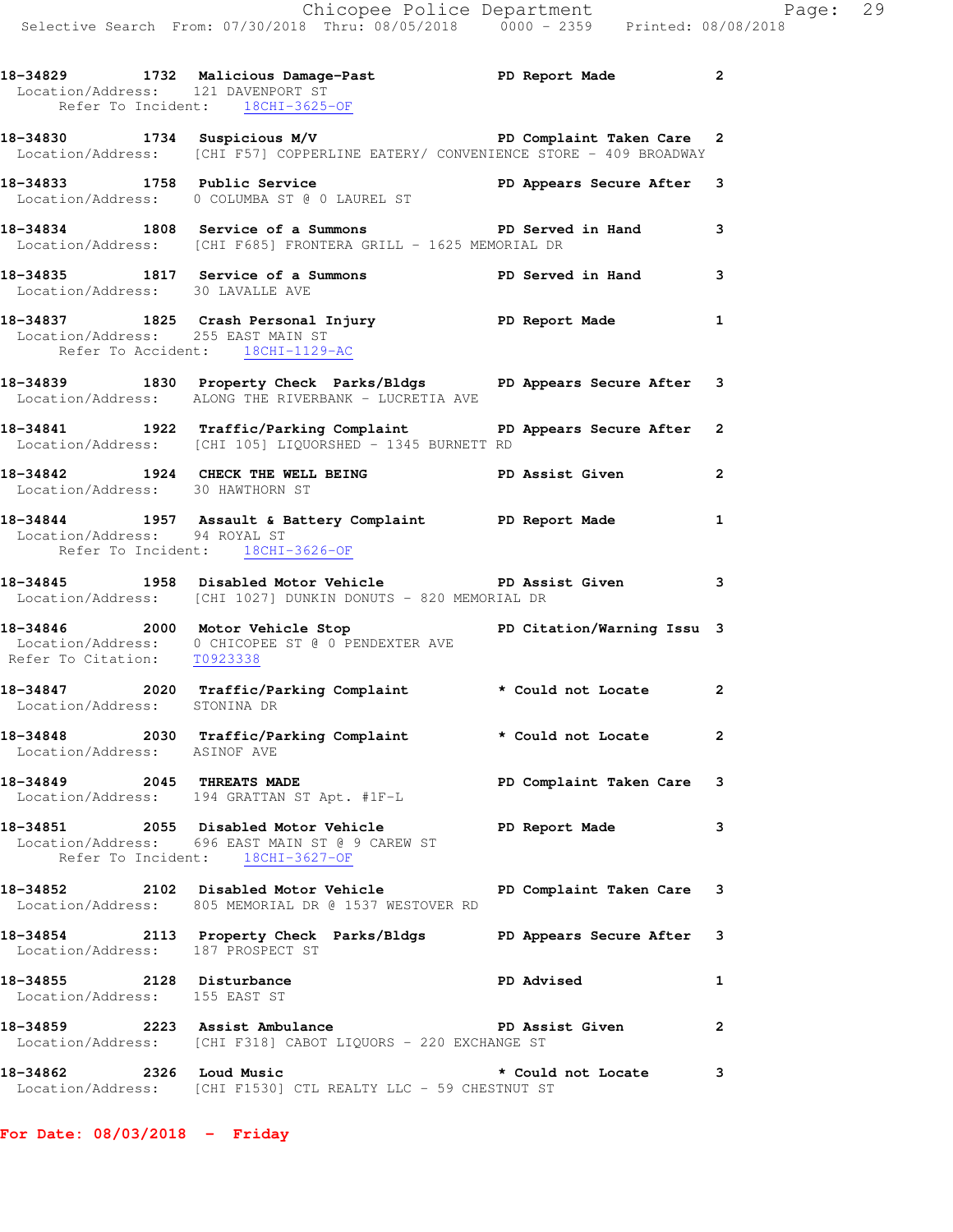Chicopee Police Department Page: 30 Selective Search From: 07/30/2018 Thru: 08/05/2018 0000 - 2359 Printed: 08/08/2018 **18-34864 0015 Disturbance PD Report Made 1**  Location/Address: 100 WEST MAIN ST Refer To Incident: 18CHI-3628-OF **18-34865 0024 Property Check Parks/Bldgs PD Appears Secure After 3**  Location/Address: [CHI 848] DANA PARK - 263 NEWBURY ST **18-34866 0024 Property Check Parks/Bldgs PD Advised 3**  Location/Address: [CHI 849] RIVERS PARK - 19 ALDEN ST **18-34867 0027 Property Check Parks/Bldgs PD Appears Secure After 3**  Location/Address: [CHI F1150] CHICOPEE COMPREHENSIVE HIGH SCHOOL - 617 MONTGOMERY ST **18-34868 0029 Motor Vehicle Stop PD M/V Citation Issued 3**  Location/Address: [CHI F376] CURRY HONDA NISSAN - 767 MEMORIAL DR Refer To Citation: T0923311 **18-34869 0029 Property Check Parks/Bldgs PD Appears Secure After 3**  Location/Address: [CHI 305] CUMBERLAND FARMS - 37 MONTCALM ST **18-34872 0029 Assist Ambulance PD Assisted other Agency 2**  Location/Address: [CHI F1186] MONTCALM HEIGHTS - 419 MONTCALM ST Apt. #117 **18-34874 0040 Property Check Parks/Bldgs PD Appears Secure After 3**  Location/Address: [CHI F787] METRO CHRYSLER DODGE JEEP - 650 MEMORIAL DR **18-34875 0051 Property Check Parks/Bldgs PD Appears Secure After 3**  Location/Address: [CHI 839] STEFANIK SCHOOL, GENERAL. JOHN J. K-5 - 720 MEADOW ST **18-34876 0052 Property Check Parks/Bldgs PD Appears Secure After 3**  Location/Address: [CHI F1342] CVS PHARMACY - 235 CENTER ST **18-34877 0100 Property Check Parks/Bldgs PD Appears Secure After 3**  Location/Address: [CHI F80] DR DEEGANS DELI - 510 BURNETT RD **18-34878 0102 Property Check Parks/Bldgs PD Appears Secure After 3**  Location/Address: 187 PROSPECT ST

**18-34879 0109 Property Check Parks/Bldgs PD Appears Secure After 3**  Location/Address: [CHI 857] SZOT PARK - 97 SGT TRACY DR

**18-34880 0113 Property Check Parks/Bldgs PD Appears Secure After 3**  Location/Address: [CHI 832] BELLAMY MIDDLE SCHOOL, EDWARD 6-8 - 314 PENDLETON AVE

**18-34881 0124 Property Check Parks/Bldgs PD Appears Secure After 3**  Location/Address: [CHI 992] CHICOPEE DEPT. OF PUBLIC WORKS - 115 BASKIN DR

**18-34882 0130 Property Check Parks/Bldgs PD Appears Secure After 3**  Location/Address: [CHI F343] CABOTVILLE INDUSTRIAL PARK - 165 FRONT ST

**18-34883 0132 Property Check Parks/Bldgs PD Appears Secure After 3**  Location/Address: [CHI 660] OCEAN STATE JOB LOT - 1451 MEMORIAL DR

**18-34884 0135 Breaking & Entering in progres PD Report Made 1**  Location/Address: 62 CIRCLE DR Refer To Incident: 18CHI-3629-OF

**18-34885 0146 Property Check Parks/Bldgs PD Appears Secure After 3**  Location/Address: [CHI 670] CUMBERLAND FARMS - 1061 MEMORIAL DR

**18-34886 0146 Property Check Parks/Bldgs PD Appears Secure After 3**  Location/Address: [CHI XF1665] MASS ALTERNATIVE CARE - 1247 EAST MAIN ST

**18-34887 0148 Property Check Parks/Bldgs PD Appears Secure After 3**  Location/Address: [CHI 1498] HONEYLAND FARMS - 206 NEWBURY ST

**18-34888 0153 Property Check Parks/Bldgs PD Appears Secure After 3**  Location/Address: [CHI 834] BOWE SCHOOL, PATRICK E. K-5 - 115 HAMPDEN ST

**18-34889 0202 Property Check Parks/Bldgs PD Appears Secure After 3**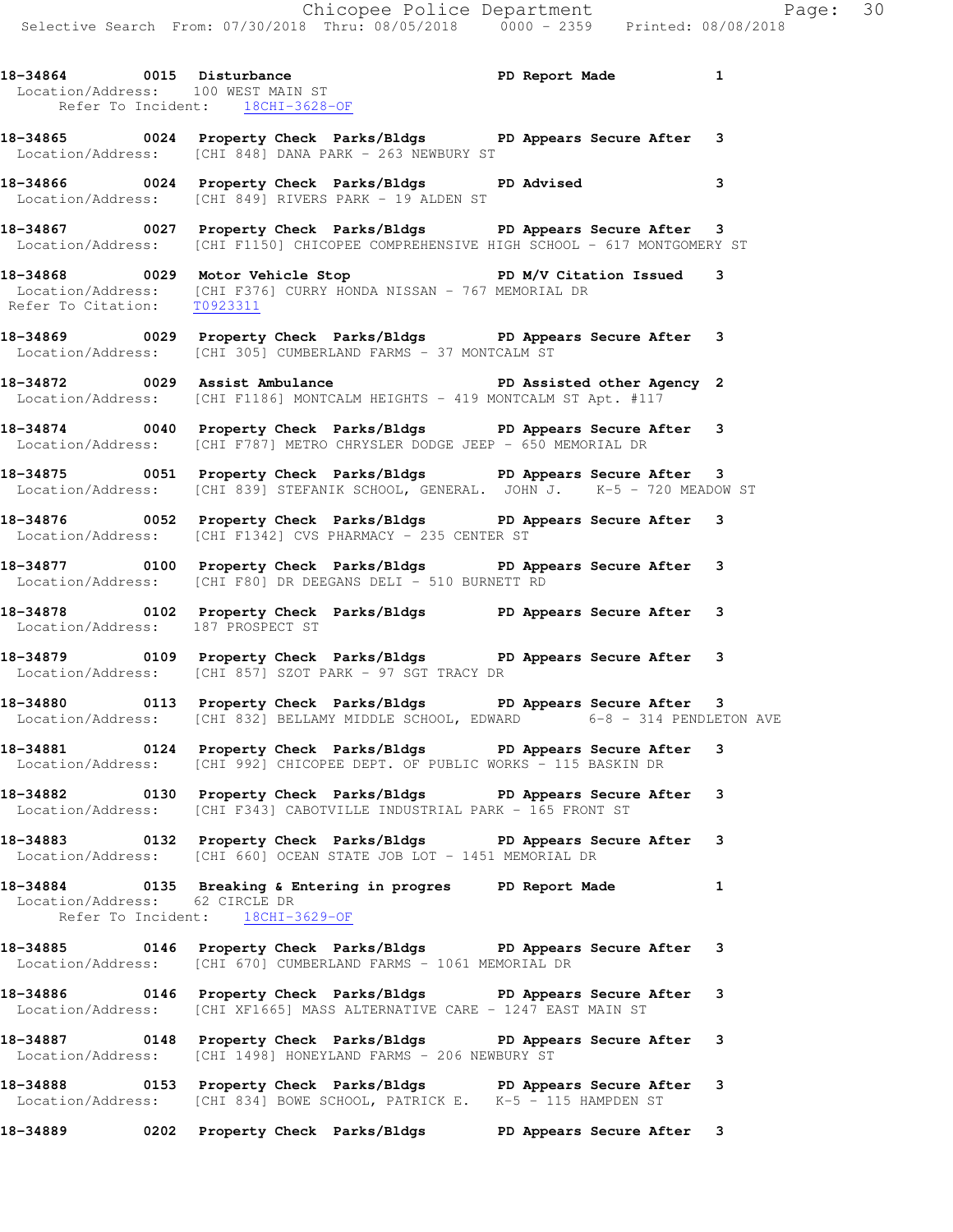|                                                                | Chicopee Police Department<br>Selective Search From: 07/30/2018 Thru: 08/05/2018 0000 - 2359 Printed: 08/08/2018                                       |                 |                |
|----------------------------------------------------------------|--------------------------------------------------------------------------------------------------------------------------------------------------------|-----------------|----------------|
|                                                                | Location/Address: [CHI 1196] SHELL - 95 WEST ST                                                                                                        |                 |                |
|                                                                | 18-34890 0203 Property Check Parks/Bldgs PD Appears Secure After 3<br>Location/Address: [CHI F1328] GALLAGHER OLDE FASHIONED SERVICE - 560 EAST ST     |                 |                |
|                                                                | 18-34891 0203 Property Check Parks/Bldgs PD Advised<br>Location/Address: [CHI 269] JENROSE WINES & LIQUORS - 945 CHICOPEE ST                           |                 | 3              |
| Location/Address: 201 MEADOW ST<br>Refer To Citation: T0922812 | 18-34892   0211   Motor Vehicle Stop   PD Citation/Warning Issu   3<br>Location/Address:   201   MEADOW ST                                             |                 |                |
|                                                                | 18-34893 0213 Property Check Parks/Bldgs PD Appears Secure After 3<br>Location/Address: [CHI F1272] LIFE POINT CHURCH - 603 NEW LUDLOW RD              |                 |                |
|                                                                | 18-34894 0215 Property Check Parks/Bldgs PD Appears Secure After 3<br>Location/Address: [CHI 1065] CHICOPEE HIGH SCHOOL - 820 FRONT ST                 |                 |                |
|                                                                | 18-34895 0222 Property Check Parks/Bldgs PD Appears Secure After 3<br>Location/Address: [CHI 857] SZOT PARK - 97 SGT TRACY DR                          |                 |                |
|                                                                | 18-34896 0226 Property Check Parks/Bldgs PD Appears Secure After 3<br>Location/Address: [CHI 1658] THE APARTMENTS AT AMES PRIVILEGE - 1 SPRINGFIELD ST |                 |                |
| Location/Address: 340 DALE ST                                  | 18-34897 0229 Property Check Parks/Bldgs PD Appears Secure After 3                                                                                     |                 |                |
|                                                                | 18-34898 0233 Property Check Parks/Bldgs PD Appears Secure After 3<br>Location/Address: REAR LOT SZOT PARK - ABBEY MEMORIAL DR                         |                 |                |
|                                                                | 18-34899 0238 Property Check Parks/Bldgs PD Appears Secure After 3<br>Location/Address: [CHI F57] COPPERLINE EATERY/ CONVENIENCE STORE - 409 BROADWAY  |                 |                |
|                                                                | 18-34900 0239 Property Check Parks/Bldgs PD Appears Secure After 3<br>Location/Address: [CHI 721] BOAT RAMP, JAMES STREET - 140 SYREK ST               |                 |                |
|                                                                | 18-34901 0241 Suspicious M/V PD Advised<br>Location/Address: [CHI 882] VIEW STREET TAVERN - 13 VIEW ST                                                 |                 | $\overline{2}$ |
|                                                                | 18-34902 0243 Property Check Parks/Bldgs PD Appears Secure After 3<br>Location/Address: [CHI 850] LINCOLN GROVE - PARK - 224 BROADWAY                  |                 |                |
|                                                                | 18-34904 0248 Property Check Parks/Bldgs PD Appears Secure After 3<br>Location/Address: [CHI 328] SAMS CONVENIENCE STORE - 147 BROADWAY                |                 |                |
|                                                                | 18-34905 0251 Property Check Parks/Bldgs PD Appears Secure After 3<br>Location/Address: [CHI 178] BASICS PLUS MINI MART - 190 EAST ST                  |                 |                |
|                                                                | 18-34906 0256 Property Check Parks/Bldgs PD Appears Secure After 3<br>Location/Address: [CHI 56] WALGREENS - 583 JAMES ST                              |                 |                |
|                                                                | 18-34907 0306 Property Check Parks/Bldgs PD Appears Secure After 3<br>Location/Address: 194 GRATTAN ST Apt. #3R                                        |                 |                |
| Location/Address: ROBBINS RD                                   | 18-34908 0308 Property Check Parks/Bldgs PD Appears Secure After 3                                                                                     |                 |                |
| Location/Address: 42 FRONT ST                                  | 18-34909 0319 Property Check Parks/Bldgs PD Appears Secure After 3                                                                                     |                 |                |
|                                                                | 18-34910 0328 Property Check Parks/Bldgs PD Appears Secure After 3<br>Location/Address: HYDRO PLANT - GRAPE ST                                         |                 |                |
| Location/Address: 821 GRATTAN ST                               | 18-34911 0330 Assist Ambulance                                                                                                                         | PD Assist Given | $\mathbf{2}$   |
| Refer To Incident: 18CHI-3630-OF                               | 18-34913 0340 Breaking & Entering-Report PD Report Made<br>Location/Address: 80 COLUMBA ST Apt. #3A                                                    |                 | $\mathbf{2}$   |
|                                                                | 18-34914 0414 Animal Complaint                                                                                                                         | * Unfounded     | 3              |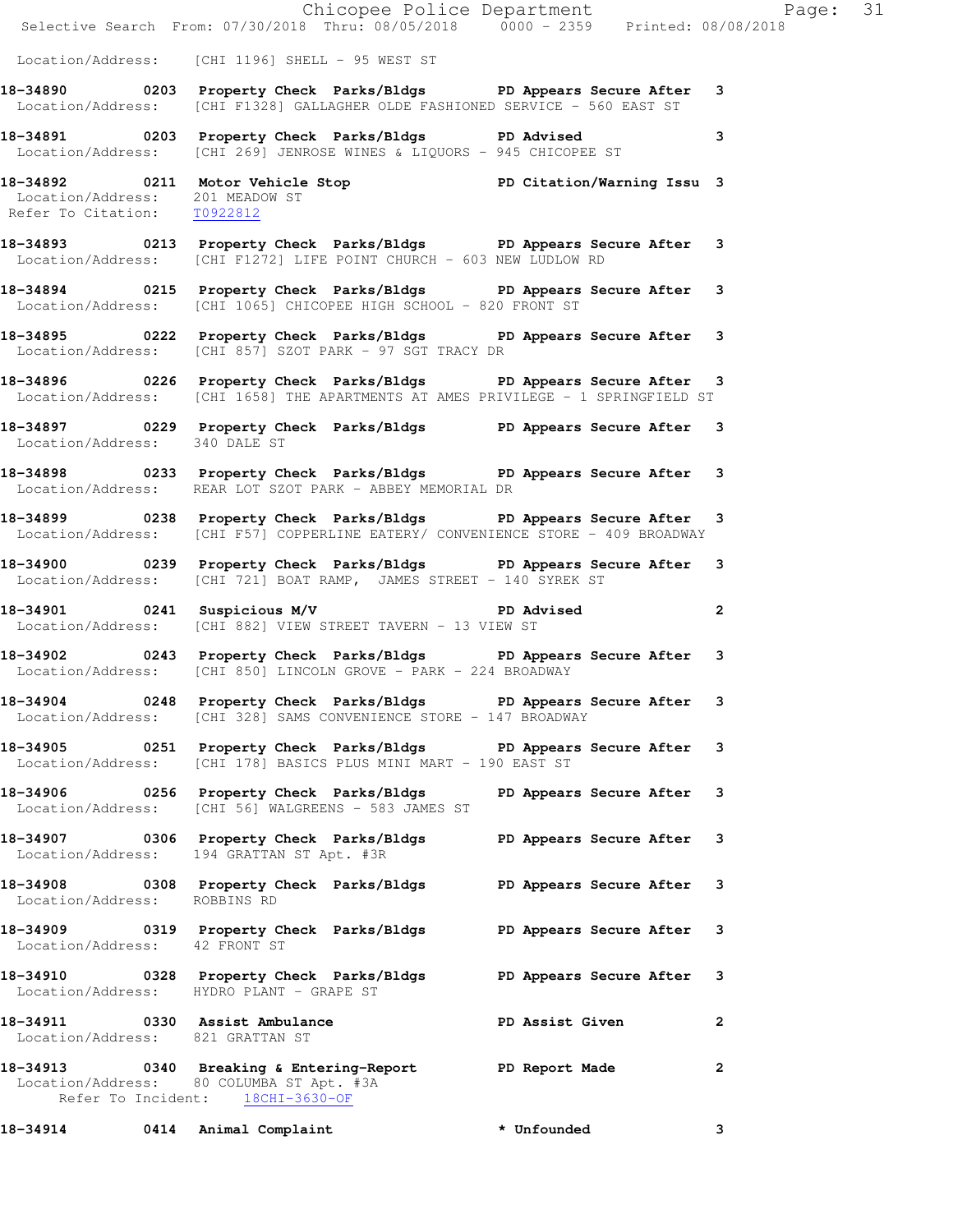|                                                             | Chicopee Police Department<br>Selective Search From: 07/30/2018 Thru: 08/05/2018 0000 - 2359 Printed: 08/08/2018                                        |                |  |
|-------------------------------------------------------------|---------------------------------------------------------------------------------------------------------------------------------------------------------|----------------|--|
| Location/Address: [CHI 413] ROBBINS RD                      |                                                                                                                                                         |                |  |
| Location/Address: 97 CHAPEL ST                              | 18-34915 0450 Assist Ambulance New PD Assist Given 2                                                                                                    |                |  |
|                                                             | 18-34917 0501 Property Check Parks/Bldgs PD Appears Secure After 3<br>Location/Address: [CHI F337] WHITE EAGLE LIQUORS - 620 FULLER RD                  |                |  |
| Location/Address: LUCRETIA AVE                              | 18-34918 		 0502 Suspicious Person/Activity 		 PD Advised                                                                                               | $\overline{2}$ |  |
| Location/Address: BUSH AVE                                  | 18-34920 0557 Property Check Parks/Bldgs * Could not Locate 3                                                                                           |                |  |
|                                                             | 18-34921 0619 Motor Vehicle Stop PD Citation/Warning Issu 3<br>Location/Address: [CHI 834] BOWE SCHOOL, PATRICK E. K-5 - 115 HAMPDEN ST                 |                |  |
| Location/Address: 34 BEVERLY ST                             | 18-34925 0646 Warrant Service * Could not Locate 3                                                                                                      |                |  |
|                                                             | 18-34926 0648 Property Check Parks/Bldgs PD Appears Secure After 3<br>Location/Address: [CHI 560] CHICOPEE CENTRAL MAINTENANCE GARAGE - 677 MEADOW ST   |                |  |
|                                                             | 18-34927 0700 Service of a Summons PD Not Served 3<br>Location/Address: 18 GRAPE ST Apt. #3L                                                            |                |  |
| Location/Address: 2 DWIGHT CT                               | 18-34931 0710 Service of a Summons PD Not Served                                                                                                        | $\mathbf{3}$   |  |
|                                                             | 18-34932 18-34932 0712 Public Service 2010 1990 PD Assist Given<br>Location/Address: [CHI F825] MASS TRIAL COURT [CHICOPEE] - 30 CHURCH ST              |                |  |
|                                                             | 18-34933 0714 Motor Vehicle Stop North PD Citation/Warning Issu 3<br>Location/Address: [CHI 720] FAIRVIEW SERVICE CENTER INC - 1492 MEMORIAL DR         |                |  |
| Location/Address: LONCZAK DR<br>Refer To Citation: T0923312 | 18-34934 0714 Motor Vehicle Stop PD M/V Citation Issued 3                                                                                               |                |  |
|                                                             | 18-34935 0722 Service of a Summons PD Not Served 3<br>Location/Address: 43 MELLEN ST                                                                    |                |  |
| Location/Address: 28 LACHINE ST                             | 18-34937 0725 Suspicious Person/Activity PD Advised                                                                                                     |                |  |
|                                                             | 18-34936 0726 Property Check Parks/Bldgs PD Appears Secure After 3<br>Location/Address: [CHI 730] TOWN FAIR TIRE CENTERS INC - 886 MEMORIAL DR          |                |  |
| Location/Address: OUTER DR                                  | 18-34939 0814 Property Check Parks/Bldgs PD Complaint Taken Care 3                                                                                      |                |  |
|                                                             | 18-34940 0817 Transport Service The PD Transport Complete 3<br>Location/Address: [CHI F825] MASS TRIAL COURT [CHICOPEE] - 30 CHURCH ST                  |                |  |
|                                                             | 18-34941 0822 Traffic/Parking Complaint PD Complaint Taken Care 2<br>Location/Address: [CHI F1161] CHICOPEE MARKETPLACE - 591 MEMORIAL DR               |                |  |
|                                                             | 18-34942 0833 Motor Vehicle Stop N/V Citation Issued 3<br>Location/Address: 420 EAST ST @ 319 BEAUCHAMP TER                                             |                |  |
|                                                             | 18-34943 0835 Motor Vehicle Stop North PD Advised 3<br>Location/Address: 454 SHERIDAN ST @ 19 SLATE RD                                                  |                |  |
|                                                             | 18-34944 0840 Property Check Parks/Bldgs PD Appears Secure After 3<br>Location/Address: [CHI F621] FAMILY DOLLAR@ MARKET SQUARE PLAZA - 209 EXCHANGE ST |                |  |
|                                                             | 18-34952 0854 Service of a Summons TPD Served in Hand 3<br>Location/Address: [CHI 1922] JASINSKA RESIDENCE (JOLANTA) - 31 BROUILLARD DR                 |                |  |
|                                                             | 18-34945 0901 Property Check Parks/Bldgs PD Appears Secure After 3<br>Location/Address: [CHI 853] WISNIOWSKI PARK - 14 SPRUCE ST                        |                |  |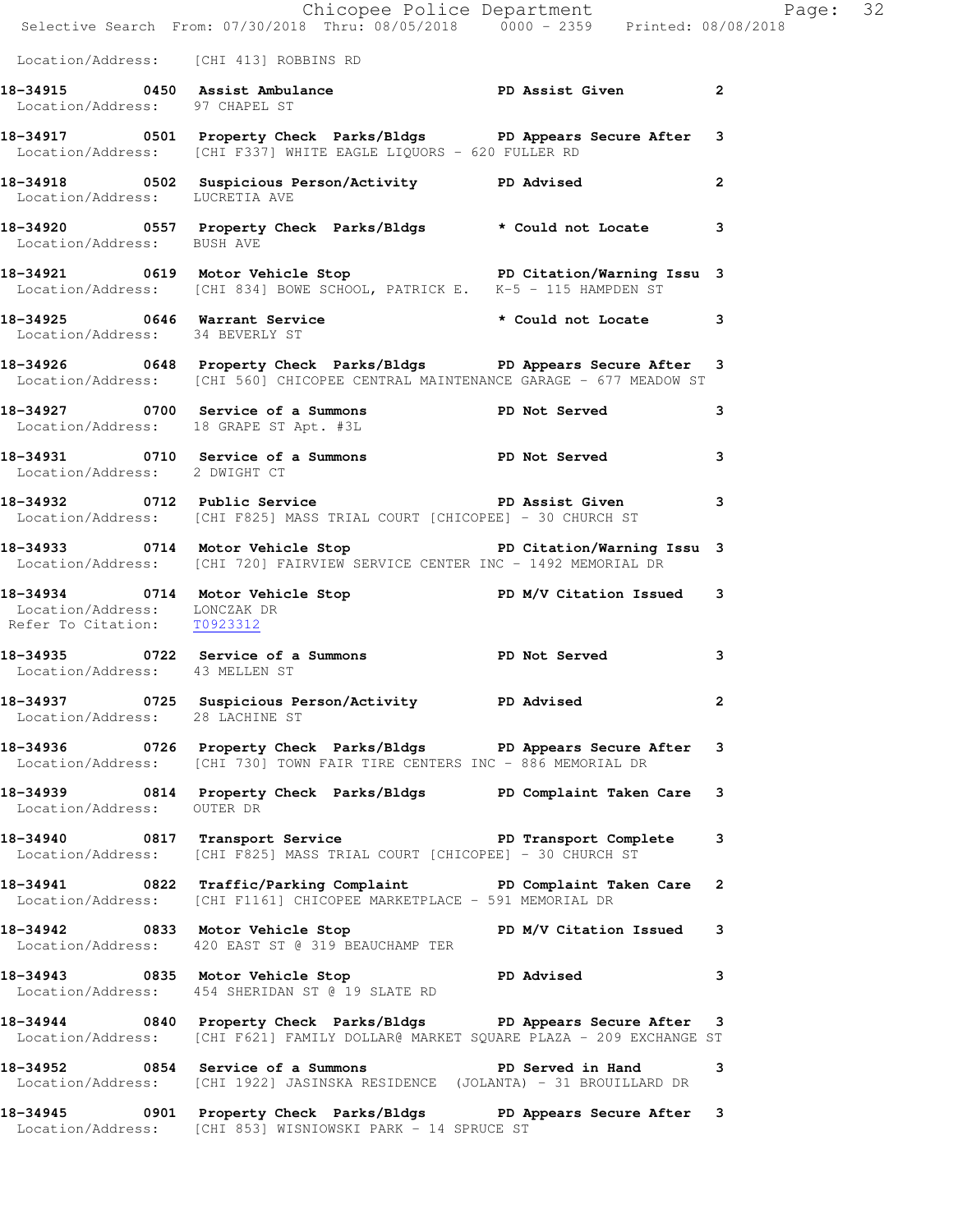|                                                                  | 18-34946   0908   Public Service   PD Complaint Taken Care   3<br>Location/Address: [WEP] HAYWOOD AVE                                                             |                           |                |
|------------------------------------------------------------------|-------------------------------------------------------------------------------------------------------------------------------------------------------------------|---------------------------|----------------|
|                                                                  | 18-34949 		 0928 Crash Property Damage 		 PD Report Made<br>Location/Address: [CHI 639] BANK OF AMERICA - 638 MEMORIAL DR<br>Refer To Accident: 18CHI-1130-AC     |                           | $\mathbf{1}$   |
|                                                                  | 18-34950 18-3950 0933 Property Check Parks/Bldgs 1 PD Appears Secure After 3<br>Location/Address: [CHI 839] STEFANIK SCHOOL, GENERAL. JOHN J. K-5 - 720 MEADOW ST |                           |                |
| Location/Address: 43 MELLEN ST                                   | 18-34951 0936 Service of a Summons PD Not Served                                                                                                                  |                           | 3              |
|                                                                  | 18-34953 0950 Motor Vehicle Stop PD Advised<br>Location/Address: [CHI F335] PAUL BUNYANS FARM & NURSERY - 500 FULLER RD                                           |                           | 3              |
|                                                                  | 18-34957 0954 Crash Property Damage PD Report Made<br>Location/Address: 1552 WESTOVER RD<br>Refer To Accident: 18CHI-1131-AC                                      |                           | $\mathbf{1}$   |
| Location/Address: 49 SERGEANT AVE                                | 18-34956 0955 Larceny Complaint Past Naport Made<br>Refer To Incident: 18CHI-3631-OF                                                                              |                           | $\overline{2}$ |
|                                                                  | 18-34958 		 0957 Abandoned/Found Property 		 PD Report Made<br>Location/Address: [CHI 1191] WALMART - 591 MEMORIAL DR<br>Refer To Incident: 18CHI-3632-OF         |                           | 3              |
|                                                                  | 18-34959 0958 Property Check Parks/Bldgs PD Appears Secure After 3<br>Location/Address: [CHI 844] FAIRVIEW MEMORIAL ELEMENTARY SCHOOL K-5 - 26 MEMORIAL AVE       |                           |                |
|                                                                  | 18-34960 1008 Property Check Parks/Bldgs PD Appears Secure After 3<br>Location/Address: [CHI 847] RAY ASH PARK - 52 ARCADE ST                                     |                           |                |
|                                                                  | 18-34961 1010 THREATS MADE 18 PD Complaint Taken Care 3<br>Location/Address: [CHI 989] A TRUCK COLLISON SERVICE INC - 148 E MEADOW ST                             |                           |                |
|                                                                  | 18-34962 1014 Traffic/Parking Complaint PD Appears Secure After<br>Location/Address: [CHI 653] DOLLAR GENERAL - 1968 MEMORIAL DR                                  |                           | 2              |
|                                                                  | 18-34963 1023 Property Check Parks/Bldgs PD Appears Secure After 3<br>Location/Address: [CHI 833] BOWIE SCHOOL, HERBERT V. $K-\overline{5}$ - 80 DARE WAY         |                           |                |
|                                                                  | 18-34964 1027 Service of a Summons PD Not Served<br>Location/Address: 18 GRAPE ST Apt. #3L                                                                        |                           | 3              |
|                                                                  | 18-34965 1029 Breaking & Entering-Report PD Criminal Complaint Re 2<br>Location/Address: 194 GRATTAN ST Apt. #3L<br>Refer To Incident: 18CHI-3633-OF              |                           |                |
| 18-34966 1035 Public Service                                     | Location/Address: [CHI XF1643] LORRAINE'S SOUP KITCHEN - 170 PENDEXTER AVE Apt. #AVE                                                                              | PD Complaint Taken Care 3 |                |
|                                                                  | 18-34968 1044 Property Check Parks/Bldgs PD Appears Secure After 3<br>Location/Address: [CHI 842] DUPONT MEM MID SCHOOL, 1ST SGT. KEVIN A. - 650 FRONT ST         |                           |                |
| 18-34970 1056 Suspicious M/V<br>Location/Address: 95 LAWRENCE RD |                                                                                                                                                                   | <b>PD Advised</b>         | 2              |
| Location/Address: 2 DWIGHT CT                                    | 18-34971 1059 Service of a Summons                                                                                                                                | PD Not Served             | 3              |
|                                                                  | 18-34972 1110 Traffic/Parking Complaint PD Transport Complete<br>Location/Address: [CHI 644] STOP & SHOP SUPERMARKET - 672 MEMORIAL DR                            |                           | 2              |
| 18-34973<br>Location/Address: 56 ROSE ST                         | 1110 Public Service                                                                                                                                               | <b>PD Advised</b>         | 3              |
|                                                                  |                                                                                                                                                                   |                           |                |

**<sup>18-34974 1112</sup> Property Check Parks/Bldgs PD Transport Complete 3**  Location/Address: [CHI 919] BIG Y WORLD CLASS MARKETS - 650 MEMORIAL DR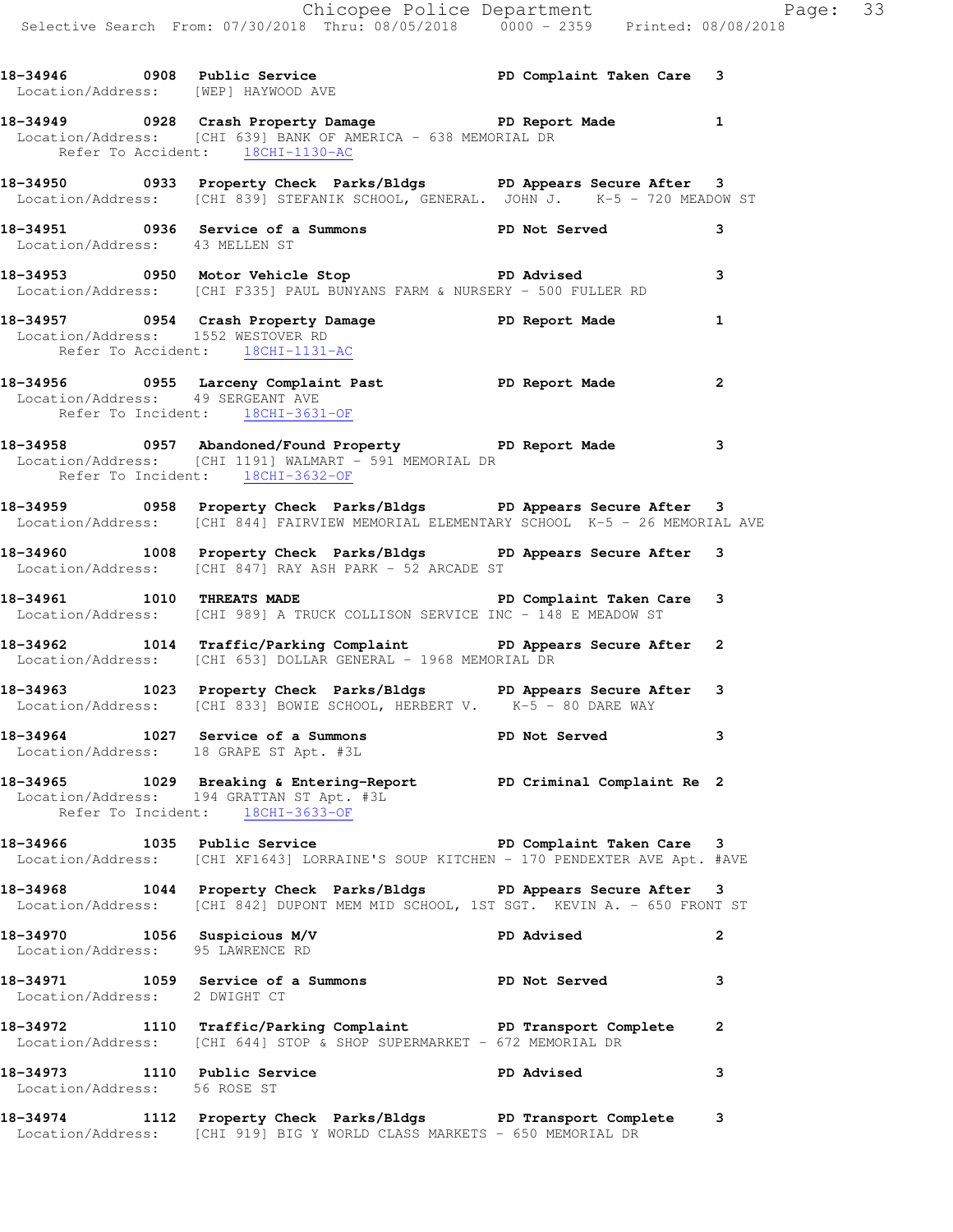|                                    | Chicopee Police Department<br>Selective Search From: 07/30/2018 Thru: 08/05/2018 0000 - 2359 Printed: 08/08/2018                                            |                |
|------------------------------------|-------------------------------------------------------------------------------------------------------------------------------------------------------------|----------------|
|                                    | 18-34976 1130 CHECK THE WELL BEING * No Action Required 2<br>Location/Address: [CHI 842] DUPONT MEM MID SCHOOL, 1ST SGT. KEVIN A. - 650 FRONT ST            |                |
|                                    | 18-34977 1133 Animal Complaint PD Transport Complete 3<br>Location/Address: 175 ROLF AVE                                                                    |                |
| Refer To Incident: 18CHI-3635-OF   | 18-34980 1135 Assist Ambulance 1 18-34980 PD Report Made<br>Location/Address: [CHI F343] CABOTVILLE INDUSTRIAL PARK - 165 FRONT ST                          |                |
| Location/Address: 12 DUBLIN ST     | 18-34978 1136 Animal Complaint PD Advised                                                                                                                   | 3              |
|                                    | 18-34981 1145 Property Check Parks/Bldgs PD Appears Secure After 3<br>Location/Address: [CHI F1161] CHICOPEE MARKETPLACE - 591 MEMORIAL DR                  |                |
| Location/Address: WARD ST          | 18-34984 1203 THREATS MADE PD Report Made 3<br>Refer To Incident: 18CHI-3636-OF                                                                             |                |
| Location/Address: 902 FRONT ST     | 18-34986 1225 CHECK THE WELL BEING * Unfounded                                                                                                              | $\mathbf{2}$   |
|                                    | 18-34987 1231 Motor Vehicle Stop N/V Citation Issued 3<br>Location/Address: 143 FULLER RD @ 153 OLD FULLER RD                                               |                |
|                                    | 18-34988 1240 Traffic/Parking Complaint PD Transport Complete<br>Location/Address: [CHI 660] OCEAN STATE JOB LOT - 1451 MEMORIAL DR                         | $\mathbf{2}$   |
|                                    | 18-34989 1241 Public Service PD Complaint Taken Care 3<br>Location/Address: [WEP] 57 HEYWOOD AVE                                                            |                |
| Location/Address: 290 FRONT ST     | 18-34992 1249 Assist Ambulance New PD Assist Given                                                                                                          | $\overline{2}$ |
| Location/Address: 117 WOODSTOCK ST | 18-34993 1258 Breaking & Entering-Report PD Report Made<br>Refer To Incident: 18CHI-3638-OF                                                                 | $\overline{a}$ |
|                                    | 18-34994 1304 Larceny Complaint Past<br>Location/Address: [CHI F1120] CANTERBURY ARMS APTS - 165 EAST MAIN ST Apt. #518<br>Refer To Incident: 18CHI-3637-OF |                |
|                                    | 18-34995 1312 Crash Personal Injury 1 PD Report Made 1<br>Location/Address: [CHI 1027] DUNKIN DONUTS - 820 MEMORIAL DR<br>Refer To Accident: 18CHI-1132-AC  |                |
| Location/Address: 615 FRONT ST     | 18-34996 1313 Traffic/Parking Complaint * Could not Locate 2                                                                                                |                |
|                                    | 18-34997 1322 Neighbor/Landlord Dispute PD Advised 1<br>Location/Address: 16 ALVORD AVE Apt. #2FL                                                           |                |
|                                    | 18-34998 1333 Property Check Parks/Bldgs PD Appears Secure After 3<br>Location/Address: [CHI 299] PRESTON PARK - 50 ACCESS RD                               |                |
|                                    | 18-35001 1407 Traffic/Parking Complaint * Could not Locate<br>Vicinity of: [CHI F689] CENTURY 21 HOMETOWN - 1847 MEMORIAL DR                                | $\mathbf{2}$   |
|                                    | 18-35002 1409 Motor Vehicle Stop PD Advised<br>Location/Address: [CHI F1212] CHICOPEE HEALTH CENTER - 505 FRONT ST                                          | 3              |
|                                    | 18-35003 1418 Motor Vehicle Stop Noter PD Advised<br>Location/Address: 143 FULLER RD @ 153 OLD FULLER RD                                                    | 3              |
| Location/Address: 34 BEVERLY ST    | 18-35005 1433 Service of a Summons TPD Not Served                                                                                                           | 3              |
|                                    | 18-35007 1455 ASSIST DCF <b>PD Assist Given</b><br>Location/Address: 16 WEST ST Apt. #2L                                                                    | $\overline{2}$ |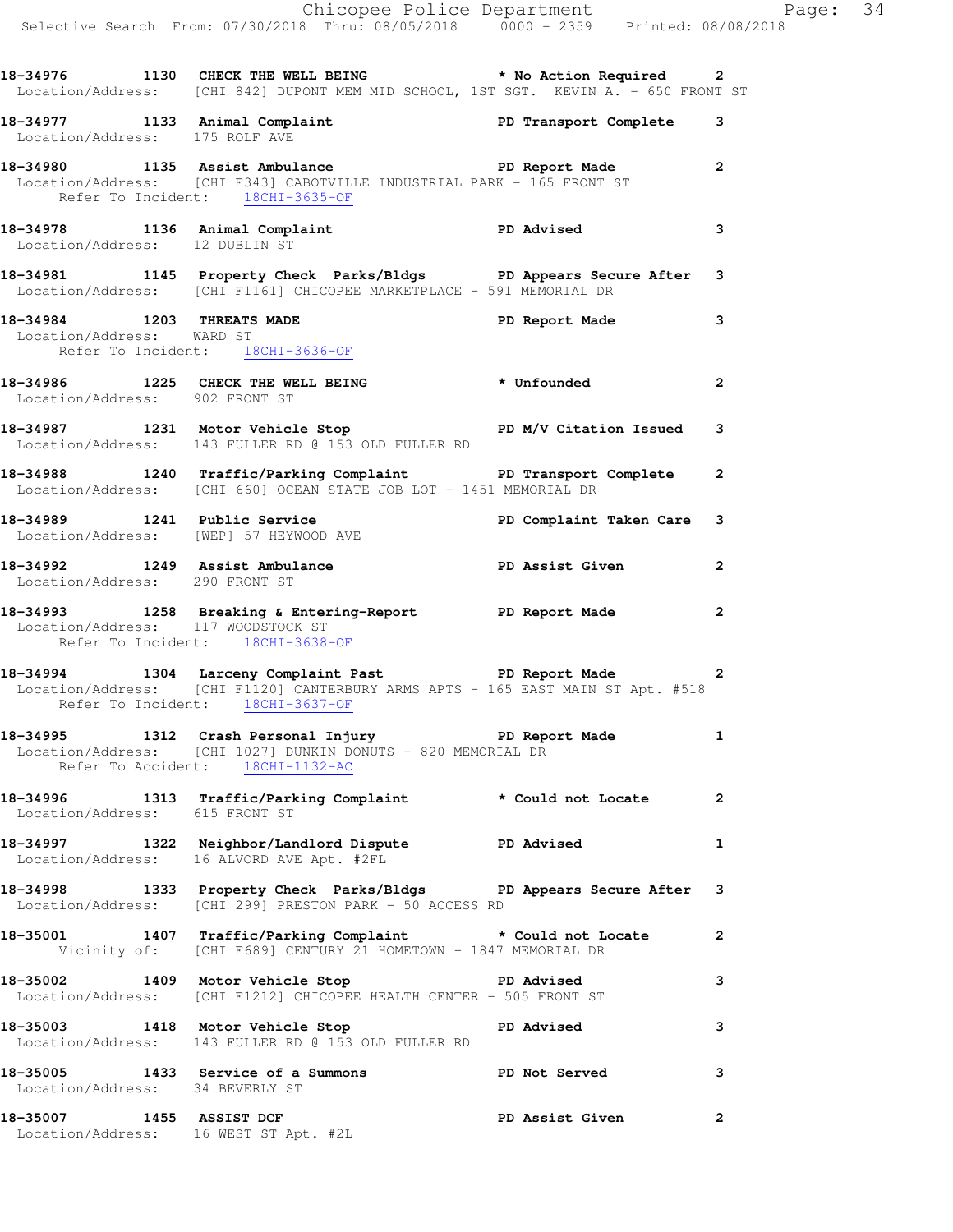|                                  | 18-35011 1522 ASSIST OTHER AGENCY THE PD Assist Given<br>Location/Address: EXIT 5 ON RAMP FROM RT33 - MEMORIAL DR                                                                |                            | $\mathbf{3}$ |
|----------------------------------|----------------------------------------------------------------------------------------------------------------------------------------------------------------------------------|----------------------------|--------------|
|                                  | 18-35012 1526 Suspicious Person/Activity * Could not Locate 2<br>Location/Address: [CHI 1191] WALMART - 591 MEMORIAL DR                                                          |                            |              |
|                                  | 18-35014 1531 Motor Vehicle Stop New PD Advised<br>Location/Address: 439 SPRINGFIELD ST @ 17 NEWBURY ST                                                                          |                            | 3            |
|                                  | 18-35015 1533 Traffic/Parking Complaint PD No Report Necessary 2<br>Location/Address: 806 FRONT ST @ 19 WHEATLAND AVE                                                            |                            |              |
| Location/Address: 43 MELLEN ST   | 18-35016 1538 Service of a Summons 18-3 PD Served in Hand 13                                                                                                                     |                            |              |
|                                  | 18-35017 1545 Disturbance<br>Location/Address: 210 FRONT ST @ 49 CABOT ST                                                                                                        | PD No Report Necessary 1   |              |
|                                  | 18-35018   1550   THREATS MADE   PD Complaint Taken Care   3<br>Location/Address:   721   PENDLETON AVE                                                                          |                            |              |
| Location/Address: 18 GROCKI DR   | 18-35019 1551 Crash Property Damage National PD Assist Given 1                                                                                                                   |                            |              |
| Refer To Accident: 18CHI-1133-AC | 18-35020 1556 Crash Property Damage Neport Made 1<br>Location/Address: [CHI 1254] STARBUCKS - 620 MEMORIAL DR                                                                    |                            |              |
|                                  | 18-35021 1610 Criminal Harassment <b>PD</b> Advised 2<br>Location/Address: [CHI 1233] WINDSOR COURT APARTMENTS - 470 MEMORIAL DR Apt. #327                                       |                            |              |
|                                  | 18-35025 1639 Property Check Parks/Bldgs PD Appears Secure After 3<br>Location/Address: [CHI 837] LITWIN SCHOOL, SGT. ROBERT R. K-5 - 135 LITWIN LN                              |                            |              |
|                                  | 18-35026 1647 CHECK THE WELL BEING PD Advised<br>Location/Address: [CHI 670] CUMBERLAND FARMS - 1061 MEMORIAL DR                                                                 | $\overline{\mathbf{a}}$    |              |
|                                  | 18-35027 1653 Assist Other Police Department t Could not Locate 1<br>Location/Address: [CHI F1416] 1200 GRATTAN ST - 1200 GRATTAN ST Apt. #3L                                    |                            |              |
|                                  | 18-35028 1709 Property Check Parks/Bldgs PD Appears Secure After 3<br>Location/Address: EXCHANGE ST PLAZA - EXCHANGE ST                                                          |                            |              |
|                                  | 18-35029 1713 Crash Property Damage National PD Assist Given 1<br>Location/Address: 241 MCKINSTRY AVE @ 560 MEADOW ST                                                            |                            |              |
| 18-35030 1727 Public Service     | Location/Address: EXCHANAGE ST PLAZA - EXCHANGE ST                                                                                                                               | PD Assist Given 3          |              |
| 18-35034 1746 Assist Ambulance   | Location/Address: 69 MCKINSTRY AVE Apt. #B                                                                                                                                       | PD Assisted other Agency 2 |              |
| 18-35036 1750 Public Service     | Location/Address: 420 EAST MAIN ST @ 21 SUNNYSIDE ST                                                                                                                             | PD Complaint Taken Care 3  |              |
| 18-35038 1807 Public Service     | 18-35038 1807 Public Service PD Appears Secure After<br>Location/Address: [CHI 834] BOWE SCHOOL, PATRICK E. K-5 - 115 HAMPDEN ST                                                 |                            | 3            |
|                                  | 18-35040 1925 Abandoned/Found Property PD Complaint Taken Care 3<br>Location/Address: [CHI F1416] 1200 GRATTAN ST - 1185 GRATTAN ST                                              |                            |              |
|                                  | 18-35041 1927 Breaking & Entering-Report PD Report Made :<br>Location/Address: [CHI 39] MAC ARTHUR TERRACE APARTMENTS - 70 BROADWAY Apt. #85<br>Refer To Incident: 18CHI-3640-OF |                            | $\mathbf{2}$ |
| Location/Address: 11 GARRITY ST  | 18-35043 1956 Assist Other Police Department * Could not Locate 1                                                                                                                |                            |              |
|                                  | 18-35045 2011 CHECK THE WELL BEING FOR PD Complaint Taken Care 2<br>Location/Address: [CHI 44] DOOGANS DELI - 140 BROADWAY                                                       |                            |              |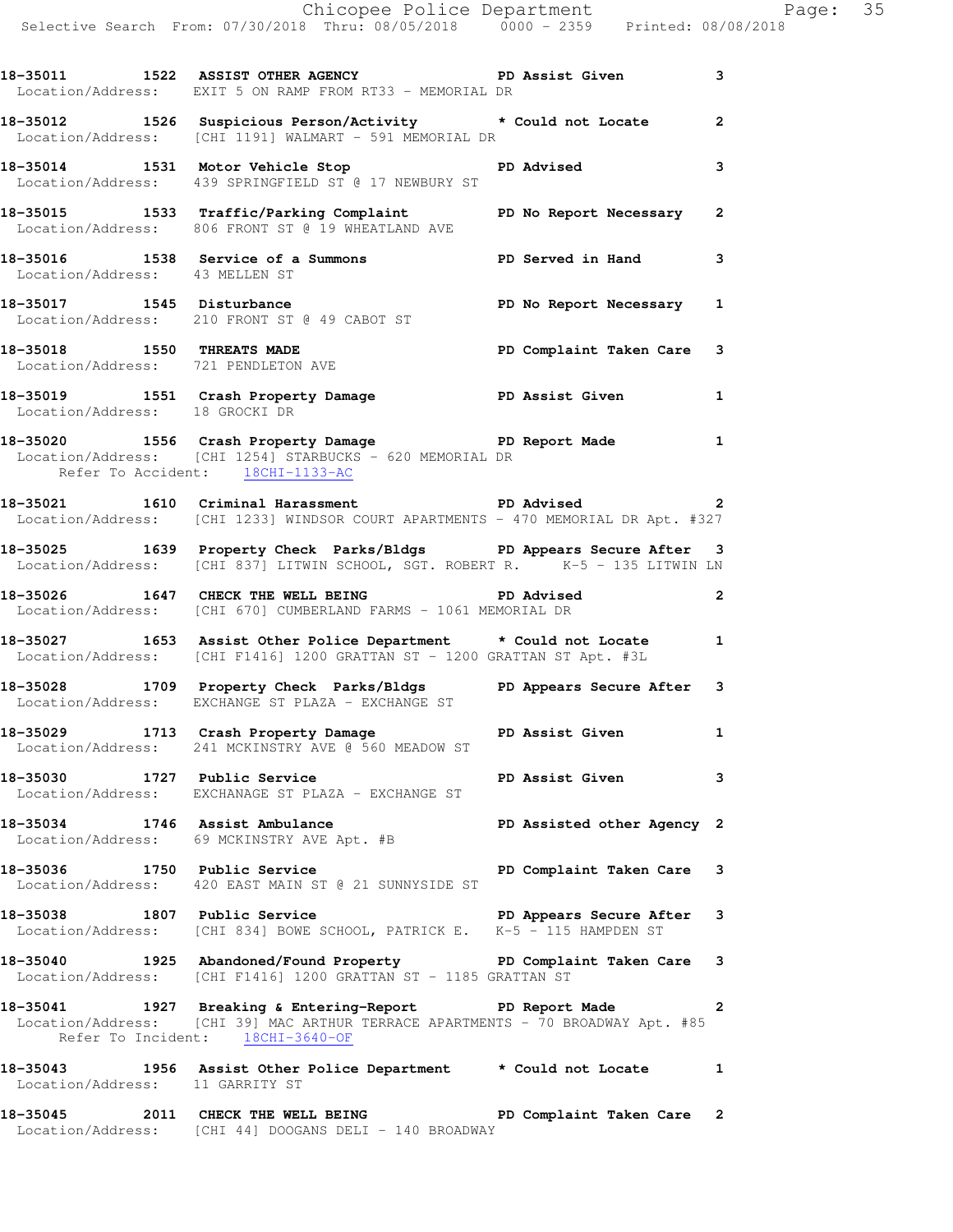| Location/Address: 42 EDBERT ST | 18-35048 2023 Assist Other Police Department * Could not Locate                                                                                                                                  |                        | $\mathbf 1$    |
|--------------------------------|--------------------------------------------------------------------------------------------------------------------------------------------------------------------------------------------------|------------------------|----------------|
| 18-35049 2049 Disturbance      | Location/Address: [CHI F318] CABOT LIQUORS - 220 EXCHANGE ST                                                                                                                                     | PD No Report Necessary | 1              |
|                                | 18-35050 2116 Disturbance PD Complaint Taken Care<br>Location/Address: 30 FAIRWAY DR                                                                                                             |                        | $\mathbf{1}$   |
|                                | 18-35051 2117 Investigation/DB PD Advised<br>Location/Address: [CHI F1556] FALLS VIEW APARTMENTS - 132 EAST MAIN ST                                                                              |                        | $\mathbf{2}$   |
|                                | 18-35053 2124 Assist Ambulance<br>Location/Address: [CHI 574] PRIDE - 27 MONTGOMERY ST                                                                                                           | PD Assist Given        | $\mathbf{2}$   |
| Location/Address: 44 FRONT ST  | 18-35055 2152 Property Check Parks/Bldgs PD Appears Secure After                                                                                                                                 |                        | 3              |
|                                | 18-35056 2220 CHECK THE WELL BEING * Could not Locate<br>Location/Address: [CHI 670] CUMBERLAND FARMS - 1061 MEMORIAL DR                                                                         |                        | $\mathbf{2}$   |
|                                | 18-35057 2243 Motor Vehicle Stop North PD Advised<br>Location/Address: 100 CHICOPEE ST                                                                                                           |                        | 3              |
|                                | 18-35058 2254 Property Check Parks/Bldgs PD Transport Complete<br>Location/Address: [CHI F1150] CHICOPEE COMPREHENSIVE HIGH SCHOOL - 617 MONTGOMERY ST                                           |                        | 3              |
|                                | 18-35060 2312 CHECK THE WELL BEING PD Transport Complete<br>Location/Address: [CHI 735] ARBYS ROAST BEEF RESTUARANT - 1483 GRANBY RD                                                             |                        | $\overline{2}$ |
| 18-35061 2313 Disturbance      | Location/Address: [CHI 1196] SHELL - 95 WEST ST<br>Refer To Arrest: 18CHI-649-AR<br>Arrest: MINTO, MALAYSIA H<br>Address: 68 SCHOOL ST Apt. #1FL CHICOPEE, MA<br>Age: 25<br>Charges: WMS WARRANT | PD Arrest Made         | 1              |
|                                | -<br>18-35062 2328 CHECK THE WELL BEING FREE PD Complaint Taken Care<br>Location/Address: [CHI 1712] HOLMES/COSME RESIDENCE - 59 ASSELIN ST                                                      |                        | $\mathbf{2}$   |
| 18-35064 2349                  | Disturbance                                                                                                                                                                                      | PD Report Made         | 1              |

Location/Address: [CHI F343] CABOTVILLE INDUSTRIAL PARK - 165 FRONT ST Apt. #CB06 Refer To Incident: 18CHI-3641-OF

## **For Date: 08/04/2018 - Saturday**

| Location/Address: 78 GRANBY RD | 18-35066 0013 Traffic/Parking Complaint<br>Refer To Accident: 18CHI-1134-AC                                                             | PD Report Made             | $\overline{2}$ |
|--------------------------------|-----------------------------------------------------------------------------------------------------------------------------------------|----------------------------|----------------|
|                                | 18-35068 0030 CHECK THE WELL BEING<br>Location/Address: [CHI 574] PRIDE - 27 MONTGOMERY ST                                              | PD Complaint Taken Care 2  |                |
|                                | 18-35070 0044 Property Check Parks/Bldgs PD Appears Secure After 3<br>Location/Address: [CHI 1122] LIGHTHOUSE LIOUORS - 856 MEMORIAL DR |                            |                |
| Location/Address: 100 FRONT ST | 18-35071 0044 Traffic/Parking Complaint                                                                                                 | PD Transport Complete      | 2              |
|                                | 18-35072 0059 Property Check Parks/Bldgs PD Appears Secure After 3<br>Location/Address: [CHI 1065] CHICOPEE HIGH SCHOOL - 820 FRONT ST  |                            |                |
| Location/Address: BURNETT RD   | 18-35073 0059 CHECK THE WELL BEING                                                                                                      | PD Assisted other Agency 2 |                |
| 18-35074                       | 0113 Property Check Parks/Bldgs                                                                                                         | PD Appears Secure After 3  |                |

Location/Address: [CHI 857] SZOT PARK - 97 SGT TRACY DR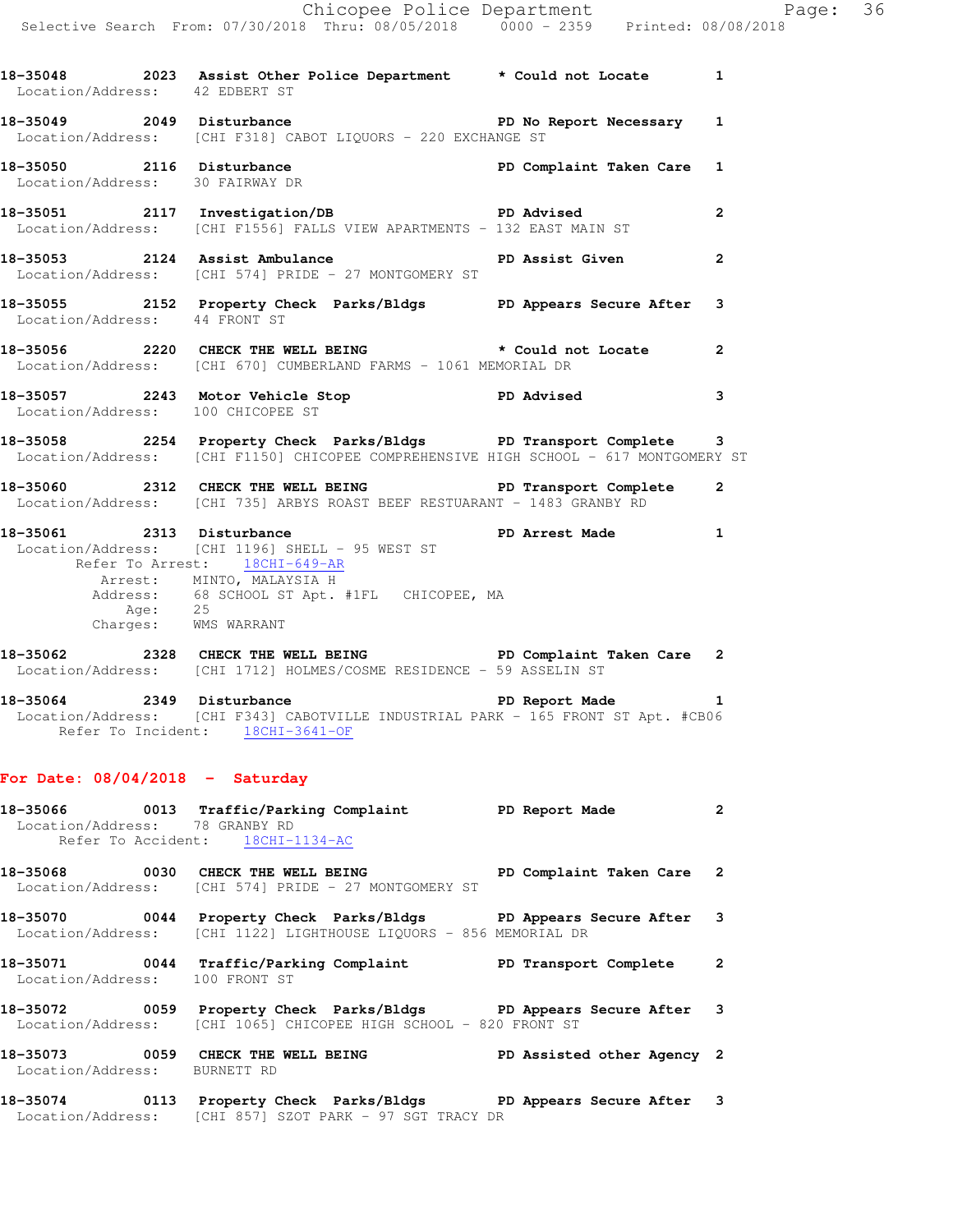|                                        | Chicopee Police Department<br>Selective Search From: 07/30/2018 Thru: 08/05/2018 0000 - 2359 Printed: 08/08/2018                                                   |                           |                |  |
|----------------------------------------|--------------------------------------------------------------------------------------------------------------------------------------------------------------------|---------------------------|----------------|--|
|                                        |                                                                                                                                                                    |                           |                |  |
|                                        | 18-35075 0115 Property Check Parks/Bldgs PD Appears Secure After 3<br>Location/Address: [CHI 718] CVS 693 - 1616 MEMORIAL DR                                       |                           |                |  |
|                                        | 18-35076 0123 Property Check Parks/Bldgs PD Appears Secure After 3<br>Location/Address: [CHI 837] LITWIN SCHOOL, SGT. ROBERT R. K-5 - 135 LITWIN LN                |                           |                |  |
|                                        | 18-35077 0124 Property Check Parks/Bldgs PD Appears Secure After 3<br>Location/Address: [CHI 850] LINCOLN GROVE - PARK - 224 BROADWAY                              |                           |                |  |
|                                        | 18-35078 0131 Property Check Parks/Bldgs PD Appears Secure After 3<br>Location/Address: [CHI 1041] SENTRY UNIFORM - 803 JAMES ST                                   |                           |                |  |
| Refer To Incident: 18CHI-3642-OF       | 18-35080 0138 CHECK THE WELL BEING PD Criminal Complaint Re 2<br>Location/Address: 76 MARGUERITE ST                                                                |                           |                |  |
|                                        | 18-35081 18-35081 0151 Crash Property Damage 1 PD Report Made 1<br>Location/Address: [CHI 882] VIEW STREET TAVERN - 13 VIEW ST<br>Refer To Accident: 18CHI-1135-AC |                           |                |  |
| Location/Address: 10 MILL ST           | $18-35083$ 0159 Suspicious M/V PD Advised 2                                                                                                                        |                           |                |  |
|                                        | 18-35084 0202 Motor Vehicle Stop PD M/V Citation Issued 3<br>Location/Address: 525 GRANBY RD                                                                       |                           |                |  |
|                                        | 18-35085 0226 Property Check Parks/Bldgs PD Appears Secure After 3<br>Location/Address: [CHI 305] CUMBERLAND FARMS - 37 MONTCALM ST                                |                           |                |  |
| Location/Address: 645 BURNETT RD       | 18-35086 0244 Motor Vehicle Stop PD M/V Citation Issued 3                                                                                                          |                           |                |  |
|                                        | 18-35087      0250  Motor Vehicle Stop           PD Advised<br>Location/Address: 49 CABOT ST @ 219 EXCHANGE ST                                                     |                           | 3              |  |
| Refer To Incident: 18CHI-3643-OF       | 18-35089 0326 Drug Overdose PD Report Made 1<br>Location/Address: 57 CLARENDON AVE                                                                                 |                           |                |  |
| Location/Address: CENTER ST            | 18-35093 0511 CHECK THE WELL BEING * Unfounded                                                                                                                     |                           | $\overline{2}$ |  |
|                                        | 18-35094 0558 Crash Property Damage Neport Made 1<br>Location/Address: [CHI 592] 1148 GRANBY RD @ 1003 MCKINSTRY AVE<br>Refer To Accident: 18CHI-1136-AC           |                           |                |  |
|                                        | 18-35101 0645 Disabled Motor Vehicle PD Assist Given 3<br>Location/Address: [CHI 958] PION PONTIAC (BOB) - 333 MEMORIAL DR                                         |                           |                |  |
|                                        | 18-35102 0652 Motor Vehicle Stop North PD Citation/Warning Issu 3<br>Location/Address: [CHI 1280] J N PHILLIPS AUTO GLASS - 708 MEMORIAL DR                        |                           |                |  |
|                                        | 18-35104 0757 Public Service Natural PD Advised<br>Location/Address: IN THE AREA OF - 101 FAIRVIEW AVE                                                             |                           | 3              |  |
|                                        | 18-35108 0815 Property Check Parks/Bldgs PD Appears Secure After 3<br>Location/Address: [CHI F1161] CHICOPEE MARKETPLACE - 591 MEMORIAL DR                         |                           |                |  |
|                                        | 18-35110 0826 Property Check Parks/Bldgs PD Appears Secure After 3<br>Location/Address: [CHI F621] FAMILY DOLLAR - 209 EXCHANGE ST                                 |                           |                |  |
| Location/Address: 46 SIMARD DR Apt. #2 | 18-35111 0837 Neighbor/Landlord Dispute PD Complaint Taken Care 1                                                                                                  |                           |                |  |
|                                        | 18-35114 0909 Property Check Parks/Bldgs PD Appears Secure After 3<br>Location/Address: [CHI 587] OREGON SPORTSMAN CLUB - 610 NEW LOMBARD RD                       |                           |                |  |
|                                        | 18-35116 0926 Service of a Summons PD Not Served 3<br>Location/Address: 16 GRAPE ST Apt. #3L                                                                       |                           |                |  |
|                                        | 18-35117 0929 Public Service                                                                                                                                       | PD Complaint Taken Care 3 |                |  |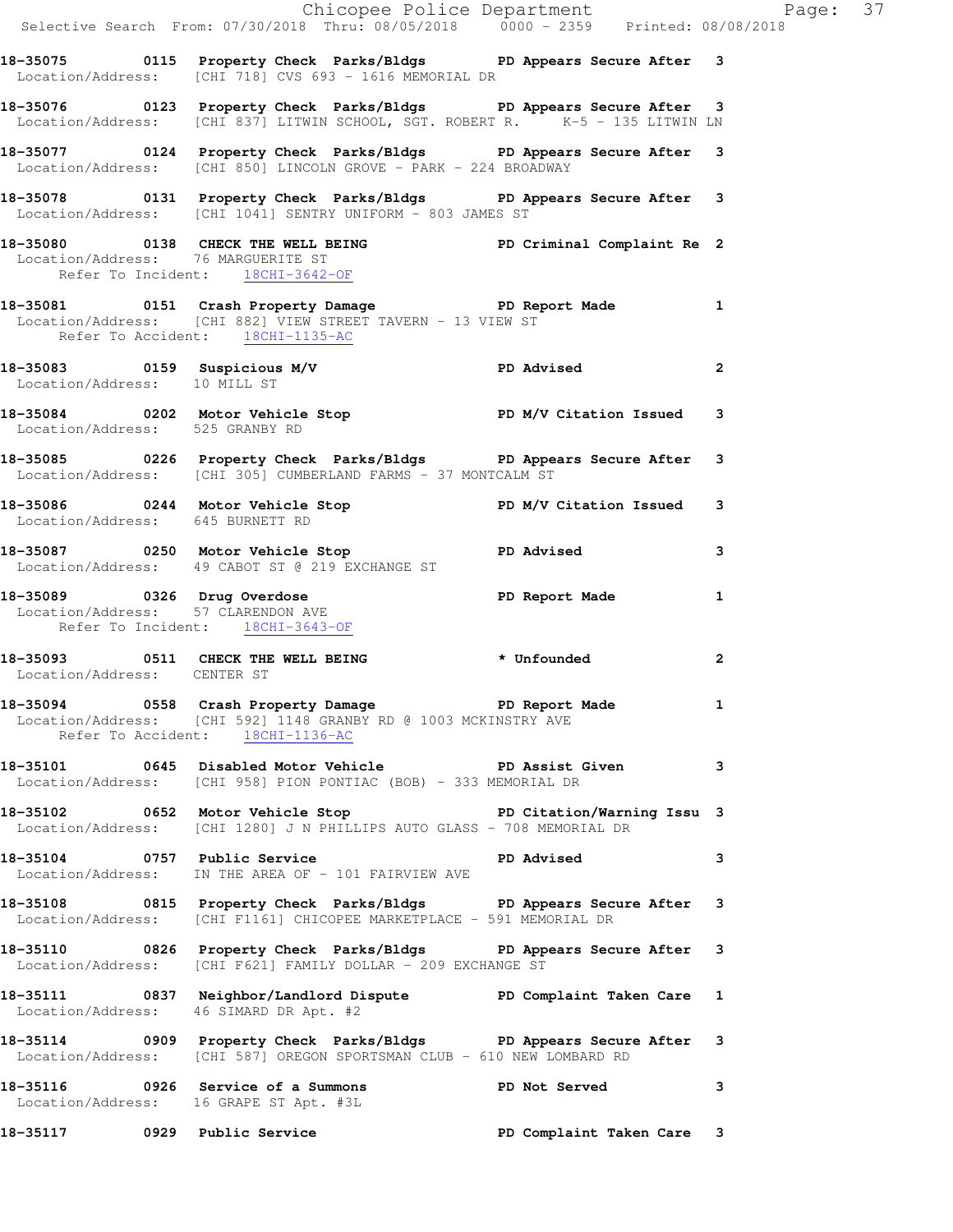|  | Chicopee Police Department<br>Selective Search From: 07/30/2018 Thru: 08/05/2018 0000 - 2359 Printed: 08/08/2018                                                  |                         |  |
|--|-------------------------------------------------------------------------------------------------------------------------------------------------------------------|-------------------------|--|
|  | Location/Address: [CHI 105] LIQUORSHED - 1345 BURNETT RD                                                                                                          |                         |  |
|  | 18-35119 		 0936 Service of a Summons 		 PD Not Served 3<br>Location/Address: 2 DWIGHT CT                                                                         |                         |  |
|  | 18-35121 0946 Assist Fire Department PD Assist Given 1<br>Location/Address: 30 HOLMES DR                                                                          |                         |  |
|  | 18-35123 1000 Property Check Parks/Bldgs PD Appears Secure After 3<br>Location/Address: [CHI 1160] CHICOPEE LIBRARY-EMILY PARTYKA CENTER BRANCH - 449 FRONT ST    |                         |  |
|  | 18-35125 1012 Motor Vehicle Stop PD Citation/Warning Issu 3<br>Location/Address: 47 BONNEVILLE AVE                                                                |                         |  |
|  | 18-35126 1015 Disturbance the set of the set of the set of the set of the set of the set of the set o<br>Location/Address: [CHI 309] MCDONALDS - 350 BURNETT RD   |                         |  |
|  | 18-35127 1020 Crash Property Damage PD Report Made 1<br>Location/Address: [CHI 127] DOM-NARODWY POLSKI APTS. - 144 CABOT ST<br>Refer To Accident: 18CHI-1137-AC   |                         |  |
|  | 18-35129 1049 Crash Property Damage Name PD Report Made 1<br>Location/Address: 42 LYNWOOD DR<br>Refer To Accident: 18CHI-1138-AC                                  |                         |  |
|  | 18-35131 1101 Traffic Assignment 18-35131 1101 PD Assisted other Agency 3<br>Location/Address: [CHI 1092] BURNETT RD                                              |                         |  |
|  | 18-35133 1132 Property Check Parks/Bldgs PD Appears Secure After 3<br>Location/Address: [CHI 848] DANA PARK - 263 NEWBURY ST                                      |                         |  |
|  | 18-35135 1143 Property Check Parks/Bldgs PD Appears Secure After 3<br>Location/Address: [CHI F122] SALTER COLLEGE - 645 SHAWINIGAN DR                             |                         |  |
|  | 18-35136 1147 Property Check Parks/Bldgs PD Appears Secure After 3<br>Location/Address: [CHI 842] DUPONT MEM MID SCHOOL, 1ST SGT. KEVIN A. - 650 FRONT ST         |                         |  |
|  | 18-35137 1154 Motor Vehicle Stop PD Advised<br>Location/Address: 505 PROSPECT ST                                                                                  | $\overline{\mathbf{3}}$ |  |
|  | 18-35143 1207 THREATS MADE 20 PD Report Made 3<br>Location/Address: [CHI 942] MEMORIAL DRIVE ANIMAL CLINIC - 1430 MEMORIAL DR<br>Refer To Incident: 18CHI-3644-OF |                         |  |
|  | 18-35144 1209 Service of a Summons TPD Served in Hand 3<br>Location/Address: 36 MONTVUE ST                                                                        |                         |  |
|  | 18-35146 1218 Public Service <b>18-3146</b> PD Assist Given 3<br>Location/Address: 145 GROVE ST @ 131 CHURCH ST                                                   |                         |  |
|  | 18-35147 1226 Assist Other Police Department PD Assist Given 1<br>Location/Address: 78 OLD FULLER RD EXT                                                          |                         |  |
|  | 18-35148 1237 CHECK THE WELL BEING * No Action Required 2<br>Location/Address: [CHI F684] CASTLE OF KNIGHTS - 1599 MEMORIAL DR                                    |                         |  |
|  | 18-35150 1259 CHECK THE WELL BEING FOR PD Complaint Taken Care 2<br>Location/Address: [CHI 1824] CHICOPEE STREET GENERAL STORE - 957 CHICOPEE ST                  |                         |  |
|  | 18-35151 1323 Neighbor/Landlord Dispute PD Advised 1<br>Location/Address: [CHI 1233] WINDSOR COURT APARTMENTS - 470 MEMORIAL DR Apt. #327                         | 1                       |  |
|  | 18-35153 1333 Property Check Parks/Bldgs PD Appears Secure After 3<br>Location/Address: [CHI 1037] CHICOPEE MEMORIAL STATE PARK - 570 BURNETT RD                  |                         |  |
|  | 18-35154 1341 Breaking & Entering-Report PD Report Made 2<br>Location/Address: 89 ROCHESTER ST<br>Refer To Incident: 18CHI-3646-OF                                |                         |  |
|  | 18-35155 1346 Property Check Parks/Bldgs PD Appears Secure After 3                                                                                                |                         |  |

Location/Address: [CHI F937] SUNSHINE VILLAGE FOR COMMUNITY SERVICES INC - 75 LITWIN LN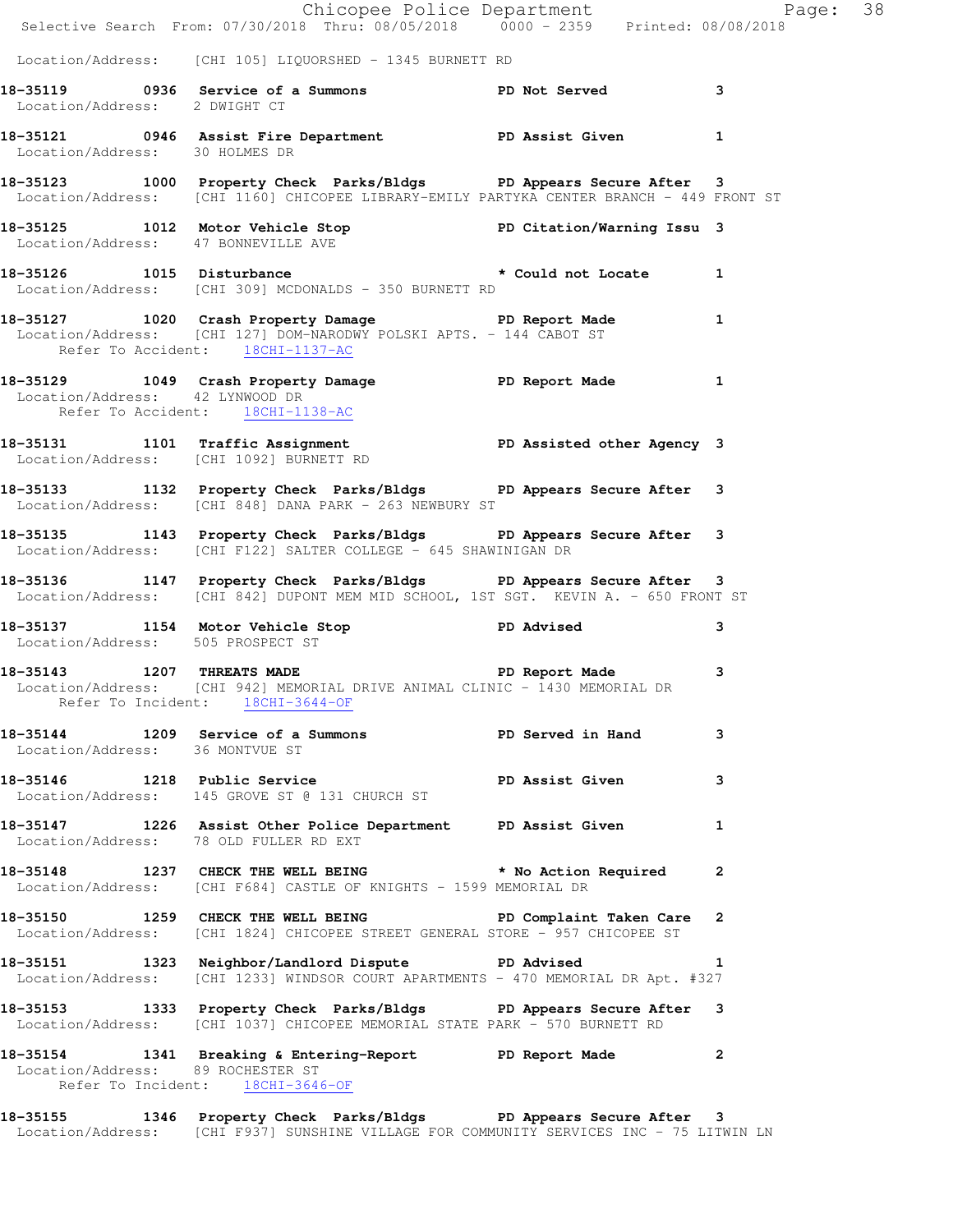**18-35156 1347 Larceny Complaint Past PD Report Made 2**  Location/Address: [CHI 1191] WALMART - 591 MEMORIAL DR Refer To Incident: 18CHI-3645-OF **18-35157 1350 Property Check Parks/Bldgs PD Appears Secure After 3**  Location/Address: [CHI 837] LITWIN SCHOOL, SGT. ROBERT R. K-5 - 135 LITWIN LN **18-35158 1352 Traffic/Parking Complaint \* No Action Required 2**  Location/Address: 19 PLEASANT ST **18-35160 1406 Abandoned 911 Call PD Complaint Taken Care 2**  Location/Address: [CHI 541] CHICOPEE LAND FILL - 161 NEW LOMBARD RD **18-35161 1413 Property Check Parks/Bldgs PD Appears Secure After 3**  Location/Address: [CHI 142] FAIRVIEW CEMETERY - 26 ARMORY DR **18-35163 1434 Assist Other Police Department PD Advised 1**  Location/Address: 67 WILDERMERE ST **18-35165 1447 Property Check Parks/Bldgs PD Appears Secure After 3**  Location/Address: [CHI 992] CHICOPEE DEPT. OF PUBLIC WORKS - 115 BASKIN DR **18-35166 1455 Neighbor/Landlord Dispute PD Complaint Taken Care 1**  Location/Address: 119 PROSPECT ST **18-35167 1500 Motor Vehicle Stop PD Citation/Warning Issu 3**  Location/Address: 0 FAIRVIEW AVE @ 0 BONNEVILLE AVE **18-35169 1506 Abandoned 911 Call PD Appears Secure After 2**  Location/Address: [CHI 153] WESTFIELD BANK MAIN BRANCH - 70 CENTER ST **18-35171 1513 Disturbance PD Report Made 1**  Location/Address: 19 MAGNOLIA TER Refer To Incident: 18CHI-3647-OF **18-35172 1531 Crash Personal Injury PD Report Made 1**  Location/Address: [CHI 1658] THE APARTMENTS AT AMES PRIVILEGE - 1 SPRINGFIELD ST Refer To Accident: 18CHI-1139-AC **18-35173 1538 Animal Complaint \* No Action Required 3**  Location/Address: [CHI F1059] BERNIES DINING DEPOT - 749 JAMES ST **18-35176 1552 Shoplifter \* Could not Locate 1**  Location/Address: [CHI 1191] WALMART - 591 MEMORIAL DR **18-35179 1651 Service of a Summons PD Not Served 3**  Location/Address: 882 CHICOPEE ST Apt. #2R **18-35180 1701 Motor Vehicle Stop PD M/V Citation Issued 3**  Location/Address: 440 MEMORIAL DR Refer To Citation: T0176579 Refer To Incident: 18CHI-3648-OF **18-35182 1710 Motor Vehicle Stop PD Citation/Warning Issu 3**  Location/Address: I-391 VIADUCT - CHICOPEE ST **18-35185 1740 Motor Vehicle Stop PD Advised 3**  Location/Address: [CHI XP2040] ARBORS KIDS AT CHICOPEE - 999 MEMORIAL DR **18-35186** 1742 Shoplifter **1 18-35186** 1 Location/Address: [CHI 306] RITE AID PHARMACY - 1-5 ST JAMES AVE **18-35187 1747 CHECK THE WELL BEING \* Could not Locate 2**  Location/Address: 73 BUCKLEY BLVD **18-35188 1802 Motor Vehicle Stop PD Advised 3**  Location/Address: 752 MEMORIAL DR

**18-35190 1819 Property Check Parks/Bldgs PD Appears Secure After 3**  Location/Address: EXCHANGE ST PLAZA - EXCHANGE ST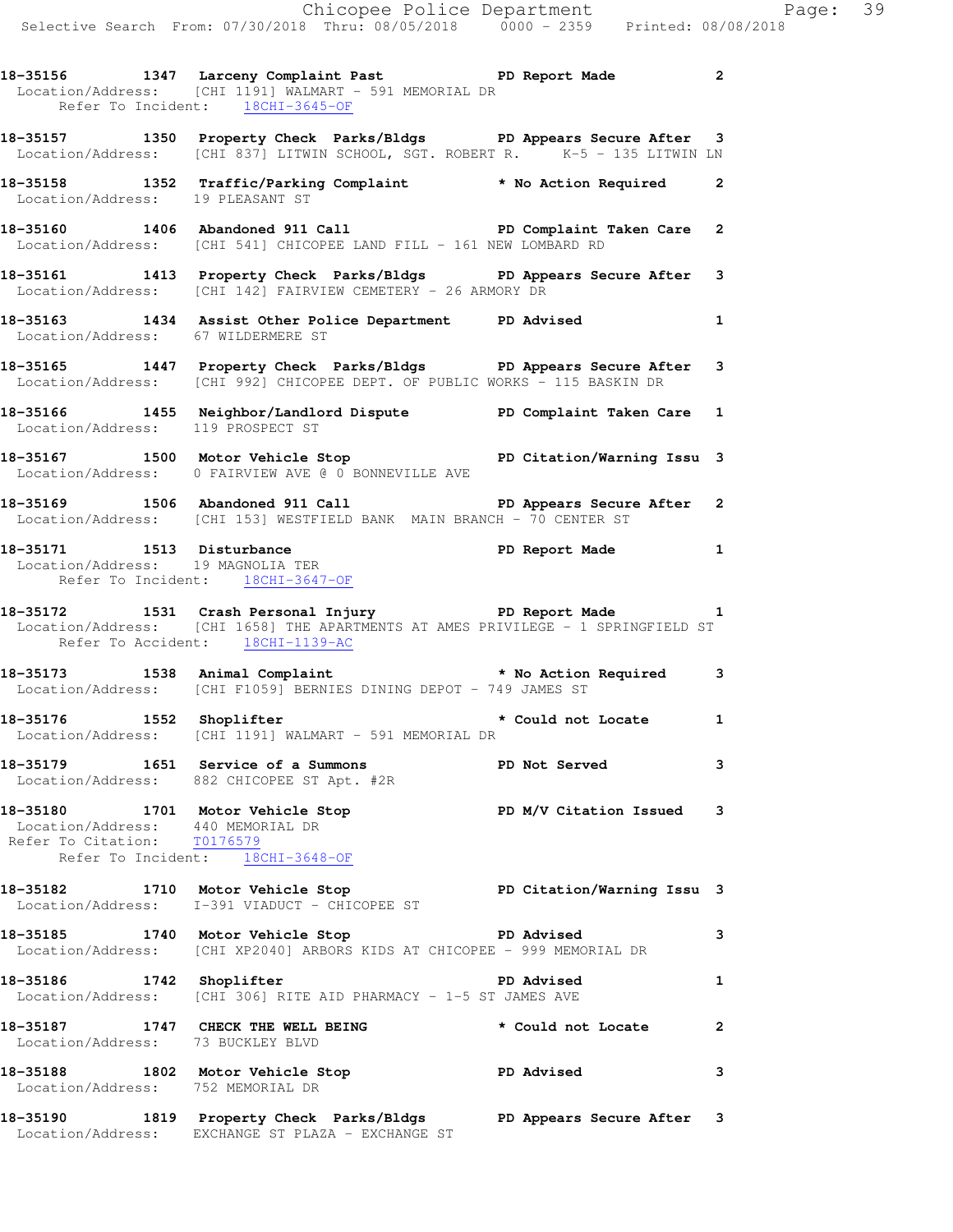|                                                                | Chicopee Police Department<br>Selective Search From: 07/30/2018 Thru: 08/05/2018 0000 - 2359 Printed: 08/08/2018                                                           |                           |                |
|----------------------------------------------------------------|----------------------------------------------------------------------------------------------------------------------------------------------------------------------------|---------------------------|----------------|
|                                                                | 18-35191 1822 Motor Vehicle Stop PD Advised<br>Location/Address: [CHI 1280] J N PHILLIPS AUTO GLASS - 708 MEMORIAL DR                                                      |                           | 3              |
|                                                                | 18-35192 1823 Disturbance<br>Location/Address: 14 ABBEY ST Apt. #1                                                                                                         |                           |                |
|                                                                | 18-35193 1853 Transport Service PD Transport Complete 3<br>Location/Address: [LUD] LUDLOW HOC - 627 RANDALL RD                                                             |                           |                |
| Location/Address: 92 GREENWOOD TER                             | 18-35194 1857 CHECK THE WELL BEING the second of Locate 2                                                                                                                  |                           |                |
|                                                                | 18-35195 1858 CHECK THE WELL BEING * Could not Locate 2<br>Location/Address: [CHI 274] ROGERS PLACE - 1016 CHICOPEE ST                                                     |                           |                |
| Location/Address: 14 ABBEY ST<br>Charges: WMS WARRANT          | 18-35196 1902 Warrant Service New PD Arrest Made<br>Refer To Arrest: 18CHI-651-AR<br>Arrest: ALLEN, CHRISTINA MAY<br>Address: 22 ABBEY ST Apt. #2L CHICOPEE, MA<br>Age: 37 |                           | 3              |
|                                                                | WMS WARRANT                                                                                                                                                                |                           | $\overline{2}$ |
|                                                                | 18-35199 1920 Service of a Summons PD Served in Hand 3<br>Location/Address: 382 CHICOPEE ST                                                                                |                           |                |
|                                                                | Location/Address: [CHI F621] FAMILY DOLLAR - 209 EXCHANGE ST                                                                                                               |                           |                |
|                                                                | 18-35202 2006 Missing Person<br>Location/Address: 16 CHAPMAN ST                                                                                                            |                           |                |
|                                                                | Location/Address: [CHI F135] THE MUNICH HAUS-SIDE PARKING LOT - 13 CENTER ST                                                                                               |                           | $\mathbf{2}$   |
|                                                                | 18-35204 2014 CHECK THE WELL BEING PD Complaint Taken Care 2<br>Location/Address: [CHI 507] ALDEN CREDIT UNION MAIN BRANCH - 710 GRATTAN ST                                |                           |                |
|                                                                | 18-35205 2017 Transport Service <b>18-31 PD</b> Transport Complete 3<br>Location/Address: [CHI F182] HAMPDEN COUNTY WOMANS HOUSE OF CORRECTION - 701 CENTER ST             |                           |                |
|                                                                | 18-35208 2103 Disturbance<br>Location/Address: [CHI F1021] KIWK FOOD MART SHELL GAS - 447 SPRINGFIELD ST                                                                   | <b>PD Advised</b>         | $\mathbf{1}$   |
| Location/Address: DORRANCE ST                                  | 18-35209 2115 Fireworks Complaint * Unfounded                                                                                                                              |                           | 3              |
|                                                                | 18-35211 2149 Property Check Parks/Bldgs PD Appears Secure After 3<br>Location/Address: [CHI F1150] CHICOPEE COMPREHENSIVE HIGH SCHOOL - 617 MONTGOMERY ST                 |                           |                |
| 18-35213 2153 Assist Ambulance                                 | 18-35213 2153 Assist Ambulance<br>Location/Address: 270 EAST MAIN ST Apt. #2FL                                                                                             | PD Assist Given           | 2              |
|                                                                | 18-35215 2201 Property Check Parks/Bldgs PD Appears Secure After 3<br>Location/Address: [CHI 847] RAY ASH PARK - 52 ARCADE ST                                              |                           |                |
| 18-35217 2207 Loud Music<br>Location/Address: 238 EAST MAIN ST |                                                                                                                                                                            | PD Complaint Taken Care 3 |                |
|                                                                | 18-35216 2209 Property Check Parks/Bldgs PD Appears Secure After 3<br>Location/Address: [CHI 852] GARRITY PARK - 44 PETER ST                                               |                           |                |
|                                                                | 18-35218 2210 CHECK THE WELL BEING PD Arrest Made<br>Location/Address: ON THE BRIDGE - BROADWAY<br>Refer To Arrest: 18CHI-653-AR<br>Arrest: ZELASKO, RICHARD S             |                           | $\mathbf{2}$   |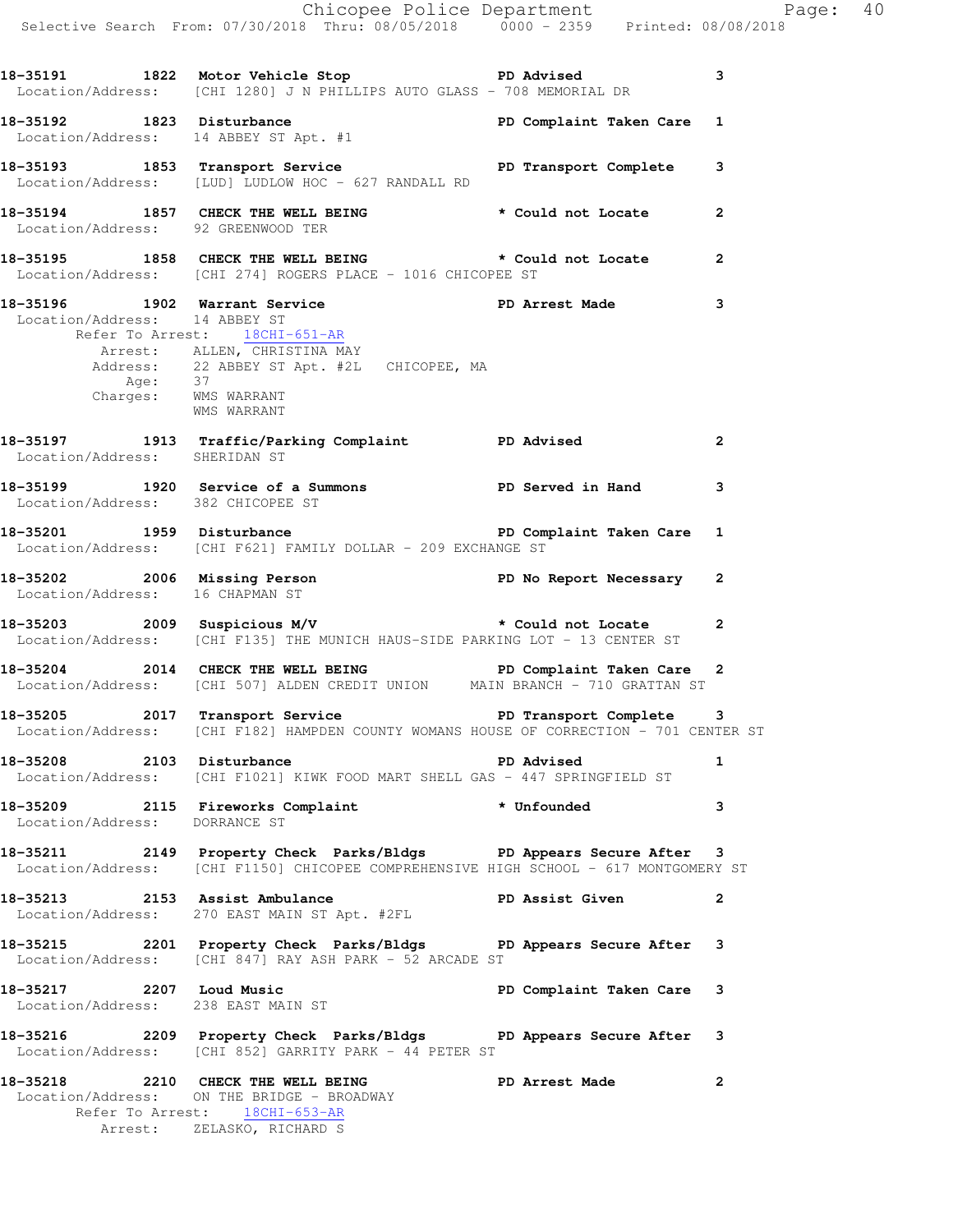|                                                | Chicopee Police Department<br>Selective Search From: 07/30/2018 Thru: 08/05/2018 0000 - 2359 Printed: 08/08/2018                                        |             |              |  |
|------------------------------------------------|---------------------------------------------------------------------------------------------------------------------------------------------------------|-------------|--------------|--|
|                                                |                                                                                                                                                         |             |              |  |
| Age: 68<br>Charges: WMS WARRANT<br>WMS WARRANT | Address: 132 EAST MAIN ST Apt. #G3 CHICOPEE, MA                                                                                                         |             |              |  |
|                                                | 18-35221 12240 Crash Personal Injury 1 PD Report Made 1<br>Location/Address: UNDER 391 OVERPASS - CENTER ST<br>Refer To Accident: 18CHI-1140-AC         |             |              |  |
|                                                | 18-35223 2244 Disturbance<br>Location/Address: [CHI F1186] MONTCALM HEIGHTS - 419 MONTCALM ST Apt. #313                                                 |             | 1            |  |
|                                                | 18-35226 2309 Disturbance<br>Location/Address: [CHI F1186] MONTCALM HEIGHTS - 419 MONTCALM ST Apt. #213                                                 |             | $\mathbf{1}$ |  |
|                                                | 18-35229 2352 Loud Music 2008 PD Advised<br>Location/Address: 28 COCHRAN ST Apt. #1FL                                                                   |             | 3            |  |
| Refer To Incident: 18CHI-3651-OF               | 18-35230 2353 Public Service 2353 Public Service<br>Location/Address: [CHI 1851] CHICOPEE BOYS & GIRLS TEEN CENTER - 664 MEADOW ST                      |             | 3            |  |
|                                                | 18-35232 2357 Disturbance * * Unfounded 1<br>Location/Address: [CHI 1839] MCDONALDS - 639 MEMORIAL DR                                                   |             |              |  |
| For Date: $08/05/2018$ - Sunday                |                                                                                                                                                         |             |              |  |
|                                                | 18-35235 0029 Suspicious M/V PD Assist Given<br>Location/Address: CHICOPEE ST @ YELLE ST                                                                |             | $\mathbf{2}$ |  |
|                                                | 18-35236 0031 Property Check Parks/Bldgs PD Appears Secure After 3<br>Location/Address: 187 PROSPECT ST                                                 |             |              |  |
|                                                | 18-35237 0034 Transport Service PD Transport Complete 3<br>Location/Address: [HOY F1] HOLYOKE HOSPITAL - 575 BEECH ST                                   |             |              |  |
|                                                | 18-35239 0117 Transport Service New PD Transport Complete 3<br>Location/Address: [LUD] HAMPDEN COUNTY JAIL - 627 RANDALL RD                             |             |              |  |
|                                                | 18-35240 0123 Suspicious M/V PD Advised<br>Location/Address: [CHI 854] SARAH JANE PARK - 21 VIVIAN ST                                                   |             | 2            |  |
| Location/Address: 35 CHATEAUGAY ST             | 18-35241 0124 Assist Ambulance New PD Assist Given                                                                                                      |             | $\mathbf{2}$ |  |
| Location/Address: MARYLAND AVE                 | 18-35243 18-0126 Suspicious M/V 1990 PD Complaint Taken Care 2                                                                                          |             |              |  |
|                                                | 18-35244 0141 Property Check Parks/Bldgs PD Appears Secure After 3<br>Location/Address: [CHI F684] CASTLE OF KNIGHTS - 1599 MEMORIAL DR                 |             |              |  |
|                                                | 18-35246 0159 Disturbance<br>Location/Address: [CHI 636] DENNYS - 467 MEMORIAL DR                                                                       | * Unfounded | $\mathbf{1}$ |  |
|                                                | 18-35245 0200 Property Check Parks/Bldgs PD Appears Secure After 3<br>Location/Address: [CHI 730] TOWN FAIR TIRE CENTERS INC - 886 MEMORIAL DR          |             |              |  |
|                                                | 18-35247 0206 Property Check Parks/Bldgs PD Appears Secure After 3<br>Location/Address: [CHI 718] CVS 693 - 1616 MEMORIAL DR                            |             |              |  |
|                                                | 18-35248 0231 Property Check Parks/Bldgs PD Appears Secure After 3<br>Location/Address: [CHI 832] BELLAMY MIDDLE SCHOOL, EDWARD 6-8 - 314 PENDLETON AVE |             |              |  |
|                                                | 18-35249 		 0232 Property Check Parks/Bldgs 		 PD Appears Secure After 3<br>Location/Address: [CHI 1600] MONTY'S ROADHOUSE - 733 CHICOPEE ST            |             |              |  |
|                                                | 18-35250 0233 Property Check Parks/Bldgs PD Appears Secure After 3<br>Location/Address: [CHI 847] RAY ASH PARK - 52 ARCADE ST                           |             |              |  |
| 18-35251                                       | 0235 Suspicious Person/Activity TD Advised                                                                                                              |             | $\mathbf{2}$ |  |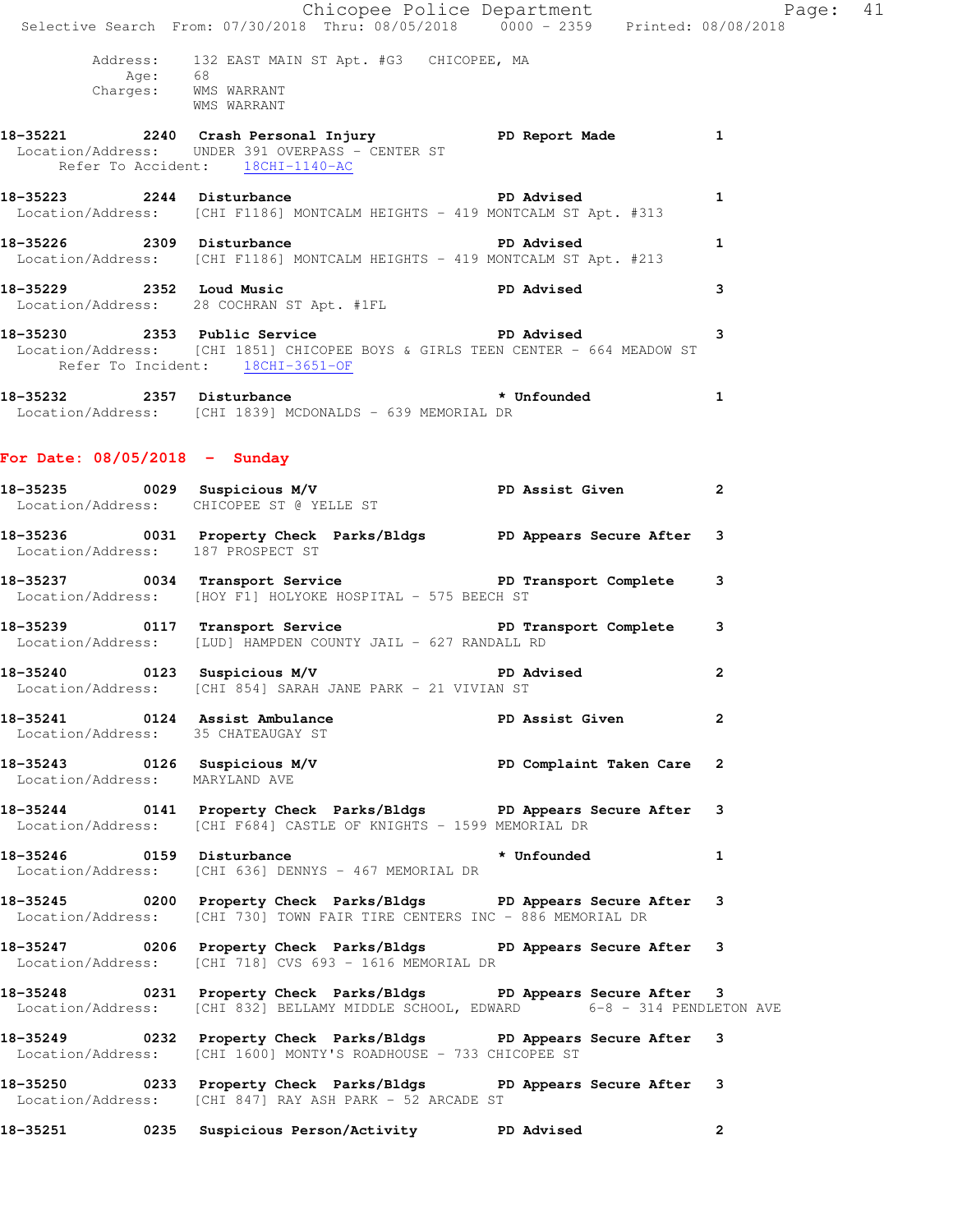|                                 | Chicopee Police Department<br>Selective Search From: 07/30/2018 Thru: 08/05/2018 0000 - 2359 Printed: 08/08/2018                                                                                                                                                                                                          |  |
|---------------------------------|---------------------------------------------------------------------------------------------------------------------------------------------------------------------------------------------------------------------------------------------------------------------------------------------------------------------------|--|
|                                 | Location/Address: [CHI 328] SAMS CONVENIENCE STORE - CHICOPEE ST                                                                                                                                                                                                                                                          |  |
|                                 |                                                                                                                                                                                                                                                                                                                           |  |
|                                 | 18-35252 0239 Property Check Parks/Bldgs PD Appears Secure After 3<br>Location/Address: [CHI 882] VIEW STREET TAVERN - 13 VIEW ST                                                                                                                                                                                         |  |
|                                 | 18-35253 0239 Property Check Parks/Bldgs PD Appears Secure After 3<br>Location/Address: [CHI F337] WHITE EAGLE LIQUORS - 620 FULLER RD                                                                                                                                                                                    |  |
|                                 | 18-35254 0245 Property Check Parks/Bldgs PD Appears Secure After 3<br>Location/Address: [CHI F734] AMVETS CLUB POST 12 - 754 MONTGOMERY ST                                                                                                                                                                                |  |
|                                 | 18-35255 0250 Property Check Parks/Bldgs PD Appears Secure After 3<br>Location/Address: [CHI 1096] ARBOR KIDS, THE - 999 MEMORIAL DR                                                                                                                                                                                      |  |
|                                 | 18-35256 0259 Property Check Parks/Bldgs PD Appears Secure After 3<br>Location/Address: [CHI 563] RITE AID PHARMACY - 577 MEADOW ST                                                                                                                                                                                       |  |
|                                 | 18-35257 0300 Property Check Parks/Bldgs PD Appears Secure After 3<br>Location/Address: [CHI F122] SALTER COLLEGE - 645 SHAWINIGAN DR                                                                                                                                                                                     |  |
|                                 | 18-35258 0304 Property Check Parks/Bldgs PD Appears Secure After 3<br>Location/Address: [CHI 1714] UNION MART-2 - 457 GRANBY RD                                                                                                                                                                                           |  |
|                                 | 18-35259 0307 Property Check Parks/Bldgs PD Appears Secure After 3<br>Location/Address: [CHI 1533] PRIDE TRUCK STOP - 363 BURNETT RD                                                                                                                                                                                      |  |
| Location/Address: 560 GRANBY RD | 18-35260 0311 Motor Vehicle Stop N/V Citation Issued 3                                                                                                                                                                                                                                                                    |  |
|                                 | 18-35261 0313 Suspicious M/V PD Advised 2<br>Location/Address: [CHI 719] PRICE RITE - 1600 MEMORIAL DR                                                                                                                                                                                                                    |  |
|                                 | 18-35262 0314 Assault & Battery Complaint PD Arrest Made<br>Location/Address: [CHI 1663] ST GEORGE RECTORY - 244 EAST MAIN ST<br>Refer To Incident: 18CHI-3652-OF<br>Refer To Arrest: 18CHI-655-AR<br>Arrest: GARBACIK, JOSHUA M<br>Address: 33 REGENCY CT CHICOPEE, MA<br>Age: 21<br>Charges: UNLICENSED OPERATION OF MV |  |
|                                 | 18-35263 0333 Property Check Parks/Bldgs PD Appears Secure After 3<br>Location/Address: [CHI F1442] GOOD DOG SPOT - 35 N CHICOPEE ST                                                                                                                                                                                      |  |
|                                 | 18-35264 0335 Public Service New PD Assisted other Agency 3<br>Location/Address: 0 CHARBONNEAU TER @ 0 RIVERS AVE                                                                                                                                                                                                         |  |
|                                 | 18-35265 0353 Property Check Parks/Bldgs PD Appears Secure After 3<br>Location/Address: [CHI 1567] FAIRVIEW EYECARE - 1176 MEMORIAL DR Apt. #STE B                                                                                                                                                                        |  |
|                                 | 18-35266 0354 Property Check Parks/Bldgs PD Appears Secure After 3<br>Location/Address: [CHI 1217] UNITED TRACTOR TRAILER SCHOOL INC - 710 FULLER RD                                                                                                                                                                      |  |
|                                 | 18-35267 0403 Suspicious M/V * No Action Required 2<br>Location/Address: [CHI 325] BOAT RAMP, MEDINA STREET - 100 MEDINA ST                                                                                                                                                                                               |  |
|                                 | 18-35268 0411 Property Check Parks/Bldgs PD Appears Secure After 3<br>Location/Address: [CHI 188] PRIDE SERVICE STATION - 167 CHICOPEE ST                                                                                                                                                                                 |  |
|                                 | 18-35271 0419 Motor Vehicle Stop * No Action Required 3<br>Location/Address: 591 PENDLETON AVE @ 1041 MEMORIAL DR                                                                                                                                                                                                         |  |
|                                 | 18-35270 0420 Motor Vehicle Stop North PD M/V Citation Issued 3<br>Location/Address: 1041 MEMORIAL DR @ 591 PENDLETON AVE                                                                                                                                                                                                 |  |
|                                 | 18-35272 0431 Property Check Parks/Bldgs PD Appears Secure After 3<br>Location/Address: [CHI 449] CVS 2339 - 1176 GRANBY RD                                                                                                                                                                                               |  |
|                                 | 18-35274 0444 Juvenile Complaint 18-35274 0444 Duvenile Complaint PD Complaint Taken Care<br>Location/Address: [CHI F482] OLDE TIME SERVICE - 2041 MEMORIAL DR                                                                                                                                                            |  |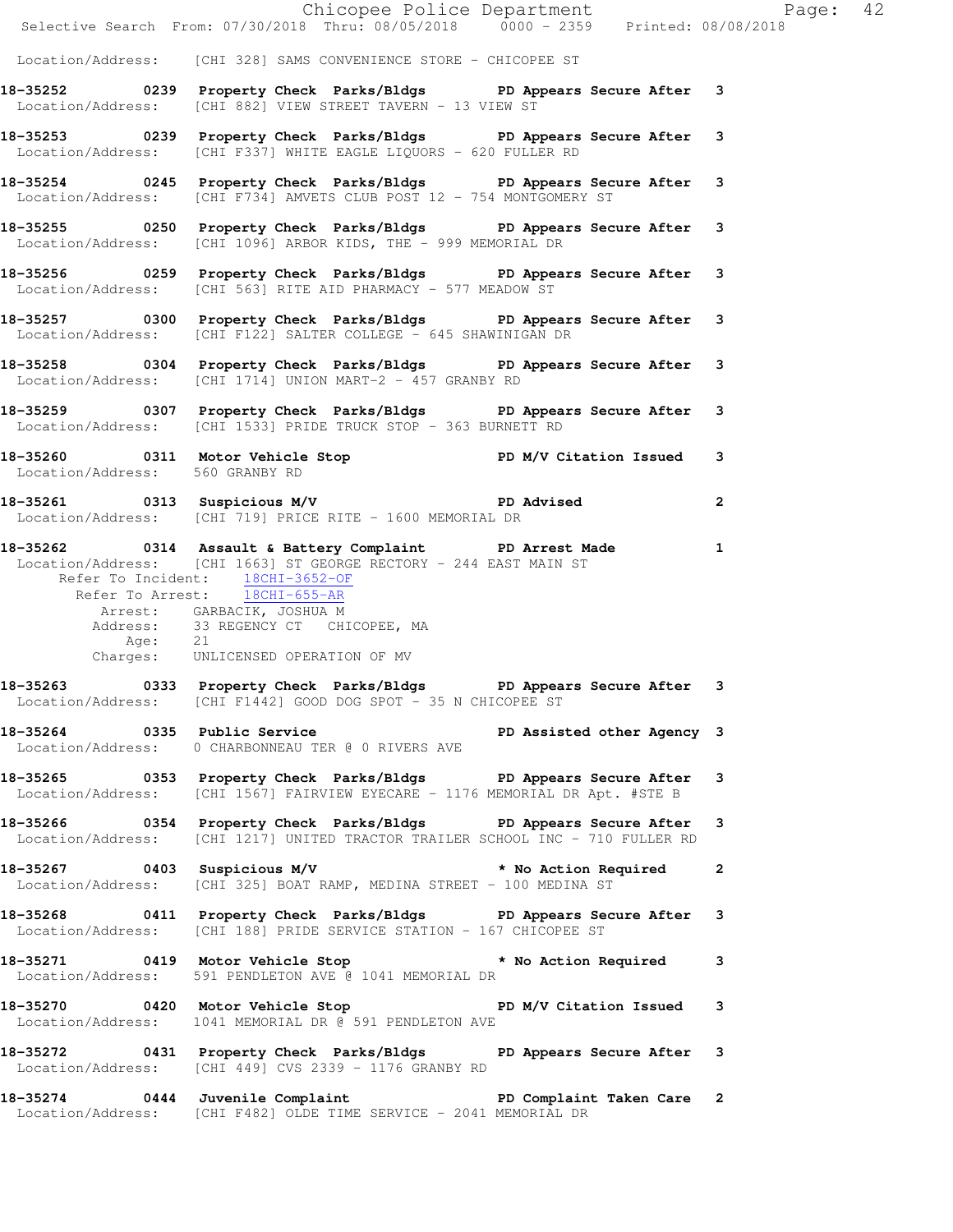|                                                                    | Exage: 43<br>Selective Search From: 07/30/2018 Thru: 08/05/2018 0000 - 2359 Printed: 08/08/2018                                                                                                                                                                                |                 |                |
|--------------------------------------------------------------------|--------------------------------------------------------------------------------------------------------------------------------------------------------------------------------------------------------------------------------------------------------------------------------|-----------------|----------------|
|                                                                    | 18-35275 0447 ASSIST OTHER AGENCY the state of the canceled/Cancelled enr 3<br>Location/Address: [CHI F3001] KIRBY SCHOOL APARTMENTS - 90 MCKINSTRY AVE Apt. #114                                                                                                              |                 |                |
|                                                                    | 18-35276 1899 Property Check Parks/Bldgs PD Appears Secure After<br>Location/Address: [CHI 284] MONEY STOP - 1098 CHICOPEE ST                                                                                                                                                  |                 |                |
|                                                                    | 18-35277 0503 Transport Service PD Transport Complete 3<br>Location/Address: [HOY] HOLYOKE MEDICAL CENTER - 15 HOSPITAL DR Apt. #ED21                                                                                                                                          |                 |                |
|                                                                    | 18-35278 0536 Property Check Parks/Bldgs PD Appears Secure After 3<br>Location/Address: [CHI 854] SARAH JANE PARK - 21 VIVIAN ST                                                                                                                                               |                 |                |
|                                                                    | 18-35279 0537 Property Check Parks/Bldgs PD Appears Secure After 3<br>Location/Address: [CHI XF1656] MERCEDES-BENZ OF SPRINGFIELD - 295 BURNETT RD                                                                                                                             |                 |                |
|                                                                    | 18-35280 18-35280 Droperty Check Parks/Bldgs PD Appears Secure After 3<br>Location/Address: [CHI 840] STREIBER SCHOOL, HUGH SCOTT K-5 - 40 STREIBER DR                                                                                                                         |                 |                |
|                                                                    | 18-35281 0613 Property Check Parks/Bldgs PD Appears Secure After 3<br>Location/Address: [CHI 1604] BELCHER SCHOOL K-2 - 125 MONTGOMERY ST                                                                                                                                      |                 |                |
| Location/Address: SILVIN RD                                        | 18-35282 		 0619 Suspicious Person/Activity 		 PD Advised                                                                                                                                                                                                                      |                 | $\mathbf{2}$   |
| Location/Address: RIVERS AVE                                       | 18-35284 0651 Public Service PD Complaint Taken Care 3                                                                                                                                                                                                                         |                 |                |
| Location/Address: 61 CLAIRE ST                                     | 18-35285 0651 Assist Other Police Department PD Assist Given                                                                                                                                                                                                                   |                 | $\mathbf{1}$   |
|                                                                    | 18-35286 0701 Property Check Parks/Bldgs PD Appears Secure After 3<br>Location/Address: [CHI 856] NASH FIELD PARK - 90 CALL ST                                                                                                                                                 |                 |                |
|                                                                    | 18-35287 0707 Motor Vehicle Stop N/V Citation Issued 3<br>Location/Address: [CHI 730] TOWN FAIR TIRE CENTERS INC - 886 MEMORIAL DR                                                                                                                                             |                 |                |
|                                                                    | 18-35288 0713 Property Check Parks/Bldgs PD Appears Secure After 3<br>Location/Address: [CHI F1440] BUFFALO WILD WINGS - 480 MEMORIAL DR                                                                                                                                       |                 |                |
|                                                                    | 18-35290 0722 Motor Vehicle Stop PD Citation/Warning Issu 3<br>Location/Address: [CHI F659] UNIQUE MOTORS - 1021 MEMORIAL DR                                                                                                                                                   |                 |                |
|                                                                    | 18-35291 0811 Shoplifter 2008 PD Arrest Made<br>Location/Address: [CHI 938] HOME DEPOT - 655 MEMORIAL DR<br>Refer To Arrest: 18CHI-656-AR<br>Arrest: SWEENEY, STEVEN C<br>Address: 257 BROADWAY Apt. #B CHICOPEE, MA<br>Age: 38<br>Charges: WMS WARRANT<br>LARCENY OVER \$1200 |                 |                |
|                                                                    | 18-35294 0822 Neighbor/Landlord Dispute PD Advised<br>Location/Address: 58 RIVERVIEW TER Apt. #D                                                                                                                                                                               |                 | 1              |
|                                                                    | 18-35295 0831 Property Check Parks/Bldgs PD Appears Secure After 3<br>Location/Address: [CHI 832] BELLAMY MIDDLE SCHOOL, EDWARD 6-8 - 314 PENDLETON AVE                                                                                                                        |                 |                |
|                                                                    | 18-35296 0835 Property Check Parks/Bldgs PD Appears Secure After 3<br>Location/Address: [CHI 857] SZOT PARK - 97 SGT TRACY DR                                                                                                                                                  |                 |                |
|                                                                    | 18-35298 0839 Property Check Parks/Bldgs PD Appears Secure After 3<br>Location/Address: [CHI F1150] CHICOPEE COMPREHENSIVE HIGH SCHOOL - 617 MONTGOMERY ST                                                                                                                     |                 |                |
|                                                                    | 18-35300 0844 Property Check Parks/Bldgs PD Appears Secure After 3<br>Location/Address: [CHI 856] NASH FIELD PARK - 90 CALL ST                                                                                                                                                 |                 |                |
| 18-35306 0845 Assist Ambulance<br>Refer To Accident: 18CHI-1141-AC | Location/Address: [CHI 1761] RESIDENCE INN BY MARRIOTT - 500 MEMORIAL DR                                                                                                                                                                                                       | PD Assist Given | $\overline{2}$ |
|                                                                    | 18-35301 0859 Service of a Summons                                                                                                                                                                                                                                             | PD Not Served   | 3              |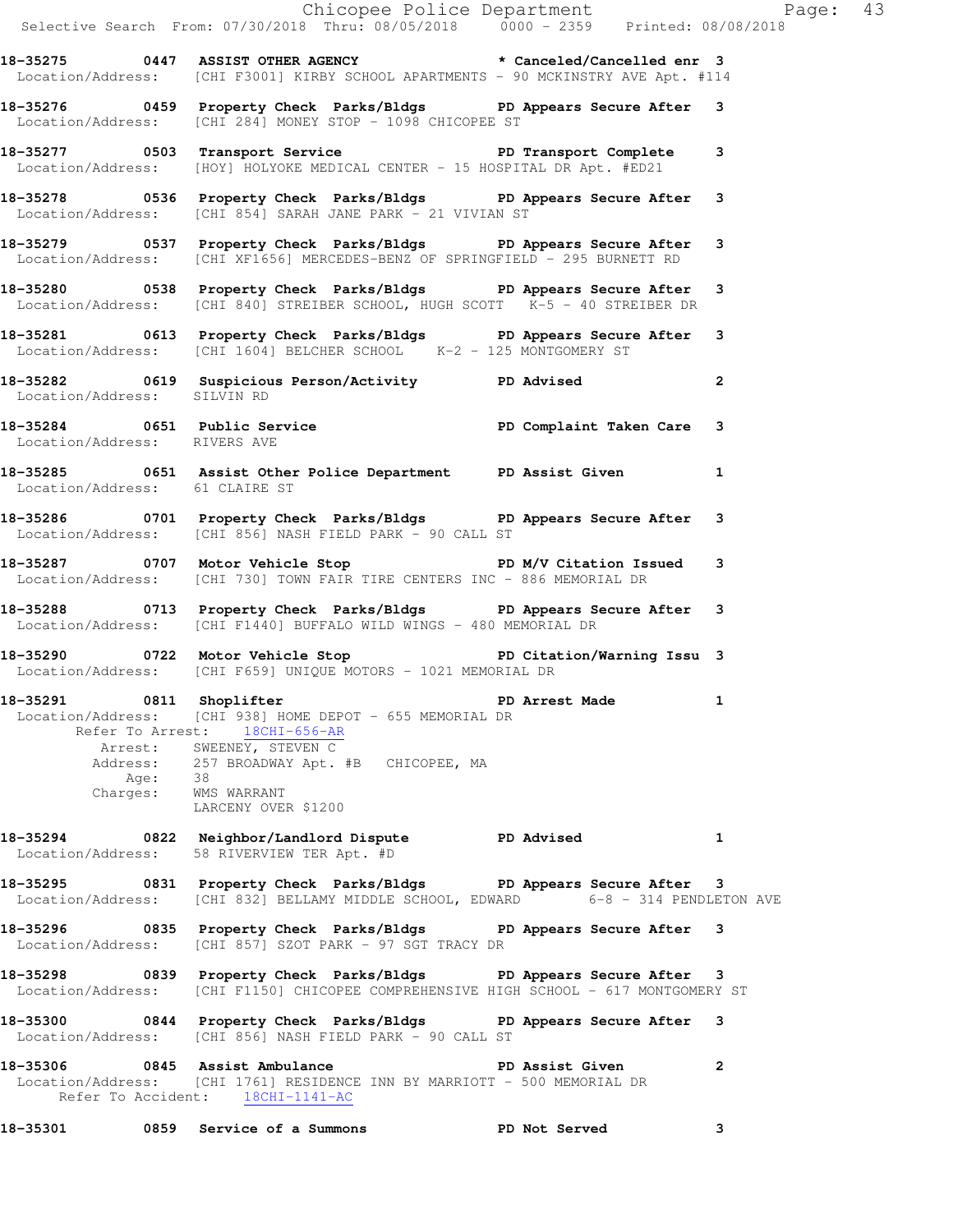|                                     | Chicopee Police Department<br>Selective Search From: 07/30/2018 Thru: 08/05/2018 0000 - 2359 Printed: 08/08/2018                                               |                   |   |
|-------------------------------------|----------------------------------------------------------------------------------------------------------------------------------------------------------------|-------------------|---|
|                                     | Location/Address: 18 GRAPE ST Apt. #3L                                                                                                                         |                   |   |
| Location/Address: 75 SPRINGFIELD ST | 18-35302 0908 Malicious Damage-Past Name PD Report Made 2<br>Location/Address: 75 SPRINGFIELD ST<br>Refer To Incident: 18CHI-3654-OF                           |                   |   |
|                                     | 18-35304 0922 Property Check Parks/Bldgs * Unfounded 3<br>Location/Address: [CHI 670] CUMBERLAND FARMS - 1061 MEMORIAL DR                                      |                   |   |
|                                     | 18-35305 0927 Property Check Parks/Bldgs PD Appears Secure After 3<br>Location/Address: [CHI 838] CHICOPEE ACADEMY @SELSER 6-12 - 12 DARE WAY                  |                   |   |
| Location/Address: 912 CHICOPEE ST   | 18-35307 0930 Assist Ambulance New PD Assist Given 2                                                                                                           |                   |   |
|                                     | 18-35309 0932 Traffic/Parking Complaint * Could not Locate 2<br>Location/Address: 20 LUCRETIA AVE                                                              |                   |   |
|                                     | 18-35310 0938 Motor Vehicle Stop PD Citation/Warning Issu 3<br>Location/Address: 120 SCHOOL ST @ 60 CABOT ST                                                   |                   |   |
|                                     | 18-35312 18-35312 0955 Property Check Parks/Bldgs 19 PD Appears Secure After 3<br>Location/Address: [CHI F1161] CHICOPEE MARKETPLACE - 591 MEMORIAL DR         |                   |   |
| Location/Address: 32 MADISON ST     | 18-35313 0955 Stolen M/V L/P Report 1 PD Report Made 2<br>Refer To Incident: 18CHI-3655-OF                                                                     |                   |   |
|                                     | 18-35314 1014 Motor Vehicle Stop N/V Citation Issued 3<br>Location/Address: [CHI 334] CHICOPEE MOOSE FAMILY CENTER - 244 FULLER RD                             |                   |   |
|                                     | 18-35316 1020 Transport Service PD Transport Complete 3<br>Location: HOUSE OF CORRECTIONS                                                                      |                   |   |
|                                     | 18-35318 1041 Public Service 20 PD Complaint Taken Care 3<br>Location/Address: 0 NEW LUDLOW RD @ 0 ANN ST                                                      |                   |   |
|                                     | 18-35319 1055 Traffic/Parking Complaint PD Complaint Taken Care 2<br>Location/Address: [CHI F1161] CHICOPEE MARKETPLACE - 591 MEMORIAL DR                      |                   |   |
| Location/Address: 320 NEW LUDLOW RD | 18-35320 1058 Motor Vehicle Stop N/V Citation Issued 3                                                                                                         |                   |   |
|                                     | 18-35321 1100 Neighbor/Landlord Dispute PD Complaint Taken Care 1<br>Location/Address: 58 RIVERVIEW TER                                                        |                   |   |
|                                     | 18-35323 1112 Property Check Parks/Bldgs PD Appears Secure After 3<br>Location/Address: [CHI 1160] CHICOPEE LIBRARY-EMILY PARTYKA CENTER BRANCH - 449 FRONT ST |                   |   |
|                                     | 18-35325 1114 Larceny Complaint Past PD Report Made 2<br>Location/Address: 411 FRONT ST Apt. #1FL<br>Refer To Incident: 18CHI-3656-OF                          |                   |   |
|                                     | 18-35324 1115 Motor Vehicle Stop North PD Citation/Warning Issu 3<br>Location/Address: 550 FRONT ST @ 5 CYMAN DR                                               |                   |   |
|                                     | 18-35326 1115 Property Check Parks/Bldgs PD Appears Secure After 3<br>Location/Address: [CHI 325] BOAT RAMP, MEDINA STREET - 100 MEDINA ST                     |                   |   |
|                                     | 18-35327 1128 Property Check Parks/Bldgs PD Appears Secure After 3<br>Location/Address: [CHI 1893] WILLIAMS PARK - 880 BURNETT RD                              |                   |   |
|                                     | 18-35329 1140 Property Check Parks/Bldgs PD Appears Secure After 3<br>Location/Address: [CHI F122] SALTER COLLEGE - 645 SHAWINIGAN DR                          |                   |   |
| Location/Address: 97 RIVERS AVE     | 18-35330 1149 Public Service New PD Assist Given                                                                                                               |                   | 3 |
| 18-35331 1200 Public Service        | Location/Address: [CHI 728] MCDONALDS - 1460 MEMORIAL DR                                                                                                       | PD Assist Given 3 |   |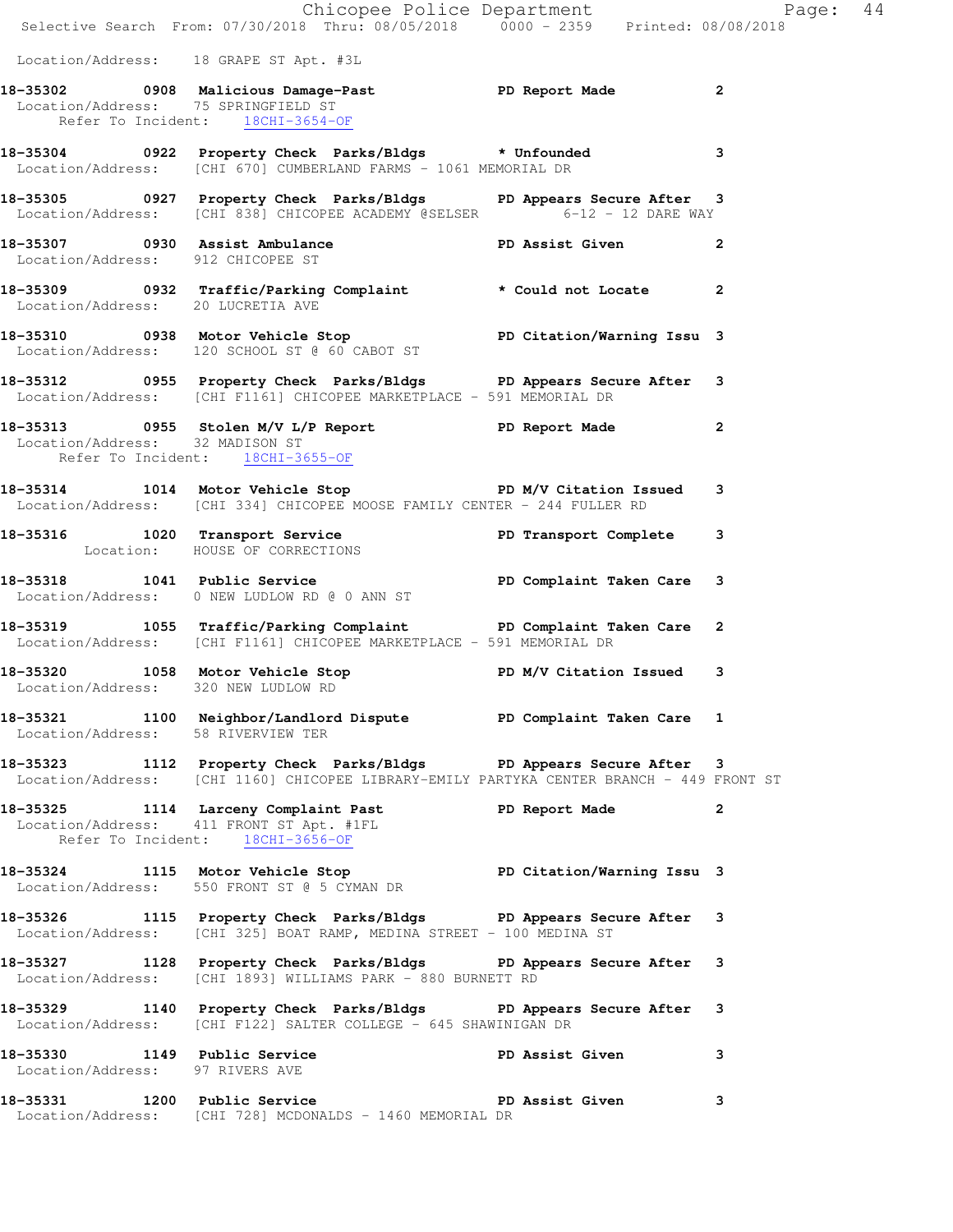|                                  | Chicopee Police Department<br>Selective Search From: 07/30/2018 Thru: 08/05/2018 0000 - 2359 Printed: 08/08/2018                                                |              |  |
|----------------------------------|-----------------------------------------------------------------------------------------------------------------------------------------------------------------|--------------|--|
|                                  |                                                                                                                                                                 |              |  |
|                                  | 18-35332 1200 Larceny Complaint Past PD Report Made 2<br>Location/Address: [CHI 1191] WALMART - 591 MEMORIAL DR<br>Refer To Incident: 18CHI-3657-OF             |              |  |
|                                  | 18-35333 1207 Traffic/Parking Complaint PD Complaint Taken Care 2<br>Vicinity of: [CHI 246] CHICOPEE TIRE & AUTO SERVICE INC - 705 CHICOPEE ST                  |              |  |
| Refer To Accident: 18CHI-1142-AC | 18-35334 1208 Crash Property Damage Name PD Report Made 1<br>Location/Address: [CHI 1583] LIBERTY TAX - 17 BROADWAY                                             |              |  |
|                                  | 18-35338 1235 Property Check Parks/Bldgs PD Appears Secure After 3<br>Location/Address: [CHI 847] RAY ASH PARK - 52 ARCADE ST                                   |              |  |
|                                  | 18-35340 1244 Drug/Narcotic Activity 1 PD Complaint Taken Care 1<br>Location/Address: [CHI 849] RIVERS PARK - 19 ALDEN ST                                       |              |  |
|                                  | 18-35339 1248 Property Check Parks/Bldgs PD Appears Secure After 3<br>Location/Address: [CHI 853] WISNIOWSKI PARK - 14 SPRUCE ST                                |              |  |
|                                  | 18-35341 1327 Traffic/Parking Complaint PD Advised<br>Location/Address: [CHI F1161] CHICOPEE MARKETPLACE - 591 MEMORIAL DR                                      | $\mathbf{2}$ |  |
|                                  | 18-35342 1331 Unwanted Party/Undesirable PD Complaint Taken Care 2<br>Location/Address: [CHI F621] FAMILY DOLLAR - 209 EXCHANGE ST                              |              |  |
| Refer To Incident: 18CHI-3658-OF | 18-35344 1334 Sudden Death <b>Death</b> PD Report Made 2<br>Location/Address: [CHI 1938] SOLDIER ON - VETERAN HOME - 40 MEADOW ST Apt. #214                     |              |  |
|                                  | 18-35345 1337 Property Check Parks/Bldgs PD Appears Secure After 3<br>Location/Address: [CHI 306] RITE AID PHARMACY - 1-5 ST JAMES AVE                          |              |  |
|                                  | 18-35347 1342 Property Check Parks/Bldgs PD Appears Secure After 3<br>Location/Address: [CHI 784] ANGELO'S FAMILY RESTAURANT - 483 GRATTAN ST                   |              |  |
| Refer To Accident: 18CHI-1144-AC | 18-35348 1345 Crash Property Damage PD Report Made 1<br>Location/Address: 30 GRATTAN ST @ 583 CHICOPEE ST                                                       |              |  |
| Vicinity of: 69 SOUTH ST         | 18-35351 1402 Public Service 20 PD Complaint Taken Care 3                                                                                                       |              |  |
|                                  | 18-35352 1409 Service of a Summons PD Not Served 3<br>Location/Address: 30 LAVALLE AVE                                                                          |              |  |
|                                  | 18-35354 1413 Property Check Parks/Bldgs PD Appears Secure After 3<br>Location/Address: [CHI F1161] CHICOPEE MARKETPLACE - 591 MEMORIAL DR                      |              |  |
|                                  | 18-35355 1414 Assist Ambulance PD Assist Given<br>Location/Address: 189 CENTER ST Apt. #1FL PD Assist Given                                                     | $\mathbf{2}$ |  |
|                                  | 18-35358 1425 Property Check Parks/Bldgs PD Appears Secure After 3<br>Location/Address: [CHI 847] RAY ASH PARK - 52 ARCADE ST                                   |              |  |
|                                  | 18-35359 1429 Property Check Parks/Bldgs PD Appears Secure After 3<br>Location/Address: [CHI 992] CHICOPEE DEPT. OF PUBLIC WORKS - 115 BASKIN DR                |              |  |
|                                  | 18-35361 1434 Traffic/Parking Complaint * Unfounded<br>Location/Address: [CHI 660] OCEAN STATE JOB LOT - 1451 MEMORIAL DR                                       | $\mathbf{2}$ |  |
|                                  | 18-35362 1438 Crash Property Damage PD Assist Given 1<br>Location/Address: [CHI 1328] SHERWIN WILLIAMS - 544 MEMORIAL DR                                        |              |  |
|                                  | 18-35363 1444 Property Check Parks/Bldgs PD Appears Secure After 3<br>  Location/Address: [CHI F937] SUNSHINE VILLAGE FOR COMMUNITY SERVICES INC - 75 LITWIN LN |              |  |
|                                  | 18-35364 1448 Property Check Parks/Bldgs PD Appears Secure After 3<br>Location/Address: [CHI 837] LITWIN SCHOOL, SGT. ROBERT R. K-5 - 135 LITWIN LN             |              |  |

**18-35365 1448 Motor Vehicle Stop PD M/V Citation Issued 3**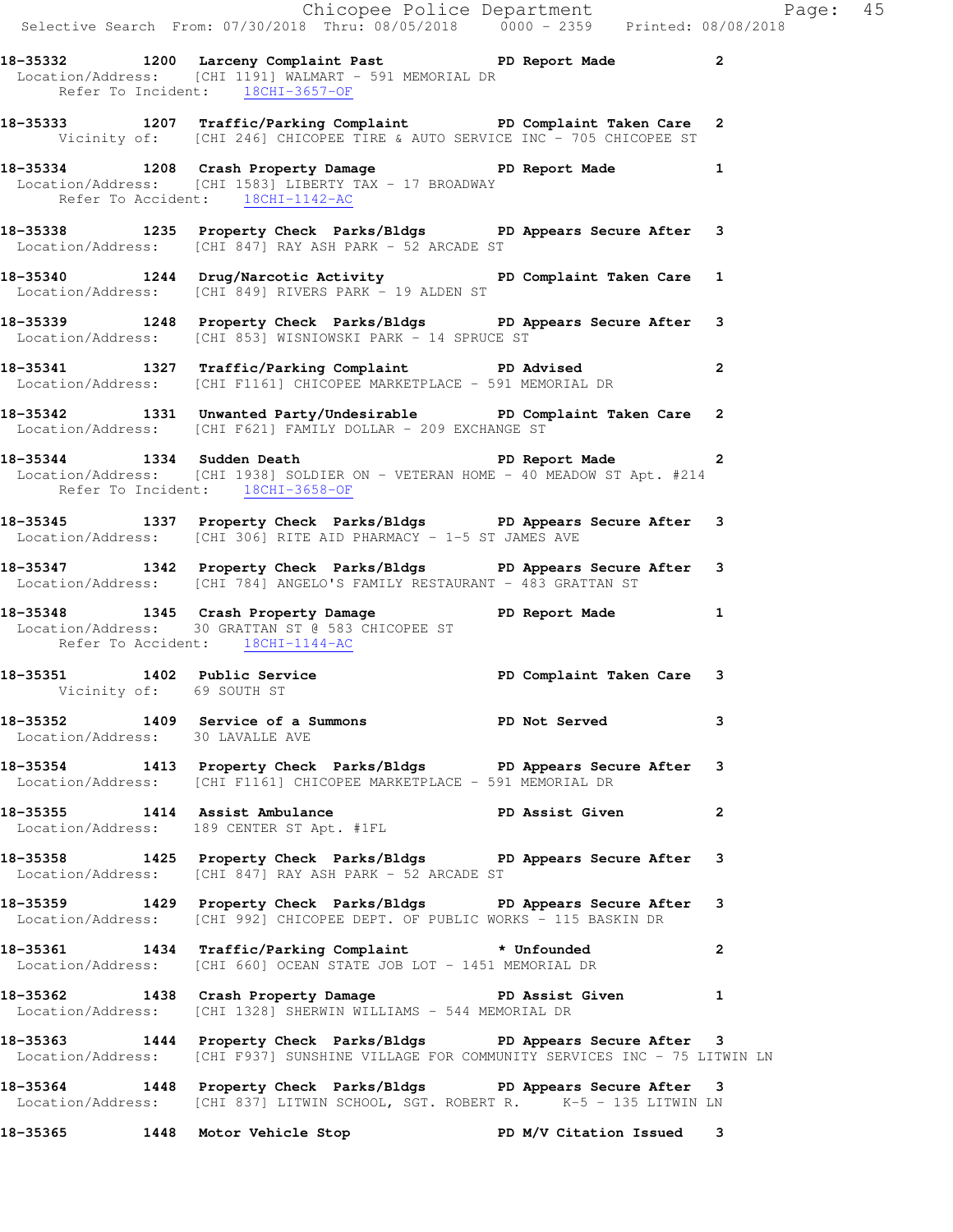|                                                                  | Chicopee Police Department<br>Selective Search From: 07/30/2018 Thru: 08/05/2018 0000 - 2359 Printed: 08/08/2018                                                                       |              | Page: 46       |  |
|------------------------------------------------------------------|----------------------------------------------------------------------------------------------------------------------------------------------------------------------------------------|--------------|----------------|--|
|                                                                  | Location/Address: 375 COLLEGE ST @ 799 JAMES ST                                                                                                                                        |              |                |  |
|                                                                  | 18-35366 1500 Motor Vehicle Stop PD M/V Citation Issued 3<br>Location/Address: 1000 JAMES ST @ 1 CELIA ST                                                                              |              |                |  |
|                                                                  | 18-35367 1502 Neighbor/Landlord Dispute PD Advised<br>Location/Address: 58 RIVERVIEW TER Apt. #D                                                                                       |              | 1              |  |
|                                                                  | 18-35369 1607 Suspicious Person/Activity PD Advised<br>Location/Address: [CHI 792] CENTER AUTO PARTS - 651 CENTER ST                                                                   |              | $\overline{2}$ |  |
|                                                                  | 18-35370 1610 Animal Complaint PD Assist Given<br>Location/Address: 174 CHAMPAGNE AVE                                                                                                  |              | 3              |  |
|                                                                  | 18-35372 1629 Property Check Parks/Bldgs PD Appears Secure After 3<br>Location/Address: [CHI F621] FAMILY DOLLAR - 209 EXCHANGE ST                                                     |              |                |  |
|                                                                  | 18-35374 1634 Malicious Damage-Past PD Report Made<br>Location/Address: 63 ELCON DR<br>Refer To Incident: 18CHI-3660-OF                                                                |              | $\mathbf{2}$   |  |
| Refer To Arrest: 18CHI-657-AR<br>Age: 34<br>Charges: WMS WARRANT | Location/Address: [CHI 1191] WALMART - 591 MEMORIAL DR<br>Arrest: DROST, MATTHEW<br>Address: 12 SARGEANT ST Apt. #2A HOLYOKE, MA<br>WMS WARRANT<br>DISORDERLY CONDUCT<br>RESIST ARREST |              |                |  |
| Location/Address: 86 ST JAMES AVE<br>Refer To Citation: T0923521 | 18-35379 1719 Motor Vehicle Stop N/V Citation Issued 3                                                                                                                                 |              |                |  |
| Location/Address: FULLER RD                                      | 18-35381 1816 Traffic/Parking Complaint PD No Report Necessary 2                                                                                                                       |              |                |  |
|                                                                  | 18-35382 1818 Assist Other Police Department * Canceled/Cancelled enr 1<br>Location/Address: 27 PENDLETON AVE                                                                          |              |                |  |
|                                                                  | 18-35384 1824 Abandoned 911 Call PD Assist Given<br>Location/Address: [CHI 644] STOP & SHOP SUPERMARKET - 672 MEMORIAL DR                                                              |              | $\mathbf{2}$   |  |
| Location/Address: 432 CHICOPEE ST                                | 18-35385 1900 Service of a Summons PD Not Served                                                                                                                                       |              | 3              |  |
|                                                                  | 18-35390 1937 Motor Vehicle Stop PD M/V Citation Issued 3<br>Location/Address: 319 BEAUCHAMP TER @ 420 EAST ST                                                                         |              |                |  |
|                                                                  | 18-35391 1944 Abandoned 911 Call the stould not Locate<br>Location/Address: [CHI 605] CHICOPEE HOUSING AUTHORITY - 128 MEETINGHOUSE RD                                                 |              | $\mathbf{2}$   |  |
|                                                                  | 18-35392 1945 Crash Property Damage PD Complaint Taken Care 1<br>Location/Address: PIZZA CHOP - 486 SPRINGFIELD ST                                                                     |              |                |  |
| Location/Address: 10 COONEY PL                                   | 18-35394 1950 Breaking & Entering-Report PD Report Made 2<br>Refer To Incident: 18CHI-3661-OF                                                                                          |              |                |  |
| Location/Address: 95 CLARK ST                                    | 18-35395 1956 Loud Music<br>The Complaint Taken Care 3                                                                                                                                 |              |                |  |
|                                                                  | 18-35397 2032 Assist Ambulance PD Assist Given 2<br>Location/Address: [CHI 1859] WILLIMANSETT (EAST) NURSING HOME - 11 ST ANTHONY ST                                                   |              |                |  |
|                                                                  | 18-35399 2045 Disturbance<br>Location/Address: [CHI F1342] CVS PHARMACY - 235 CENTER ST                                                                                                | PD Advised 1 |                |  |
|                                                                  | 18-35401 2051 Recovered Stolen M/V L/P PD No Report Necessary 3                                                                                                                        |              |                |  |